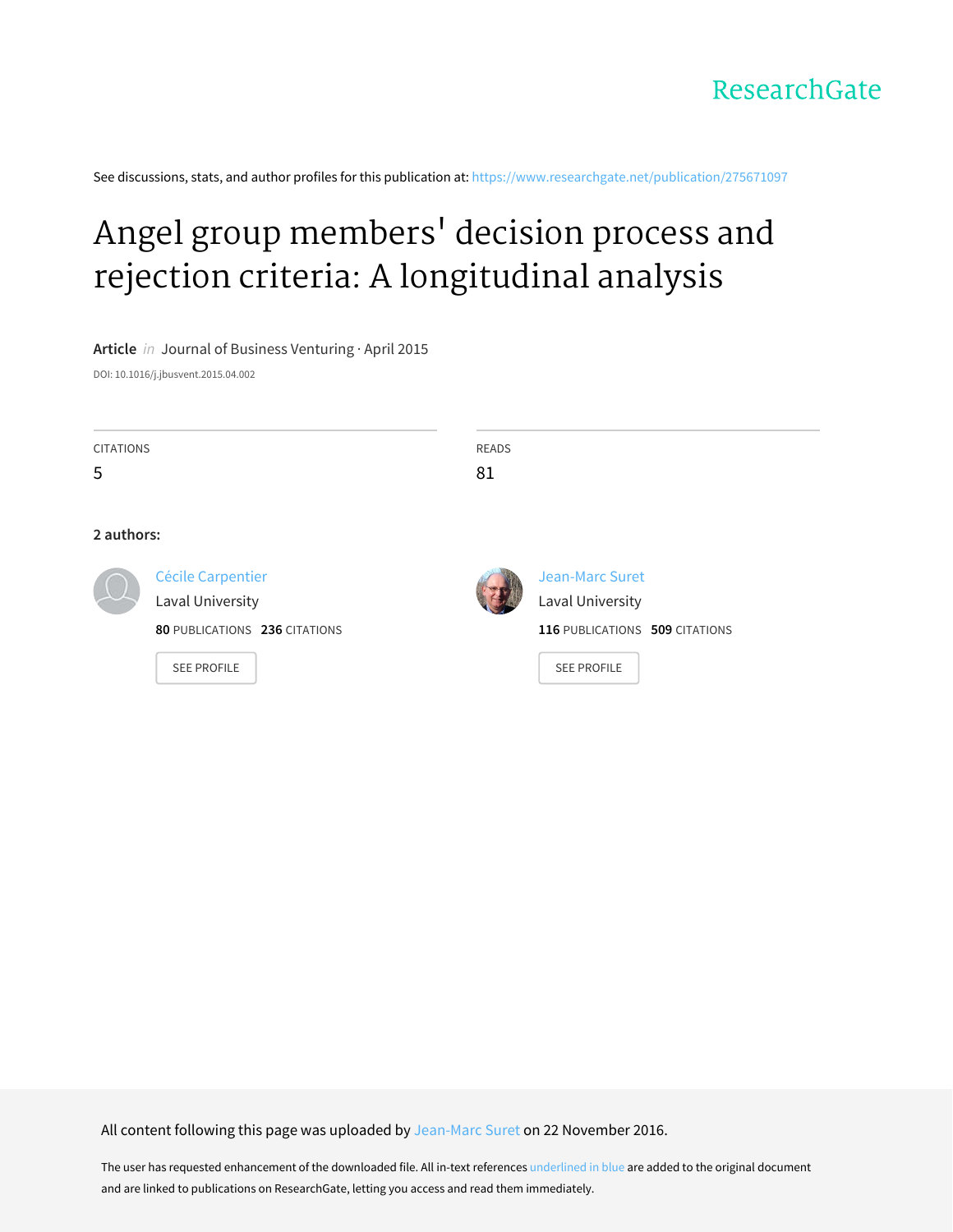# **ANGEL GROUP MEMBERS' DECISION PROCESS AND REJECTION CRITERIA: A LONGITUDINAL ANALYSIS**

Cécile Carpentier and Jean-Marc Suret\*

March 26, 2015

#### Abstract

This paper investigates business angel group members' decision-making from project submission to the final decision. Using a Canadian group's archival data on 636 proposals, we provide a detailed longitudinal analysis of the decision process. The rejection reasons generally refer to market risk; this finding holds whatever the step of the process for proposals that pass the pre-screen. Angel group members focus more on market risk than agency risk, similar to venture capitalists. Inexperienced entrepreneurs are rejected for market and product reasons. Decision-making by the studied angel group members differs from that generally described for independent angels.

Keywords: business angel, angel group, financing, decision process, experience

Cécile Carpentier (Cecile.carpentier@fsa.ulaval.ca) and Jean-Marc Suret (Jeanmarc.suret@fsa.ulaval.ca) are professors at Laval University, Québec, Canada, CIRANO Fellows, and associate members of the European Center for Corporate Control Studies. Jean-Marc Suret (corresponding author): Laval University, Faculty of Administrative Science, School of Accountancy, 6226 Pavilion Palasis-Prince, G1V 0A6, Québec, Canada, Phone: (418) 656 7134, Fax: (418) 656 7746. The authors gratefully acknowledge financial support from the Social Sciences and Humanities Research Council of Canada (SSHRC). The authors thank Gavin Cassar (the Field Editor) and three anonymous reviewers for very insightful comments, the business angel group for providing the data and several hours of discussions, and Nicolas Ros, who provided valuable research assistance.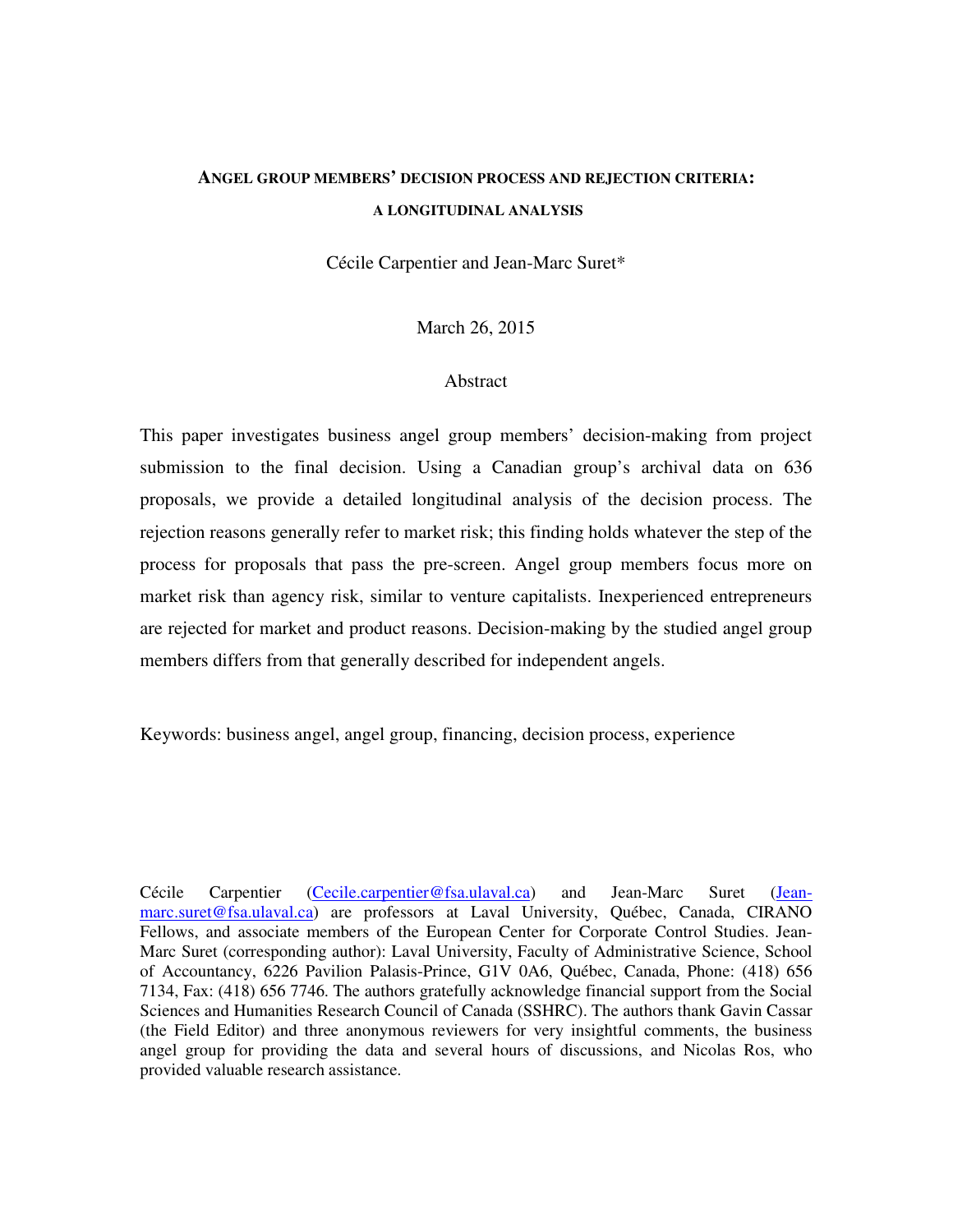#### **EXECUTIVE SUMMARY**

Business Angels (BAs) invest in numerous early-stage ventures, playing a crucial role in financing the growth of entrepreneurial ventures. BAs finance only a tiny proportion of the proposals they receive, and few entrepreneurs get the opportunity to present their projects. The knowledge of the decision process and rejection reasons is important but remains incomplete because most results come from cross-sectional studies of decisions at a single step of the process and analyze BAs acting either independently or in informal networks. However, the angel market is changing. BAs started to organize themselves in structured angel groups to invest collectively in later stages of development, in technological sectors with shorter investment horizons, and using more structured decision processes

This paper investigates business angel group members' (AGMs) decision-making from project submission to the final decision. We collect, analyze and code the notes, comments and notifications recorded in a Canadian angel group's information system during the analysis of 636 proposals. We define the steps of the AGMs' decision process, and determine the final step reached by each project together with the rejection reasons. AG's archival data report what the gatekeeper or the AGMs really think or decide at the time of the event, and provides the reason given for rejecting each proposal. It thus allows us to study actual decision-making in its natural decision environment.

The AGMs' decision process differs from the classical description of the process and criteria of independent BAs along several dimensions. This is consistent with a focus on control of market risk and with an investment strategy focused on early exit that rejects inexperienced entrepreneurs. The gatekeeper plays a central role in the process; only a small proportion of the entrepreneurs interact with the AGMs comprehensively. This can be largely explained by the submission of numerous proposals that are out of scope of the AGMs' intervention, especially regarding location and economic sectors. The rejections occur mainly before the first presentation and are based on proposals. Most of the projects pitched to AGMs are rejected during the informal analyses, meetings and discussions, but not directly after the presentations.

Projects that pass the pre-screen are rejected mainly for reasons related to the product and market strategy; the top management team's weaknesses are not a major rejection factor. The rejection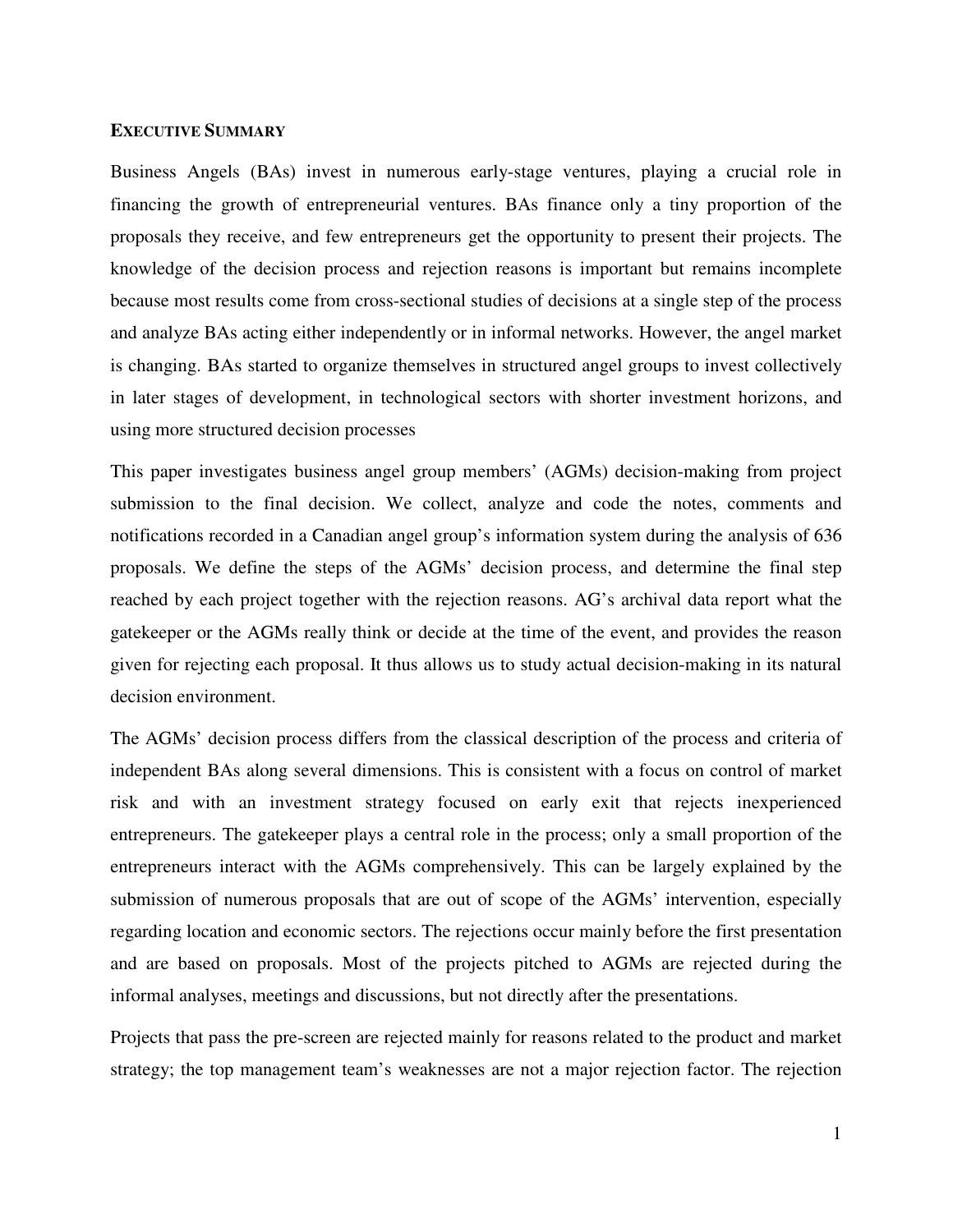reasons are very similar to those observed for VCs and fit the description of market risk indicators. Few proposals are rejected for agency-related reasons.

We define six steps in the decision process. Except for the first step, where out-of-scope and incomplete proposals are rejected upfront, and the last step, where the term sheets are discussed, we observe neither strong nor significant differences between the rejection reasons. The rejection criteria used across the main steps do not differ as much as proposed in previous studies. This is consistent with a decision process focused on control of a single type of risk.

The probability of reaching an advanced step, and ultimately of being funded, is clearly related to entrepreneurs' industry experience, which dominates the effect of management and start-up experience. Funded entrepreneurs all have extensive industry experience, except for two cases where this experience is moderate. Industry experience matters in getting funding by AGMs, a situation that differs from that reported for independent BAs. However, very few proposals are rejected due to lack of experience. Overall, we evidence that the studied AGMs focus on market risk and that they finance experienced entrepreneurs exclusively.

#### **1 INTRODUCTION**

Business Angels (BAs) invest in numerous early-stage ventures, playing a crucial role in financing the growth of entrepreneurial ventures ([Brush et al., 2012;](https://www.researchgate.net/publication/254324413_Ready_for_funding_Entrepreneurial_ventures_and_the_pursuit_of_angel_financing?el=1_x_8&enrichId=rgreq-8af4d9bcdb676e03800bb438f388e717-XXX&enrichSource=Y292ZXJQYWdlOzI3NTY3MTA5NztBUzo0MzEyNTQ3MTg5NDczMjhAMTQ3OTgzMDU0NTU3Nw==) [Maxwell et al., 2011](https://www.researchgate.net/publication/227418352_Business_Angel_Early_Stage_Decision_Making?el=1_x_8&enrichId=rgreq-8af4d9bcdb676e03800bb438f388e717-XXX&enrichSource=Y292ZXJQYWdlOzI3NTY3MTA5NztBUzo0MzEyNTQ3MTg5NDczMjhAMTQ3OTgzMDU0NTU3Nw==)). In the US, between 2001 and 2013, BAs invested about \$22 billion per year in approximately 55,000 mostly early-stage firms. During the same years, the venture capital industry invested on average \$7.2 billion annually in 1,535 seed and early-stage firms.<sup>1</sup> Despite their intense activity, BAs finance only a tiny proportion of the proposals they receive, and few entrepreneurs get the opportunity to present their projects. However, knowledge of the decision process and rejection reasons remains incomplete because most results come from cross-sectional studies of decisions at a single step of the process, or rely on ex-post interviews or questionnaires. Moreover, previous studies analyzed BAs acting either independently or in informal networks ([Haar et al.,](https://www.researchgate.net/publication/4968144_Informal_risk_capital_investors_Investment_patterns_on_the_East_Coast_of_the_USA?el=1_x_8&enrichId=rgreq-8af4d9bcdb676e03800bb438f388e717-XXX&enrichSource=Y292ZXJQYWdlOzI3NTY3MTA5NztBUzo0MzEyNTQ3MTg5NDczMjhAMTQ3OTgzMDU0NTU3Nw==) [1988;](https://www.researchgate.net/publication/4968144_Informal_risk_capital_investors_Investment_patterns_on_the_East_Coast_of_the_USA?el=1_x_8&enrichId=rgreq-8af4d9bcdb676e03800bb438f388e717-XXX&enrichSource=Y292ZXJQYWdlOzI3NTY3MTA5NztBUzo0MzEyNTQ3MTg5NDczMjhAMTQ3OTgzMDU0NTU3Nw==) [Kelly, 2007;](https://www.researchgate.net/publication/288160607_Business_angel_research_The_road_traveled_and_the_journey_ahead?el=1_x_8&enrichId=rgreq-8af4d9bcdb676e03800bb438f388e717-XXX&enrichSource=Y292ZXJQYWdlOzI3NTY3MTA5NztBUzo0MzEyNTQ3MTg5NDczMjhAMTQ3OTgzMDU0NTU3Nw==) [Landström, 1998](https://www.researchgate.net/publication/223010484_Informal_investors_as_entrepreneurs?el=1_x_8&enrichId=rgreq-8af4d9bcdb676e03800bb438f388e717-XXX&enrichSource=Y292ZXJQYWdlOzI3NTY3MTA5NztBUzo0MzEyNTQ3MTg5NDczMjhAMTQ3OTgzMDU0NTU3Nw==)), yet the angel market is changing. BAs started to organize themselves in structured angel groups or other types of portals to invest collectively (Gregson et

<sup>&</sup>lt;sup>1</sup> Angels Investor Market Reports from the Center of Venture Research, University of New Hampshire, various years, and National Venture Capital Association's dataset.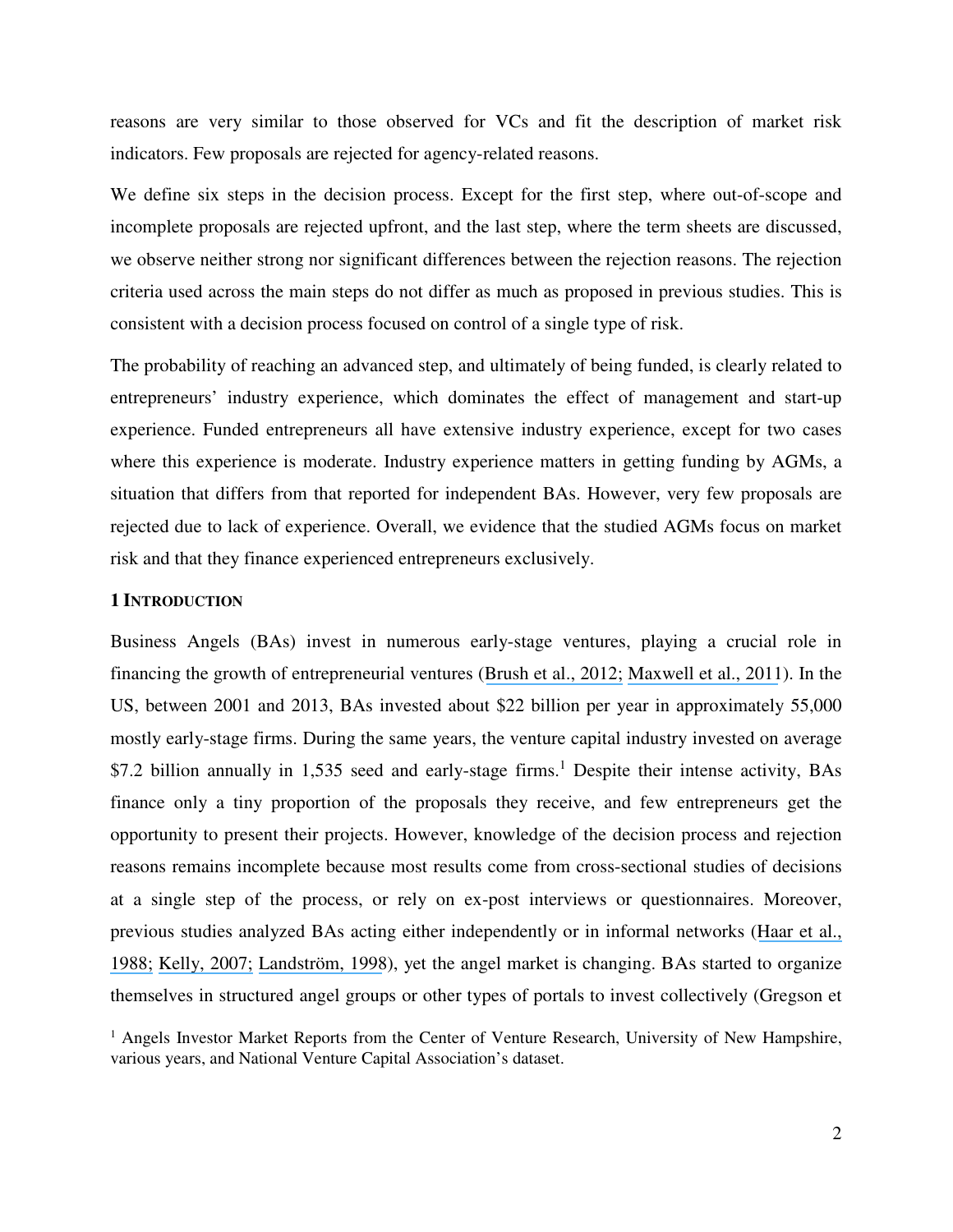al., 2013; Mason et al., 2013; [Sohl, 2012](https://www.researchgate.net/publication/282592804_The_changing_nature_of_the_angel_market?el=1_x_8&enrichId=rgreq-8af4d9bcdb676e03800bb438f388e717-XXX&enrichSource=Y292ZXJQYWdlOzI3NTY3MTA5NztBUzo0MzEyNTQ3MTg5NDczMjhAMTQ3OTgzMDU0NTU3Nw==)). This institutionalization of a growing part of the angel market has strong implications for early stage finance ([Sohl, 2012](https://www.researchgate.net/publication/282592804_The_changing_nature_of_the_angel_market?el=1_x_8&enrichId=rgreq-8af4d9bcdb676e03800bb438f388e717-XXX&enrichSource=Y292ZXJQYWdlOzI3NTY3MTA5NztBUzo0MzEyNTQ3MTg5NDczMjhAMTQ3OTgzMDU0NTU3Nw==)). In North America, angel groups are credited with a shift toward investing in later stages of development, a focus on technological sectors with shorter investment horizons, and the use of more structured decision processes ([Paul and Whittam, 2010;](https://www.researchgate.net/publication/233033559_Business_angel_syndicates_An_exploratory_study_of_gatekeepers?el=1_x_8&enrichId=rgreq-8af4d9bcdb676e03800bb438f388e717-XXX&enrichSource=Y292ZXJQYWdlOzI3NTY3MTA5NztBUzo0MzEyNTQ3MTg5NDczMjhAMTQ3OTgzMDU0NTU3Nw==) [Sohl, 2012](https://www.researchgate.net/publication/282592804_The_changing_nature_of_the_angel_market?el=1_x_8&enrichId=rgreq-8af4d9bcdb676e03800bb438f388e717-XXX&enrichSource=Y292ZXJQYWdlOzI3NTY3MTA5NztBUzo0MzEyNTQ3MTg5NDczMjhAMTQ3OTgzMDU0NTU3Nw==)).

Independent BAs and angel group members (AGMs) differ along several dimensions. The former invest in seed or very early-stage companies operating in various industries, especially manufacturing, following referrals by friends or business associates ([Haar et al., 1988;](https://www.researchgate.net/publication/4968144_Informal_risk_capital_investors_Investment_patterns_on_the_East_Coast_of_the_USA?el=1_x_8&enrichId=rgreq-8af4d9bcdb676e03800bb438f388e717-XXX&enrichSource=Y292ZXJQYWdlOzI3NTY3MTA5NztBUzo0MzEyNTQ3MTg5NDczMjhAMTQ3OTgzMDU0NTU3Nw==) [Mason](https://www.researchgate.net/publication/233105001_Informal_Venture_Capital_A_Study_of_the_Investment_Process_the_Post-Investment_Experience_and_Investment_Performance?el=1_x_8&enrichId=rgreq-8af4d9bcdb676e03800bb438f388e717-XXX&enrichSource=Y292ZXJQYWdlOzI3NTY3MTA5NztBUzo0MzEyNTQ3MTg5NDczMjhAMTQ3OTgzMDU0NTU3Nw==) [and Harrison, 1996a;](https://www.researchgate.net/publication/233105001_Informal_Venture_Capital_A_Study_of_the_Investment_Process_the_Post-Investment_Experience_and_Investment_Performance?el=1_x_8&enrichId=rgreq-8af4d9bcdb676e03800bb438f388e717-XXX&enrichSource=Y292ZXJQYWdlOzI3NTY3MTA5NztBUzo0MzEyNTQ3MTg5NDczMjhAMTQ3OTgzMDU0NTU3Nw==) [Morrissette, 2007;](https://www.researchgate.net/publication/247907755_A_Profile_of_Angel_Investors?el=1_x_8&enrichId=rgreq-8af4d9bcdb676e03800bb438f388e717-XXX&enrichSource=Y292ZXJQYWdlOzI3NTY3MTA5NztBUzo0MzEyNTQ3MTg5NDczMjhAMTQ3OTgzMDU0NTU3Nw==) Sarasvathy and Wiltbank, 2006). Exit is not a major concern for independent BAs ([Collewaert, 2012;](https://www.researchgate.net/publication/228240324_Angel_Investors) Mason and Botelho, 2013). Even if they face several agency problems ([Fiet, 1995](https://www.researchgate.net/publication/229690429_Risk_Avoidance_Strategies_in_Venture_Capital_Markets?el=1_x_8&enrichId=rgreq-8af4d9bcdb676e03800bb438f388e717-XXX&enrichSource=Y292ZXJQYWdlOzI3NTY3MTA5NztBUzo0MzEyNTQ3MTg5NDczMjhAMTQ3OTgzMDU0NTU3Nw==)), they do not use detailed contracts ([Ibrahim, 2008;](https://www.researchgate.net/publication/228219042_The_Not_So_Puzzling_Behavior_of_Angel_Investors?el=1_x_8&enrichId=rgreq-8af4d9bcdb676e03800bb438f388e717-XXX&enrichSource=Y292ZXJQYWdlOzI3NTY3MTA5NztBUzo0MzEyNTQ3MTg5NDczMjhAMTQ3OTgzMDU0NTU3Nw==) [Wong et](https://www.researchgate.net/publication/264487892_Angel_Finance_The_Other_Venture_Capital?el=1_x_8&enrichId=rgreq-8af4d9bcdb676e03800bb438f388e717-XXX&enrichSource=Y292ZXJQYWdlOzI3NTY3MTA5NztBUzo0MzEyNTQ3MTg5NDczMjhAMTQ3OTgzMDU0NTU3Nw==) [al., 2009](https://www.researchgate.net/publication/264487892_Angel_Finance_The_Other_Venture_Capital?el=1_x_8&enrichId=rgreq-8af4d9bcdb676e03800bb438f388e717-XXX&enrichSource=Y292ZXJQYWdlOzI3NTY3MTA5NztBUzo0MzEyNTQ3MTg5NDczMjhAMTQ3OTgzMDU0NTU3Nw==)), but focus on involvement in the firm and on managers' personal characteristics ([Fiet,](https://www.researchgate.net/publication/229690429_Risk_Avoidance_Strategies_in_Venture_Capital_Markets?el=1_x_8&enrichId=rgreq-8af4d9bcdb676e03800bb438f388e717-XXX&enrichSource=Y292ZXJQYWdlOzI3NTY3MTA5NztBUzo0MzEyNTQ3MTg5NDczMjhAMTQ3OTgzMDU0NTU3Nw==) [1995](https://www.researchgate.net/publication/229690429_Risk_Avoidance_Strategies_in_Venture_Capital_Markets?el=1_x_8&enrichId=rgreq-8af4d9bcdb676e03800bb438f388e717-XXX&enrichSource=Y292ZXJQYWdlOzI3NTY3MTA5NztBUzo0MzEyNTQ3MTg5NDczMjhAMTQ3OTgzMDU0NTU3Nw==)). AGMs apply a more professional approach to investing than independent BAs (Collewaert, 2012; [Hsu, 2007;](https://www.researchgate.net/publication/4929925_Experienced_Entrepreneurial_Founders_Organizational_Capital_and_Venture_Capital_Funding?el=1_x_8&enrichId=rgreq-8af4d9bcdb676e03800bb438f388e717-XXX&enrichSource=Y292ZXJQYWdlOzI3NTY3MTA5NztBUzo0MzEyNTQ3MTg5NDczMjhAMTQ3OTgzMDU0NTU3Nw==) [Ibrahim, 2008;](https://www.researchgate.net/publication/228219042_The_Not_So_Puzzling_Behavior_of_Angel_Investors?el=1_x_8&enrichId=rgreq-8af4d9bcdb676e03800bb438f388e717-XXX&enrichSource=Y292ZXJQYWdlOzI3NTY3MTA5NztBUzo0MzEyNTQ3MTg5NDczMjhAMTQ3OTgzMDU0NTU3Nw==) [Kelly, 2007;](https://www.researchgate.net/publication/288160607_Business_angel_research_The_road_traveled_and_the_journey_ahead?el=1_x_8&enrichId=rgreq-8af4d9bcdb676e03800bb438f388e717-XXX&enrichSource=Y292ZXJQYWdlOzI3NTY3MTA5NztBUzo0MzEyNTQ3MTg5NDczMjhAMTQ3OTgzMDU0NTU3Nw==) [Sohl, 2012](https://www.researchgate.net/publication/282592804_The_changing_nature_of_the_angel_market?el=1_x_8&enrichId=rgreq-8af4d9bcdb676e03800bb438f388e717-XXX&enrichSource=Y292ZXJQYWdlOzI3NTY3MTA5NztBUzo0MzEyNTQ3MTg5NDczMjhAMTQ3OTgzMDU0NTU3Nw==)). AGMs generally invest in firms that have reached the revenues stage; in the US, only 2.2% of the projects are at the idea stage ([Kerr et al., 2014](https://www.researchgate.net/publication/279415335_The_Consequences_of_Entrepreneurial_Finance_Evidence_from_Angel_Financings?el=1_x_8&enrichId=rgreq-8af4d9bcdb676e03800bb438f388e717-XXX&enrichSource=Y292ZXJQYWdlOzI3NTY3MTA5NztBUzo0MzEyNTQ3MTg5NDczMjhAMTQ3OTgzMDU0NTU3Nw==)). Sohl (2012) and Amatucci and Sohl (2006) contend that this shift may significantly change the angel market as a source of seed and start-up capital. AGMs invest mainly in high technology venture (Angels Resources Institute, 2013; NACO, 2013), use complex contracts ([Ibrahim, 2008;](https://www.researchgate.net/publication/228219042_The_Not_So_Puzzling_Behavior_of_Angel_Investors?el=1_x_8&enrichId=rgreq-8af4d9bcdb676e03800bb438f388e717-XXX&enrichSource=Y292ZXJQYWdlOzI3NTY3MTA5NztBUzo0MzEyNTQ3MTg5NDczMjhAMTQ3OTgzMDU0NTU3Nw==) [Sohl, 2012](https://www.researchgate.net/publication/282592804_The_changing_nature_of_the_angel_market?el=1_x_8&enrichId=rgreq-8af4d9bcdb676e03800bb438f388e717-XXX&enrichSource=Y292ZXJQYWdlOzI3NTY3MTA5NztBUzo0MzEyNTQ3MTg5NDczMjhAMTQ3OTgzMDU0NTU3Nw==)), have ample human and financial resources and often hire professionals who screen the numerous projects submitted through their website ([Paul](https://www.researchgate.net/publication/233033559_Business_angel_syndicates_An_exploratory_study_of_gatekeepers?el=1_x_8&enrichId=rgreq-8af4d9bcdb676e03800bb438f388e717-XXX&enrichSource=Y292ZXJQYWdlOzI3NTY3MTA5NztBUzo0MzEyNTQ3MTg5NDczMjhAMTQ3OTgzMDU0NTU3Nw==) [and Whittam, 2010](https://www.researchgate.net/publication/233033559_Business_angel_syndicates_An_exploratory_study_of_gatekeepers?el=1_x_8&enrichId=rgreq-8af4d9bcdb676e03800bb438f388e717-XXX&enrichSource=Y292ZXJQYWdlOzI3NTY3MTA5NztBUzo0MzEyNTQ3MTg5NDczMjhAMTQ3OTgzMDU0NTU3Nw==)). AGMs can conduct due diligence owing to their sophistication and diverse experiences. In North America, they focus on exit (Mason et al., 2013).

The professionalization of the angel market and its focus on ready-for-market technology ventures are likely to induce large differences between the decision process of AGMs and that of traditional independent BAs. The difference between venture capitalists' (VCs) and independent BAs' decisions, described by Fiet (1995) and based on an agency framework, could be less relevant when BAs act in groups ([Sohl, 2012](https://www.researchgate.net/publication/282592804_The_changing_nature_of_the_angel_market?el=1_x_8&enrichId=rgreq-8af4d9bcdb676e03800bb438f388e717-XXX&enrichSource=Y292ZXJQYWdlOzI3NTY3MTA5NztBUzo0MzEyNTQ3MTg5NDczMjhAMTQ3OTgzMDU0NTU3Nw==)). This evolution remains largely unexplored by academics (Mason et al., 2013). In this paper, we explore the extent that this decision process, the rejection reasons and the type of entrepreneurs ultimately financed by AGMs differ from those generally described for independent BAs.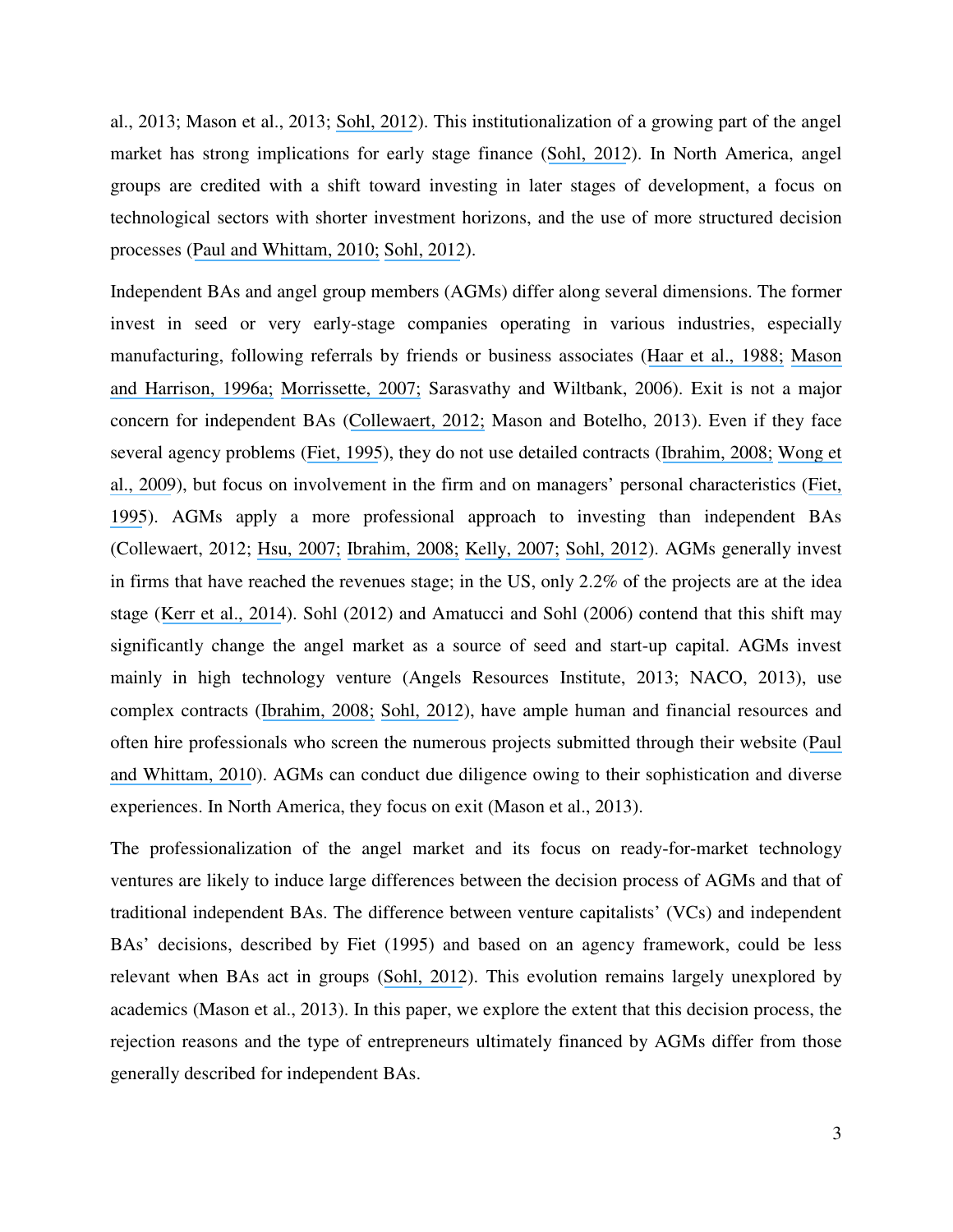Our approach overcomes several limitations of previous studies of the BAs' decision process. These works rely on a post-hoc approach, based on interviews or surveys administered after the decision ([Clark, 2008;](https://www.researchgate.net/publication/247518656_The_Impact_of_Entrepreneurs) Feeney et al., 1999; [Landström, 1998;](https://www.researchgate.net/publication/223010484_Informal_investors_as_entrepreneurs?el=1_x_8&enrichId=rgreq-8af4d9bcdb676e03800bb438f388e717-XXX&enrichSource=Y292ZXJQYWdlOzI3NTY3MTA5NztBUzo0MzEyNTQ3MTg5NDczMjhAMTQ3OTgzMDU0NTU3Nw==) [Mason and Harrison, 1996b](https://www.researchgate.net/publication/247738522_Why_)) or use real-time methods. The post-hoc approach is likely to produce biased results ([Maxwell et al.,](https://www.researchgate.net/publication/227418352_Business_Angel_Early_Stage_Decision_Making?el=1_x_8&enrichId=rgreq-8af4d9bcdb676e03800bb438f388e717-XXX&enrichSource=Y292ZXJQYWdlOzI3NTY3MTA5NztBUzo0MzEyNTQ3MTg5NDczMjhAMTQ3OTgzMDU0NTU3Nw==) [2011;](https://www.researchgate.net/publication/227418352_Business_Angel_Early_Stage_Decision_Making?el=1_x_8&enrichId=rgreq-8af4d9bcdb676e03800bb438f388e717-XXX&enrichSource=Y292ZXJQYWdlOzI3NTY3MTA5NztBUzo0MzEyNTQ3MTg5NDczMjhAMTQ3OTgzMDU0NTU3Nw==) [Petty and Gruber, 2011;](https://www.researchgate.net/publication/222328219_In_pursuit_of_the_real_deal_A_longitudinal_study_of_VC_decision_making?el=1_x_8&enrichId=rgreq-8af4d9bcdb676e03800bb438f388e717-XXX&enrichSource=Y292ZXJQYWdlOzI3NTY3MTA5NztBUzo0MzEyNTQ3MTg5NDczMjhAMTQ3OTgzMDU0NTU3Nw==) [Shepherd and Zacharakis, 1999](https://www.researchgate.net/publication/261668092_Conjoint_Analysis_A_New_Methodological_Approach_for_Researching_the_Decision_Policies_of_Venture_Capitalists?el=1_x_8&enrichId=rgreq-8af4d9bcdb676e03800bb438f388e717-XXX&enrichSource=Y292ZXJQYWdlOzI3NTY3MTA5NztBUzo0MzEyNTQ3MTg5NDczMjhAMTQ3OTgzMDU0NTU3Nw==)). Real-time studies involve both recording and analyzing the data while the interaction is in progress. Accordingly, it leaves researchers with a limited number of cases to analyze, or forces them to use simulations. Few studies have analyzed BAs' decision process in detail. Half of the 18 previous studies of BAs' decision making summarized in Table 1 analyze the criteria without referring to the steps of the process, and seven scrutinize independent BAs' decisions during a single step.

# Insert Table 1

In this paper, we perform a longitudinal analysis of the decision process of AGMs, from project submission to the final decision. We collect, analyze and code the notes, comments and notifications recorded in a Canadian angel group's information system during the analysis of 636 proposals. We then define the steps of the AGMs' decision process, and determine the final step reached by each project together with the rejection reasons. We use a longitudinal approach as suggested by Kelly (2007) and applied by Petty and Gruber for VCs (2011). We follow each proposal from its inception in the system to the ultimate decision. AG's archival data report what the gatekeeper or the AGMs really think or decide at the time of the event, and provides the reason given for rejecting each proposal. It thus allows us to study actual decision-making in its natural decision environment.

Our study of the AGMs' decision process using real-time information enables us to provide insights contributing to better understand it. We provide detailed information on rejection reasons at each step of the process. We offer a comprehensive analysis of the reasons why the entrepreneurs generally fail to even present their projects to the AGMs, and ultimately why they are not funded. We contribute to the emerging body of knowledge on the dimensions and consequences of the angel market's professionalization. We evidence that the studied AGMs focus on market risk and that they finance experienced entrepreneurs exclusively.

# **2 CONCEPTUAL FRAMEWORK AND HYPOTHESES**

# **2.1 Agency risk and market risk**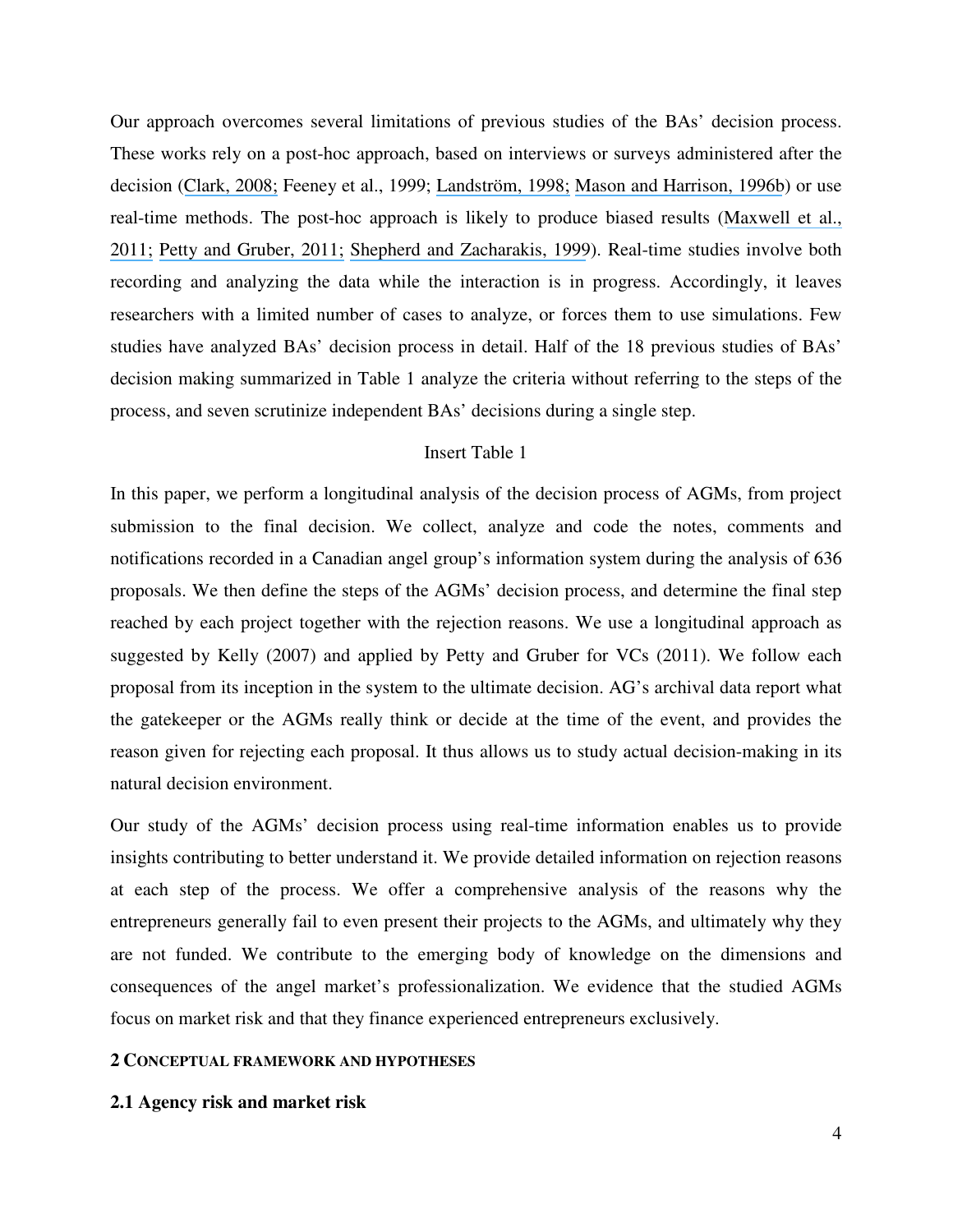Equity providers face agency, market risk and execution risk when they invest in a new venture. Agency risk arises from information asymmetry, a situation where managers have information that investors lack. Agency problems refer to the possibility that entrepreneurs will pursue their own interests at the expense of outside equity providers (Shane, 2003). Information asymmetry and potential managerial opportunism are greater for younger, smaller and technological firms ([Noe and Rebello, 1996](https://www.researchgate.net/publication/4912850_Asymmetric_Information_Managerial_Opportunism_Financing_and_Payout_Policies?el=1_x_8&enrichId=rgreq-8af4d9bcdb676e03800bb438f388e717-XXX&enrichSource=Y292ZXJQYWdlOzI3NTY3MTA5NztBUzo0MzEyNTQ3MTg5NDczMjhAMTQ3OTgzMDU0NTU3Nw==)). Information asymmetry decreases as the information related to management, the product and the market becomes more easily accessible. Accordingly, the investor's informational disadvantage relative to the entrepreneur is significantly lower in laterstage contracting than in early-stage contracting ([Chemmanur and Chen, 2014](https://www.researchgate.net/publication/228253569_Venture_Capitalists_Versus_Angels_The_Dynamics_of_Private_Firm_Financing_Contracts?el=1_x_8&enrichId=rgreq-8af4d9bcdb676e03800bb438f388e717-XXX&enrichSource=Y292ZXJQYWdlOzI3NTY3MTA5NztBUzo0MzEyNTQ3MTg5NDczMjhAMTQ3OTgzMDU0NTU3Nw==)). Market risk comes from competition and depends on the size, growth and accessibility of the market. It includes external factors that are not controllable by the management team, such as market size, customer adoption, competition and exit conditions ([Fiet, 1995;](https://www.researchgate.net/publication/229690429_Risk_Avoidance_Strategies_in_Venture_Capital_Markets?el=1_x_8&enrichId=rgreq-8af4d9bcdb676e03800bb438f388e717-XXX&enrichSource=Y292ZXJQYWdlOzI3NTY3MTA5NztBUzo0MzEyNTQ3MTg5NDczMjhAMTQ3OTgzMDU0NTU3Nw==) [Kaplan and Stromberg, 2004](https://www.researchgate.net/publication/227500571_Characteristics_Contracts_and_Actions_Evidence_From_Venture_Capitalist_Analyses?el=1_x_8&enrichId=rgreq-8af4d9bcdb676e03800bb438f388e717-XXX&enrichSource=Y292ZXJQYWdlOzI3NTY3MTA5NztBUzo0MzEyNTQ3MTg5NDczMjhAMTQ3OTgzMDU0NTU3Nw==)). Execution risk includes factors related to the difficulty of execution or implementation of the product or technology and business strategy or model ([Kaplan and Stromberg, 2004](https://www.researchgate.net/publication/227500571_Characteristics_Contracts_and_Actions_Evidence_From_Venture_Capitalist_Analyses?el=1_x_8&enrichId=rgreq-8af4d9bcdb676e03800bb438f388e717-XXX&enrichSource=Y292ZXJQYWdlOzI3NTY3MTA5NztBUzo0MzEyNTQ3MTg5NDczMjhAMTQ3OTgzMDU0NTU3Nw==)).

Independent BAs invest at an early stage, when information asymmetry and potential agency problems the must be managed are large. Independent BAs lack competency, sophisticated analytical tools and comparative data to evaluate the market risk ([Fiet, 1995;](https://www.researchgate.net/publication/229690429_Risk_Avoidance_Strategies_in_Venture_Capital_Markets?el=1_x_8&enrichId=rgreq-8af4d9bcdb676e03800bb438f388e717-XXX&enrichSource=Y292ZXJQYWdlOzI3NTY3MTA5NztBUzo0MzEyNTQ3MTg5NDczMjhAMTQ3OTgzMDU0NTU3Nw==) Harrison and Mason, 2002; [Van Osnabrugge, 2000](https://www.researchgate.net/publication/247510983_A_Comparison_of_Business_Angel_and_Venture_Capitalist_Investment_Procedures_An_Agency_Theory-Based_Analysis?el=1_x_8&enrichId=rgreq-8af4d9bcdb676e03800bb438f388e717-XXX&enrichSource=Y292ZXJQYWdlOzI3NTY3MTA5NztBUzo0MzEyNTQ3MTg5NDczMjhAMTQ3OTgzMDU0NTU3Nw==)). For these reasons, independent BAs place more emphasis on managing and minimizing agency risk than market risk ([Fiet, 1995;](https://www.researchgate.net/publication/229690429_Risk_Avoidance_Strategies_in_Venture_Capital_Markets?el=1_x_8&enrichId=rgreq-8af4d9bcdb676e03800bb438f388e717-XXX&enrichSource=Y292ZXJQYWdlOzI3NTY3MTA5NztBUzo0MzEyNTQ3MTg5NDczMjhAMTQ3OTgzMDU0NTU3Nw==) Harrison and Mason, 2002; [Van Osnabrugge, 2000](https://www.researchgate.net/publication/247510983_A_Comparison_of_Business_Angel_and_Venture_Capitalist_Investment_Procedures_An_Agency_Theory-Based_Analysis?el=1_x_8&enrichId=rgreq-8af4d9bcdb676e03800bb438f388e717-XXX&enrichSource=Y292ZXJQYWdlOzI3NTY3MTA5NztBUzo0MzEyNTQ3MTg5NDczMjhAMTQ3OTgzMDU0NTU3Nw==)) and are assumed to rely on the entrepreneur to manage market risk ([Fiet, 1995;](https://www.researchgate.net/publication/229690429_Risk_Avoidance_Strategies_in_Venture_Capital_Markets?el=1_x_8&enrichId=rgreq-8af4d9bcdb676e03800bb438f388e717-XXX&enrichSource=Y292ZXJQYWdlOzI3NTY3MTA5NztBUzo0MzEyNTQ3MTg5NDczMjhAMTQ3OTgzMDU0NTU3Nw==) Sohl, 2007). As they often lack the resources and sophistication required to write detailed contracts ([Chemmanur and Chen, 2014;](https://www.researchgate.net/publication/228253569_Venture_Capitalists_Versus_Angels_The_Dynamics_of_Private_Firm_Financing_Contracts?el=1_x_8&enrichId=rgreq-8af4d9bcdb676e03800bb438f388e717-XXX&enrichSource=Y292ZXJQYWdlOzI3NTY3MTA5NztBUzo0MzEyNTQ3MTg5NDczMjhAMTQ3OTgzMDU0NTU3Nw==) [Fiet, 1995;](https://www.researchgate.net/publication/229690429_Risk_Avoidance_Strategies_in_Venture_Capital_Markets?el=1_x_8&enrichId=rgreq-8af4d9bcdb676e03800bb438f388e717-XXX&enrichSource=Y292ZXJQYWdlOzI3NTY3MTA5NztBUzo0MzEyNTQ3MTg5NDczMjhAMTQ3OTgzMDU0NTU3Nw==) [Prowse, 1998;](https://www.researchgate.net/publication/222856935_Angel_Investors_and_the_Market_for_Angel_Investments?el=1_x_8&enrichId=rgreq-8af4d9bcdb676e03800bb438f388e717-XXX&enrichSource=Y292ZXJQYWdlOzI3NTY3MTA5NztBUzo0MzEyNTQ3MTg5NDczMjhAMTQ3OTgzMDU0NTU3Nw==) [Van Osnabrugge,](https://www.researchgate.net/publication/247510983_A_Comparison_of_Business_Angel_and_Venture_Capitalist_Investment_Procedures_An_Agency_Theory-Based_Analysis?el=1_x_8&enrichId=rgreq-8af4d9bcdb676e03800bb438f388e717-XXX&enrichSource=Y292ZXJQYWdlOzI3NTY3MTA5NztBUzo0MzEyNTQ3MTg5NDczMjhAMTQ3OTgzMDU0NTU3Nw==) [2000](https://www.researchgate.net/publication/247510983_A_Comparison_of_Business_Angel_and_Venture_Capitalist_Investment_Procedures_An_Agency_Theory-Based_Analysis?el=1_x_8&enrichId=rgreq-8af4d9bcdb676e03800bb438f388e717-XXX&enrichSource=Y292ZXJQYWdlOzI3NTY3MTA5NztBUzo0MzEyNTQ3MTg5NDczMjhAMTQ3OTgzMDU0NTU3Nw==)), they tend to rely on their post-investment involvement with the entrepreneur to control agency risk. Accordingly, they focus on the entrepreneur's personal characteristics during the first step of the decision process ([Fiet, 1995;](https://www.researchgate.net/publication/229690429_Risk_Avoidance_Strategies_in_Venture_Capital_Markets?el=1_x_8&enrichId=rgreq-8af4d9bcdb676e03800bb438f388e717-XXX&enrichSource=Y292ZXJQYWdlOzI3NTY3MTA5NztBUzo0MzEyNTQ3MTg5NDczMjhAMTQ3OTgzMDU0NTU3Nw==) [Van Osnabrugge, 2000;](https://www.researchgate.net/publication/247510983_A_Comparison_of_Business_Angel_and_Venture_Capitalist_Investment_Procedures_An_Agency_Theory-Based_Analysis?el=1_x_8&enrichId=rgreq-8af4d9bcdb676e03800bb438f388e717-XXX&enrichSource=Y292ZXJQYWdlOzI3NTY3MTA5NztBUzo0MzEyNTQ3MTg5NDczMjhAMTQ3OTgzMDU0NTU3Nw==) Van Osnabrugge and Robinson, 2000). The primary reason most independent BAs reject proposals is lack of knowledge about or comfort with the entrepreneur ([Prowse, 1998](https://www.researchgate.net/publication/222856935_Angel_Investors_and_the_Market_for_Angel_Investments?el=1_x_8&enrichId=rgreq-8af4d9bcdb676e03800bb438f388e717-XXX&enrichSource=Y292ZXJQYWdlOzI3NTY3MTA5NztBUzo0MzEyNTQ3MTg5NDczMjhAMTQ3OTgzMDU0NTU3Nw==)). They also reject projects because of a perceived lack of honesty or trustworthiness ([Maxwell and Lévesque, 2014](https://www.researchgate.net/publication/264454437_Trustworthiness_A_Critical_Ingredient_for_Entrepreneurs_Seeking_Investors?el=1_x_8&enrichId=rgreq-8af4d9bcdb676e03800bb438f388e717-XXX&enrichSource=Y292ZXJQYWdlOzI3NTY3MTA5NztBUzo0MzEyNTQ3MTg5NDczMjhAMTQ3OTgzMDU0NTU3Nw==)), passion and commitment ([Mitteness et al., 2012a;](https://www.researchgate.net/publication/257266752_Investor_characteristics_that_determine_whether_perceived_passion_leads_to_higher_evaluations_of_funding_potential?el=1_x_8&enrichId=rgreq-8af4d9bcdb676e03800bb438f388e717-XXX&enrichSource=Y292ZXJQYWdlOzI3NTY3MTA5NztBUzo0MzEyNTQ3MTg5NDczMjhAMTQ3OTgzMDU0NTU3Nw==) [Sudek, 2007](https://www.researchgate.net/publication/228636810_Angel_investment_criteria?el=1_x_8&enrichId=rgreq-8af4d9bcdb676e03800bb438f388e717-XXX&enrichSource=Y292ZXJQYWdlOzI3NTY3MTA5NztBUzo0MzEyNTQ3MTg5NDczMjhAMTQ3OTgzMDU0NTU3Nw==)), and capacity to work closely with BAs after the deal closes. Independent BAs generally put more emphasis on the entrepreneur than on the opportunity ([Haines et al., 2003;](https://www.researchgate.net/publication/271822439_Informal_Investment_in_Canada_Financing_Small_Business_Growth?el=1_x_8&enrichId=rgreq-8af4d9bcdb676e03800bb438f388e717-XXX&enrichSource=Y292ZXJQYWdlOzI3NTY3MTA5NztBUzo0MzEyNTQ3MTg5NDczMjhAMTQ3OTgzMDU0NTU3Nw==) Harrison and Mason, 2002).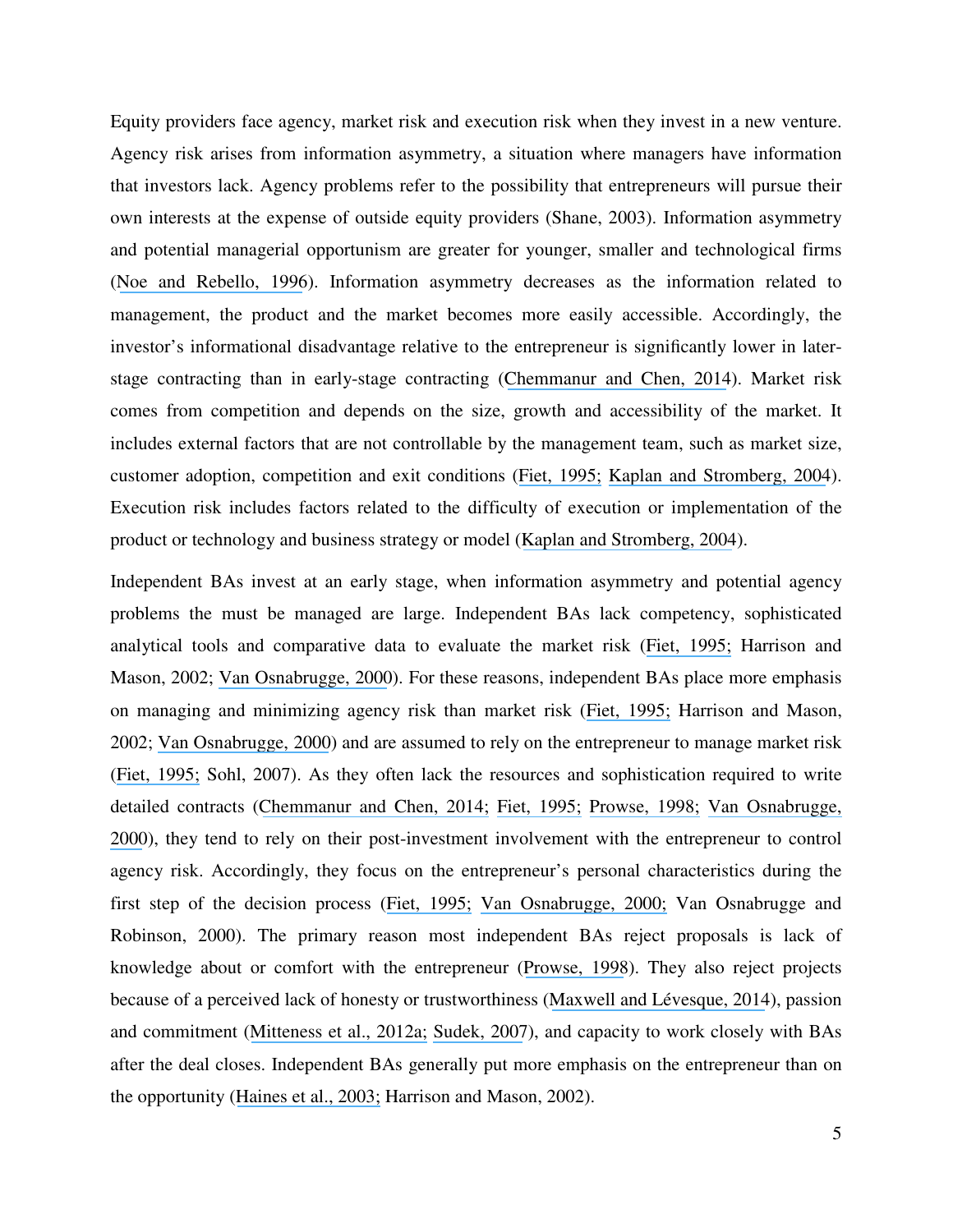For AGMs, agency risk might be less prevalent and important than previously assumed for independent BAs for the following reasons. First, AGMs generally invest at a later stage of development, when agency problems and information asymmetry are lower than at an earlier stage, mainly because the entrepreneur's effort and motivation are observable ([Arthurs and](https://www.researchgate.net/publication/227761037_The_Boundaries_and_Limitations_of_Agency_Theory_and_Stewardship_Theory_in_the_Venture_CapitalistEntrepreneur_Relationship?el=1_x_8&enrichId=rgreq-8af4d9bcdb676e03800bb438f388e717-XXX&enrichSource=Y292ZXJQYWdlOzI3NTY3MTA5NztBUzo0MzEyNTQ3MTg5NDczMjhAMTQ3OTgzMDU0NTU3Nw==) [Busenitz, 2003;](https://www.researchgate.net/publication/227761037_The_Boundaries_and_Limitations_of_Agency_Theory_and_Stewardship_Theory_in_the_Venture_CapitalistEntrepreneur_Relationship?el=1_x_8&enrichId=rgreq-8af4d9bcdb676e03800bb438f388e717-XXX&enrichSource=Y292ZXJQYWdlOzI3NTY3MTA5NztBUzo0MzEyNTQ3MTg5NDczMjhAMTQ3OTgzMDU0NTU3Nw==) [Shane and Cable, 2002](https://www.researchgate.net/publication/284401749_Network_ties_reputation_and_the_financing_of_new_ventures?el=1_x_8&enrichId=rgreq-8af4d9bcdb676e03800bb438f388e717-XXX&enrichSource=Y292ZXJQYWdlOzI3NTY3MTA5NztBUzo0MzEyNTQ3MTg5NDczMjhAMTQ3OTgzMDU0NTU3Nw==)). Second, AGMs often invest in technology sectors, including ICT, biotech and healthcare (Mason and Harrison, 2011). In such industries, it is difficult for investors to assess the market potential for products, the technology is likely to be unproven, and development may take longer than expected ([Mason and Harrison, 2004](https://www.researchgate.net/publication/240238955_Does_investing_in_technology-based_firms_involve_higher_risk_An_exploratory_study_of_the_performance_of_technology_and_non-technology_investments_by_business_angels?el=1_x_8&enrichId=rgreq-8af4d9bcdb676e03800bb438f388e717-XXX&enrichSource=Y292ZXJQYWdlOzI3NTY3MTA5NztBUzo0MzEyNTQ3MTg5NDczMjhAMTQ3OTgzMDU0NTU3Nw==)). Hence, the market and technology risks are higher than in traditional sectors. Third, AGMs are assumed to be collectively well positioned to assess and deal with market risk. Their human and financial resources enable them to undertake the costly due diligence that, in technology areas pose particular problems arising from the newness and complexity of the technology and the products/markets concerned ([Lockett et al., 2002](https://www.researchgate.net/publication/223597969_Do_UK_venture_capitalists_still_have_a_bias_against_investment_in_new_technology_firms?el=1_x_8&enrichId=rgreq-8af4d9bcdb676e03800bb438f388e717-XXX&enrichSource=Y292ZXJQYWdlOzI3NTY3MTA5NztBUzo0MzEyNTQ3MTg5NDczMjhAMTQ3OTgzMDU0NTU3Nw==)). They receive a superior deal flow and frequently include some of the most sophisticated and active BAs in a given region ([Kerr et al.,](https://www.researchgate.net/publication/279415335_The_Consequences_of_Entrepreneurial_Finance_Evidence_from_Angel_Financings?el=1_x_8&enrichId=rgreq-8af4d9bcdb676e03800bb438f388e717-XXX&enrichSource=Y292ZXJQYWdlOzI3NTY3MTA5NztBUzo0MzEyNTQ3MTg5NDczMjhAMTQ3OTgzMDU0NTU3Nw==) [2014](https://www.researchgate.net/publication/279415335_The_Consequences_of_Entrepreneurial_Finance_Evidence_from_Angel_Financings?el=1_x_8&enrichId=rgreq-8af4d9bcdb676e03800bb438f388e717-XXX&enrichSource=Y292ZXJQYWdlOzI3NTY3MTA5NztBUzo0MzEyNTQ3MTg5NDczMjhAMTQ3OTgzMDU0NTU3Nw==)). For this reason, they do not have to delegate control of the market risk to managers. Fourth, AGMs invest with a shorter exit horizon than independent BAs do ([Kelly, 2007;](https://www.researchgate.net/publication/288160607_Business_angel_research_The_road_traveled_and_the_journey_ahead?el=1_x_8&enrichId=rgreq-8af4d9bcdb676e03800bb438f388e717-XXX&enrichSource=Y292ZXJQYWdlOzI3NTY3MTA5NztBUzo0MzEyNTQ3MTg5NDczMjhAMTQ3OTgzMDU0NTU3Nw==) Mason, 2006). The personal relationship and the entrepreneurs' personal characteristics might be less important when the relation is expected to last just a few years than when BAs are long-run investors who want to hold their investments for seven years or more.

If agency risk matters less for AGMs, they are likely to focus more on market and innovation risk. Proposals should be rejected mainly owing to product and market risk dimensions. The main product and market criteria include innovation (uniqueness); size and expected growth of the potential market (Feeney et al., 1999; [Maxwell et al., 2011;](https://www.researchgate.net/publication/227418352_Business_Angel_Early_Stage_Decision_Making?el=1_x_8&enrichId=rgreq-8af4d9bcdb676e03800bb438f388e717-XXX&enrichSource=Y292ZXJQYWdlOzI3NTY3MTA5NztBUzo0MzEyNTQ3MTg5NDczMjhAMTQ3OTgzMDU0NTU3Nw==) [Sudek, 2007](https://www.researchgate.net/publication/228636810_Angel_investment_criteria?el=1_x_8&enrichId=rgreq-8af4d9bcdb676e03800bb438f388e717-XXX&enrichSource=Y292ZXJQYWdlOzI3NTY3MTA5NztBUzo0MzEyNTQ3MTg5NDczMjhAMTQ3OTgzMDU0NTU3Nw==)); capacity to reach this market ([Mason and Stark, 2004;](https://www.researchgate.net/publication/247738793_What_do_Investors_Look_for_in_a_Business_Plan_A_Comparison_of_the_Investment_Criteria_of_Bankers_Venture_Capitalists_and_Business_Angels?el=1_x_8&enrichId=rgreq-8af4d9bcdb676e03800bb438f388e717-XXX&enrichSource=Y292ZXJQYWdlOzI3NTY3MTA5NztBUzo0MzEyNTQ3MTg5NDczMjhAMTQ3OTgzMDU0NTU3Nw==) [Maxwell et al., 2011](https://www.researchgate.net/publication/227418352_Business_Angel_Early_Stage_Decision_Making?el=1_x_8&enrichId=rgreq-8af4d9bcdb676e03800bb438f388e717-XXX&enrichSource=Y292ZXJQYWdlOzI3NTY3MTA5NztBUzo0MzEyNTQ3MTg5NDczMjhAMTQ3OTgzMDU0NTU3Nw==)), which is related to strategy and managers' capacity to protect the competitive advantage ([Landström, 1998;](https://www.researchgate.net/publication/223010484_Informal_investors_as_entrepreneurs?el=1_x_8&enrichId=rgreq-8af4d9bcdb676e03800bb438f388e717-XXX&enrichSource=Y292ZXJQYWdlOzI3NTY3MTA5NztBUzo0MzEyNTQ3MTg5NDczMjhAMTQ3OTgzMDU0NTU3Nw==) [Mason and Stark, 2004;](https://www.researchgate.net/publication/247738793_What_do_Investors_Look_for_in_a_Business_Plan_A_Comparison_of_the_Investment_Criteria_of_Bankers_Venture_Capitalists_and_Business_Angels?el=1_x_8&enrichId=rgreq-8af4d9bcdb676e03800bb438f388e717-XXX&enrichSource=Y292ZXJQYWdlOzI3NTY3MTA5NztBUzo0MzEyNTQ3MTg5NDczMjhAMTQ3OTgzMDU0NTU3Nw==) [Maxwell et al., 2011;](https://www.researchgate.net/publication/227418352_Business_Angel_Early_Stage_Decision_Making?el=1_x_8&enrichId=rgreq-8af4d9bcdb676e03800bb438f388e717-XXX&enrichSource=Y292ZXJQYWdlOzI3NTY3MTA5NztBUzo0MzEyNTQ3MTg5NDczMjhAMTQ3OTgzMDU0NTU3Nw==) [Sudek, 2007](https://www.researchgate.net/publication/228636810_Angel_investment_criteria?el=1_x_8&enrichId=rgreq-8af4d9bcdb676e03800bb438f388e717-XXX&enrichSource=Y292ZXJQYWdlOzI3NTY3MTA5NztBUzo0MzEyNTQ3MTg5NDczMjhAMTQ3OTgzMDU0NTU3Nw==)); and financial dimensions including the realism of the forecast, potential return, and exit solution [\(Brettel, 2003;](https://www.researchgate.net/publication/247511932_Business_angels_in_Germany_A_research_note?el=1_x_8&enrichId=rgreq-8af4d9bcdb676e03800bb438f388e717-XXX&enrichSource=Y292ZXJQYWdlOzI3NTY3MTA5NztBUzo0MzEyNTQ3MTg5NDczMjhAMTQ3OTgzMDU0NTU3Nw==) [Collewaert, 2012;](https://www.researchgate.net/publication/228240324_Angel_Investors) Feeney et al., 1999; [Mason and Stark, 2004;](https://www.researchgate.net/publication/247738793_What_do_Investors_Look_for_in_a_Business_Plan_A_Comparison_of_the_Investment_Criteria_of_Bankers_Venture_Capitalists_and_Business_Angels?el=1_x_8&enrichId=rgreq-8af4d9bcdb676e03800bb438f388e717-XXX&enrichSource=Y292ZXJQYWdlOzI3NTY3MTA5NztBUzo0MzEyNTQ3MTg5NDczMjhAMTQ3OTgzMDU0NTU3Nw==) [Sudek, 2007](https://www.researchgate.net/publication/228636810_Angel_investment_criteria?el=1_x_8&enrichId=rgreq-8af4d9bcdb676e03800bb438f388e717-XXX&enrichSource=Y292ZXJQYWdlOzI3NTY3MTA5NztBUzo0MzEyNTQ3MTg5NDczMjhAMTQ3OTgzMDU0NTU3Nw==)). Rejections linked to the entrepreneur's lack of trustworthiness, passion and commitment, and weak management team, all factors associated with agency risk, should be less important for AGMs than previously assumed for independent BAs. Hence our first hypothesis: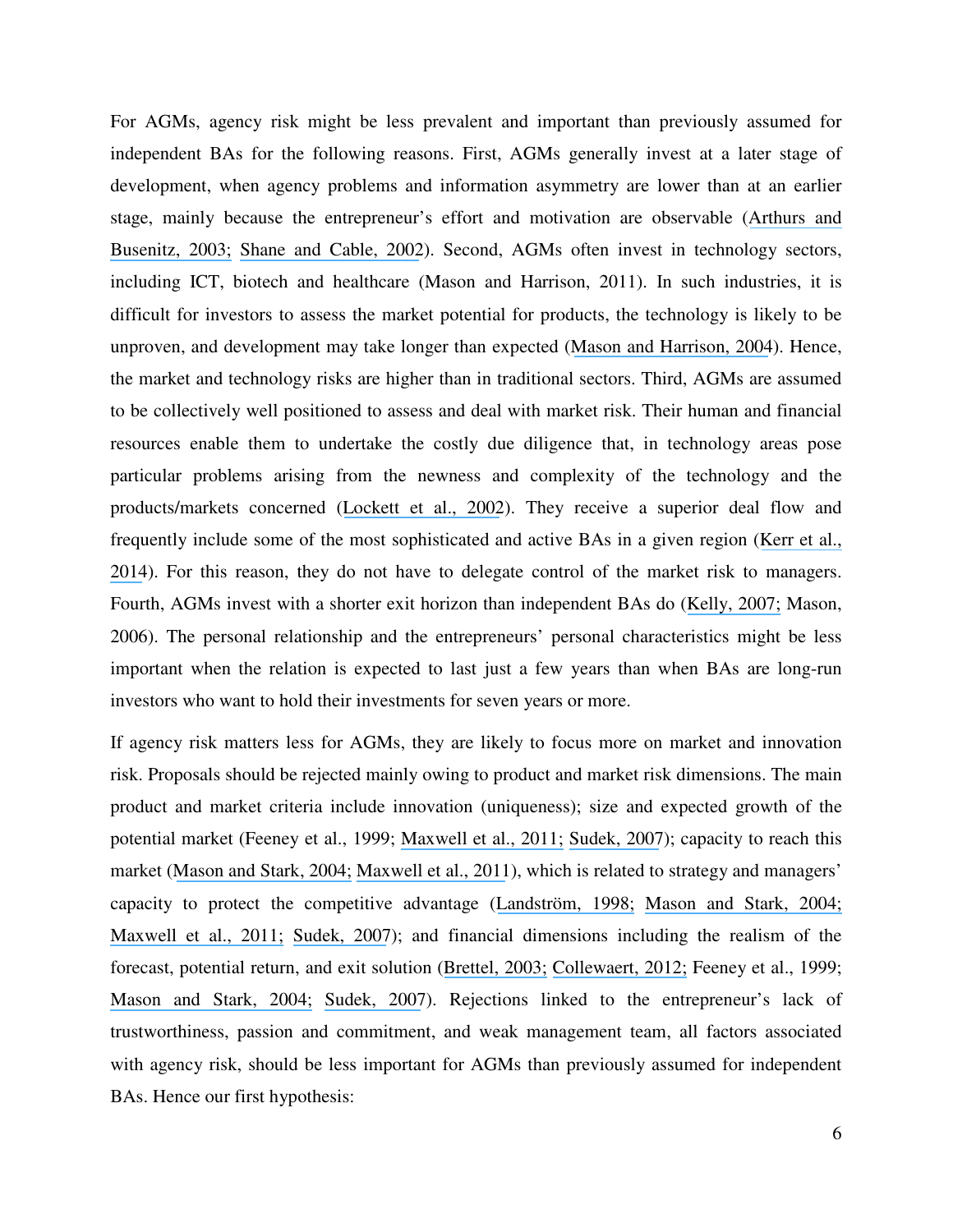*H1: AGMs reject proposals significantly more often for market and execution risk-related reasons than for agency risk-related reasons.* 

# **2.2 Changes in rejection reasons**

Fiet (1995) asserts that independent BAs' strategy for avoiding risk is to rely on a competent and trustworthy entrepreneur rather than on their own competence in limiting losses linked to market risk. Accordingly, independent BAs mainly assess the entrepreneur rather than the business plan, and building trust between the entrepreneur and the potential independent BAs is pivotal during the selection process ([Harrison et al., 1997;](https://www.researchgate.net/publication/284312672_The_role_of_trust_in_the_informal_investor) [Maxwell and Lévesque, 2014](https://www.researchgate.net/publication/264454437_Trustworthiness_A_Critical_Ingredient_for_Entrepreneurs_Seeking_Investors?el=1_x_8&enrichId=rgreq-8af4d9bcdb676e03800bb438f388e717-XXX&enrichSource=Y292ZXJQYWdlOzI3NTY3MTA5NztBUzo0MzEyNTQ3MTg5NDczMjhAMTQ3OTgzMDU0NTU3Nw==)). Such a pattern implies that the rejection reasons differ as the decision process progresses. Agency-related rejection reasons are assumed to prevail during the first steps of the process (excluding the pre-screen).<sup>2</sup> Independent BAs often consider themselves as co-entrepreneurs and expect to work closely with the entrepreneur ([Hsu et al., 2014;](https://www.researchgate.net/publication/259192950_What_matters_matters_differently_a_conjoint_analysis_of_the_decision_policies_of_angel_and_venture_capital_investors?el=1_x_8&enrichId=rgreq-8af4d9bcdb676e03800bb438f388e717-XXX&enrichSource=Y292ZXJQYWdlOzI3NTY3MTA5NztBUzo0MzEyNTQ3MTg5NDczMjhAMTQ3OTgzMDU0NTU3Nw==) [Landström, 1998](https://www.researchgate.net/publication/223010484_Informal_investors_as_entrepreneurs?el=1_x_8&enrichId=rgreq-8af4d9bcdb676e03800bb438f388e717-XXX&enrichSource=Y292ZXJQYWdlOzI3NTY3MTA5NztBUzo0MzEyNTQ3MTg5NDczMjhAMTQ3OTgzMDU0NTU3Nw==)). Consequently, they are likely to quickly reject any proposal from an entrepreneur they do not consider as a possible business partner. After that, market risk-related reasons prevail. According to their classical decision process, independent BAs place the greatest importance on the entrepreneurs' strength after the prescreen. During the last steps of the decision process, independent BAs purportedly focus on the strength of the opportunity ([Mitteness et al., 2012b](https://www.researchgate.net/publication/254325285_Horse_vs_Jockey_How_stage_of_funding_process_and_industry_experience_affect_the_evaluations_of_angel_investors?el=1_x_8&enrichId=rgreq-8af4d9bcdb676e03800bb438f388e717-XXX&enrichSource=Y292ZXJQYWdlOzI3NTY3MTA5NztBUzo0MzEyNTQ3MTg5NDczMjhAMTQ3OTgzMDU0NTU3Nw==)).

The changes in the rejection reasons as the decision process unfolds are thus a direct consequence of the agency approach to traditional independent investing ([Landström, 1993;](https://www.researchgate.net/publication/4968292_Informal_Risk_Capital_In_Sweden_and_Some_International_Comparisons?el=1_x_8&enrichId=rgreq-8af4d9bcdb676e03800bb438f388e717-XXX&enrichSource=Y292ZXJQYWdlOzI3NTY3MTA5NztBUzo0MzEyNTQ3MTg5NDczMjhAMTQ3OTgzMDU0NTU3Nw==) [Mitteness et al.,](https://www.researchgate.net/publication/254325285_Horse_vs_Jockey_How_stage_of_funding_process_and_industry_experience_affect_the_evaluations_of_angel_investors?el=1_x_8&enrichId=rgreq-8af4d9bcdb676e03800bb438f388e717-XXX&enrichSource=Y292ZXJQYWdlOzI3NTY3MTA5NztBUzo0MzEyNTQ3MTg5NDczMjhAMTQ3OTgzMDU0NTU3Nw==) [2012b;](https://www.researchgate.net/publication/254325285_Horse_vs_Jockey_How_stage_of_funding_process_and_industry_experience_affect_the_evaluations_of_angel_investors?el=1_x_8&enrichId=rgreq-8af4d9bcdb676e03800bb438f388e717-XXX&enrichSource=Y292ZXJQYWdlOzI3NTY3MTA5NztBUzo0MzEyNTQ3MTg5NDczMjhAMTQ3OTgzMDU0NTU3Nw==) [Paul et al., 2007](https://www.researchgate.net/publication/247523731_Toward_a_model_of_the_business_angel_investment_process?el=1_x_8&enrichId=rgreq-8af4d9bcdb676e03800bb438f388e717-XXX&enrichSource=Y292ZXJQYWdlOzI3NTY3MTA5NztBUzo0MzEyNTQ3MTg5NDczMjhAMTQ3OTgzMDU0NTU3Nw==)). Analyzing to what extent this proposition prevails for AGMs is important. If AGMs act differently and reject the proposal for the same reasons across the process, this implies that one of the prevailing theoretical framework proposed to explain BAs' decision has to be revised. Further, the focus on agency dimensions probably rests on the fact that traditional independent BAs mainly finance early-stage firms. If AGMs focus on market risk from the beginning of the decision process, there is no reason to expect such differences. Their rejection reasons are likely to be related to market and execution risk whatever the step of the process. This does not mean that they do not potentially focus on different criteria at different

<sup>&</sup>lt;sup>2</sup> The pre-screen is generally seen as a distinct step of the decision process, devoted to ensuring that the project fits the AGMs' scope of intervention or preferences in terms of economic sector, localization, or stage of development.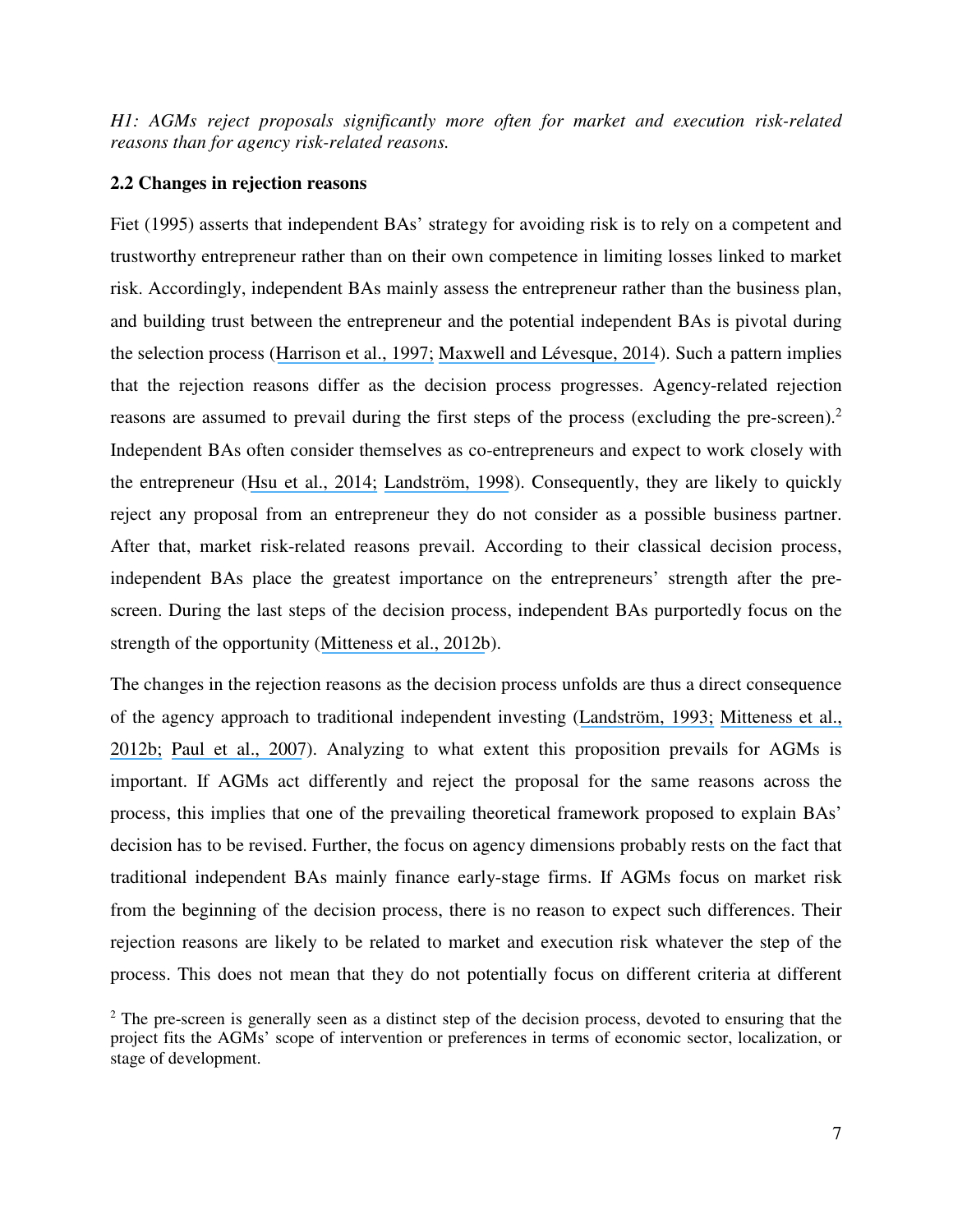steps in the process. AGMs can shift focus from execution risks to more specific market risks, or vice versa, in subsequent decision steps. However, their rejection criteria will not change from agency risk-related reasons to market risk-related reasons. Hence our second hypothesis:

*H2: The proportions of agency-risk related and market and execution risk-related rejection reasons do not differ significantly between the steps of the decision process for proposals that pass the pre-screen.* 

# **2.3 Rejection and experience**

Although independent BAs express their preference for experienced entrepreneurs (Feeney et al., 1999; Mason and Rogers, 1997), lack of experience is less often a rejection reason than are the marketing plan and financial considerations ([Haines et al., 2003](https://www.researchgate.net/publication/271822439_Informal_Investment_in_Canada_Financing_Small_Business_Growth?el=1_x_8&enrichId=rgreq-8af4d9bcdb676e03800bb438f388e717-XXX&enrichSource=Y292ZXJQYWdlOzI3NTY3MTA5NztBUzo0MzEyNTQ3MTg5NDczMjhAMTQ3OTgzMDU0NTU3Nw==); Mason and Harrison, 1996b; [Mason and Stark, 2004;](https://www.researchgate.net/publication/247738793_What_do_Investors_Look_for_in_a_Business_Plan_A_Comparison_of_the_Investment_Criteria_of_Bankers_Venture_Capitalists_and_Business_Angels?el=1_x_8&enrichId=rgreq-8af4d9bcdb676e03800bb438f388e717-XXX&enrichSource=Y292ZXJQYWdlOzI3NTY3MTA5NztBUzo0MzEyNTQ3MTg5NDczMjhAMTQ3OTgzMDU0NTU3Nw==) [Paul et al., 2007;](https://www.researchgate.net/publication/247523731_Toward_a_model_of_the_business_angel_investment_process?el=1_x_8&enrichId=rgreq-8af4d9bcdb676e03800bb438f388e717-XXX&enrichSource=Y292ZXJQYWdlOzI3NTY3MTA5NztBUzo0MzEyNTQ3MTg5NDczMjhAMTQ3OTgzMDU0NTU3Nw==) [Sudek, 2007](https://www.researchgate.net/publication/228636810_Angel_investment_criteria?el=1_x_8&enrichId=rgreq-8af4d9bcdb676e03800bb438f388e717-XXX&enrichSource=Y292ZXJQYWdlOzI3NTY3MTA5NztBUzo0MzEyNTQ3MTg5NDczMjhAMTQ3OTgzMDU0NTU3Nw==)). High credibility of the entrepreneur/management team simply indicates to independent BAs that they can relax their investment criteria ([Mason and Harrison, 2002](https://www.researchgate.net/publication/228876780_Barriers_to_Investment_in_the_Informal_Venture_Capital_Sector?el=1_x_8&enrichId=rgreq-8af4d9bcdb676e03800bb438f388e717-XXX&enrichSource=Y292ZXJQYWdlOzI3NTY3MTA5NztBUzo0MzEyNTQ3MTg5NDczMjhAMTQ3OTgzMDU0NTU3Nw==)). The long time horizon used by independent BAs ([Mason and Harrison, 1994](https://www.researchgate.net/publication/284098214_The_informal_venture_capital_market_in_the_UK?el=1_x_8&enrichId=rgreq-8af4d9bcdb676e03800bb438f388e717-XXX&enrichSource=Y292ZXJQYWdlOzI3NTY3MTA5NztBUzo0MzEyNTQ3MTg5NDczMjhAMTQ3OTgzMDU0NTU3Nw==)), their relatively low emphasis on exit (Van Osnabrugge and Robinson, 2000 p.200) and their reliance on personal involvement in the venture can explain why lack of entrepreneur's experience is not among the main rejection factors.

AGMs invest when firms have reached the commercialization stage when industry experience matters (Mason et al., 2013). Moreover, the entrepreneur will have to manage rapid growth, and hire several key people. General business experience might be seen as essential because it provides training in selling, negotiating, leading, decision making and problem solving (Shane, 2003). In North America, AGMs require that entrepreneurs use their investment in a way that will let them reach an exit event (Amatucci and Sohl, 2006). Reaching an exit in a short horizon requires an experienced management team to overcome the intricacy of market strategy and the last step of development. Similar to VCs ([Zacharakis and Meyer, 2000;](https://www.researchgate.net/publication/4967855_The_potential_of_actuarial_decision_models_Can_they_improve_the_venture_capital_investment_decision?el=1_x_8&enrichId=rgreq-8af4d9bcdb676e03800bb438f388e717-XXX&enrichSource=Y292ZXJQYWdlOzI3NTY3MTA5NztBUzo0MzEyNTQ3MTg5NDczMjhAMTQ3OTgzMDU0NTU3Nw==) [Zhang, 2011](https://www.researchgate.net/publication/5137336_The_Advantage_of_Experienced_Start-Up_Founders_in_Venture_Capital_Acquisition_Evidence_from_Serial_Entrepreneurs?el=1_x_8&enrichId=rgreq-8af4d9bcdb676e03800bb438f388e717-XXX&enrichSource=Y292ZXJQYWdlOzI3NTY3MTA5NztBUzo0MzEyNTQ3MTg5NDczMjhAMTQ3OTgzMDU0NTU3Nw==)), AGMs tend to select experienced entrepreneurs: most of the largest angel groups in the US cite a strong management team with relevant experience as their first selection criterion.<sup>3</sup> AGMs may thus

<sup>&</sup>lt;sup>3</sup> The largest angel groups in the US cite management experience as their first selection criterion as follows: we are looking for specific experience, overall experience (Keiretsu Forum); an extremely capable management team (Golden Seeds); a strong management team with relevant experience (Tech Coast Angels); entrepreneurs with a track record of leadership and performance (Launchpad Venture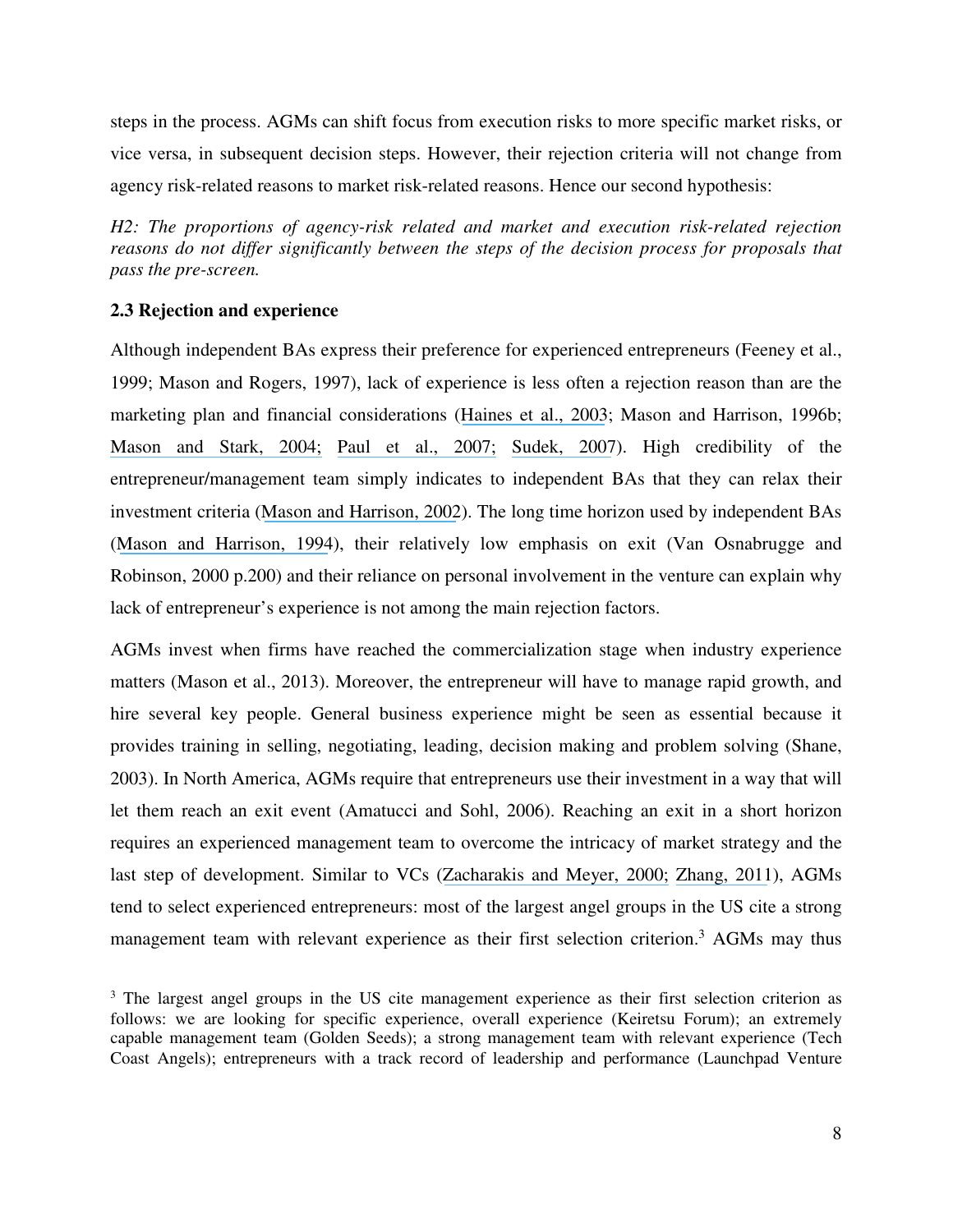consider the entrepreneur's inexperience an important rejection reason. However, there are two main ways to assess experience. The first way is to consider the entrepreneur's track record. The second way entails assessing the entrepreneur's experience through various documents, presentations and answers given to the AGMs' questions. Because learning from previous entrepreneurial activity is neither easy nor systematic ([Cassar, 2014](https://www.researchgate.net/publication/228171621_Industry_and_Startup_Experience_on_Entrepreneur_Forecast_Performance_in_New_Firms?el=1_x_8&enrichId=rgreq-8af4d9bcdb676e03800bb438f388e717-XXX&enrichSource=Y292ZXJQYWdlOzI3NTY3MTA5NztBUzo0MzEyNTQ3MTg5NDczMjhAMTQ3OTgzMDU0NTU3Nw==)), AGMs are more likely to use the second path.

Less experienced entrepreneurs are also more likely than more experienced ones to present projects that are rejected early by AGMs. Novice entrepreneurs emphasize newness, uniqueness and intuition in their prototypes of "business opportunity" ([Baron and Ensley, 2006](https://www.researchgate.net/publication/220534920_Opportunity_Recognition_as_the_Detection_of_Meaningful_Patterns_Evidence_from_Comparisons_of_Novice_and_Experienced_Entrepreneurs?el=1_x_8&enrichId=rgreq-8af4d9bcdb676e03800bb438f388e717-XXX&enrichSource=Y292ZXJQYWdlOzI3NTY3MTA5NztBUzo0MzEyNTQ3MTg5NDczMjhAMTQ3OTgzMDU0NTU3Nw==)). Such dimensions should be considered important by independent BAs ([Mason and Harrison, 1996b;](https://www.researchgate.net/publication/247738522_Why_) [Van Osnabrugge, 2000](https://www.researchgate.net/publication/247510983_A_Comparison_of_Business_Angel_and_Venture_Capitalist_Investment_Procedures_An_Agency_Theory-Based_Analysis?el=1_x_8&enrichId=rgreq-8af4d9bcdb676e03800bb438f388e717-XXX&enrichSource=Y292ZXJQYWdlOzI3NTY3MTA5NztBUzo0MzEyNTQ3MTg5NDczMjhAMTQ3OTgzMDU0NTU3Nw==)). In contrast, experienced entrepreneurs focus on factors and conditions directly related to actually starting and running the new venture, including meeting customers' needs, and are less likely to make significant mistakes in front of AGMs. Accordingly, early rejection is more likely for novice entrepreneurs than for experienced ones, and the probability of completing the successive steps of the process might depend on experience.

Different types of experience provide different skills (Shane, 2003). Sound knowledge of the industry enables entrepreneurs to avoid mistakes and gaps in their presentation of the potential market and of a credible strategy to tackle this market. New ventures whose founders lack industry experience probably find it difficult to present a clear analysis of the potential market and a sound market strategy. Management experience facilitates the formulation of entrepreneurial strategy (Shane, 2003). Serial entrepreneurs have learned through prior start-up experience and are generally considered more likely to get funded by equity providers ([Zhang,](https://www.researchgate.net/publication/5137336_The_Advantage_of_Experienced_Start-Up_Founders_in_Venture_Capital_Acquisition_Evidence_from_Serial_Entrepreneurs?el=1_x_8&enrichId=rgreq-8af4d9bcdb676e03800bb438f388e717-XXX&enrichSource=Y292ZXJQYWdlOzI3NTY3MTA5NztBUzo0MzEyNTQ3MTg5NDczMjhAMTQ3OTgzMDU0NTU3Nw==) [2011](https://www.researchgate.net/publication/5137336_The_Advantage_of_Experienced_Start-Up_Founders_in_Venture_Capital_Acquisition_Evidence_from_Serial_Entrepreneurs?el=1_x_8&enrichId=rgreq-8af4d9bcdb676e03800bb438f388e717-XXX&enrichSource=Y292ZXJQYWdlOzI3NTY3MTA5NztBUzo0MzEyNTQ3MTg5NDczMjhAMTQ3OTgzMDU0NTU3Nw==)). Accordingly, we consider that experience encompasses three dimensions: industry, management and start-up. This leads to our third hypothesis*:* 

*H3: The ultimate step reached by proposals in the decision process depends significantly on entrepreneurs' experience.*

 $\overline{a}$ 

Group, Boston), high-quality entrepreneurs with a track record of leadership and performance (New York Angels); and a track record of successful performance and leadership (Pasadena Angels).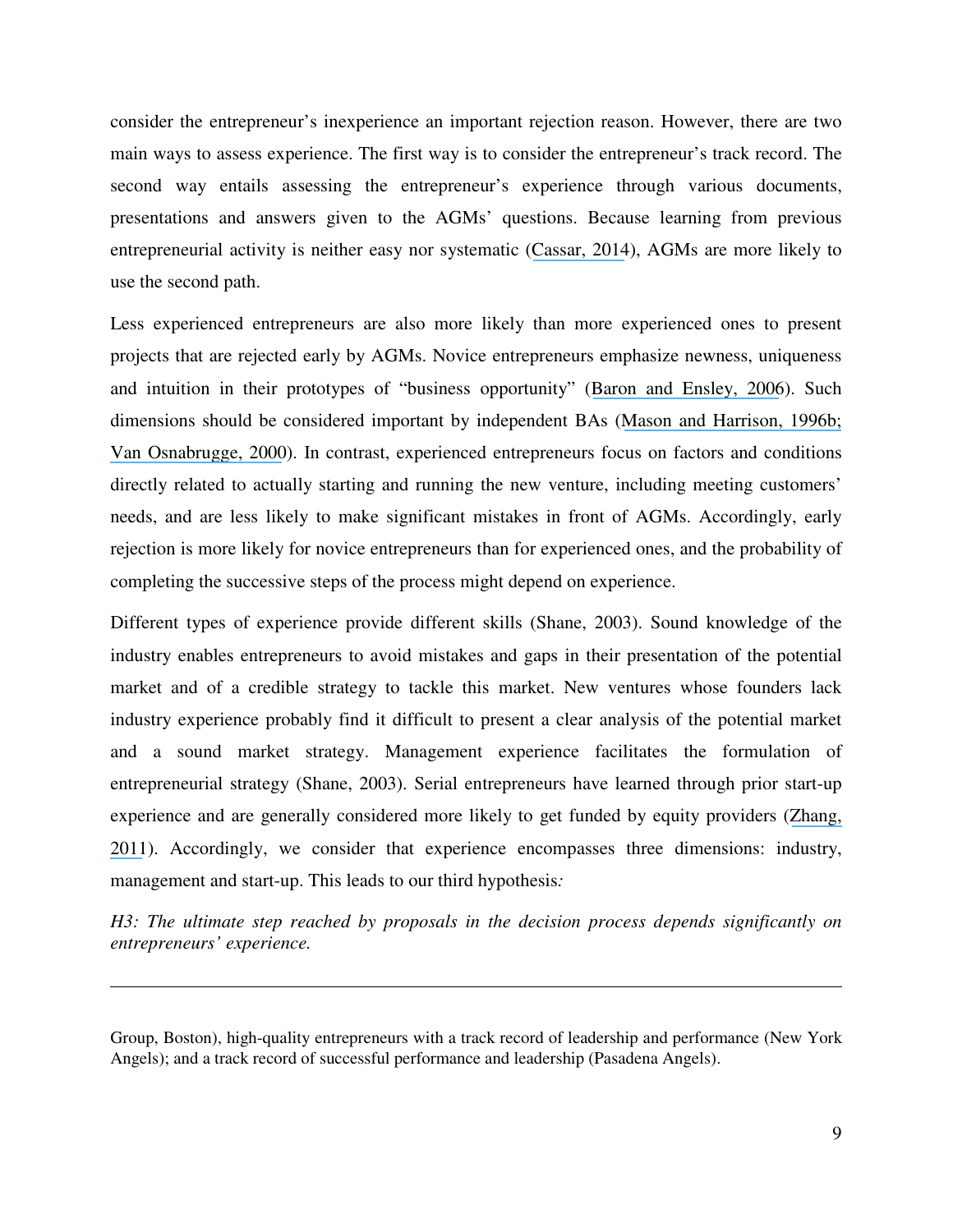#### **3 DATA, ANALYSIS PROCESS AND OVERALL DESCRIPTION**

# **3.1 The studied angel group**

The studied angel group (SAG) was created in 2007. With 85 members in 2012, it is larger than the average AG in North America. It has neither rules nor restrictions on investment for members and provides face-to-face interaction between AGMs and selected entrepreneurs. AGMs decide independently whether to invest their own money in each project they evaluate, but the initial steps of the decision process are delegated to a gatekeeper. Part-time professionals also facilitate the next steps of the process.

By June 2013, the SAG members had financed 22 firms, reinvested in three of them, and exited from two. In 18 cases (82%), the deals involved a co-investor, generally a small VC fund. The average deal size, including co-investors, is over CAN\$1.2 million, and AGMs alone invest on average CAN\$484,000. 76% of investees have reached the revenues stage. The gatekeeper manages the screening process, follows up on proposals, and assists AGMs and entrepreneurs during their discussions. From the receipt of the proposals to the closing, the documents, comments and correspondence are recorded in the private web deal management platform. With the explicit imperative that the confidentiality of the ventures and AGMs be ensured, the network gave us access to their system. We detected and coded 2,582 pieces of information, which have three origins. For deals rejected at the end of the pre-screen, the gatekeeper copies his rejection email into the system. In the subsequent steps of the process, the AGMs often write their own comments in the system. The gatekeeper also records the highlights of the meetings, discussions and key developments in the project. When the AGMs reach a decision, they inform the gatekeeper, who communicates with the entrepreneur and records the decision. To gain an indepth understanding of the whole process, we also observed short and detailed presentations by entrepreneurs and the AGMs' discussions following these presentations. The SAG received 674 projects from September 2008 to March 2012 and made a decision in 636 cases.

The SAG's website describes the information required in the business plan and the investment criteria. The AGMs usually target investments between CAN\$250,000 and \$350,000. They look for innovative companies located in a specific area, corresponding to a short list of high-tech industries, with a functional prototype that could be commercialized in the near future, a potential worldwide market, and high entry barrier. These constraints define the SAG's scope of action.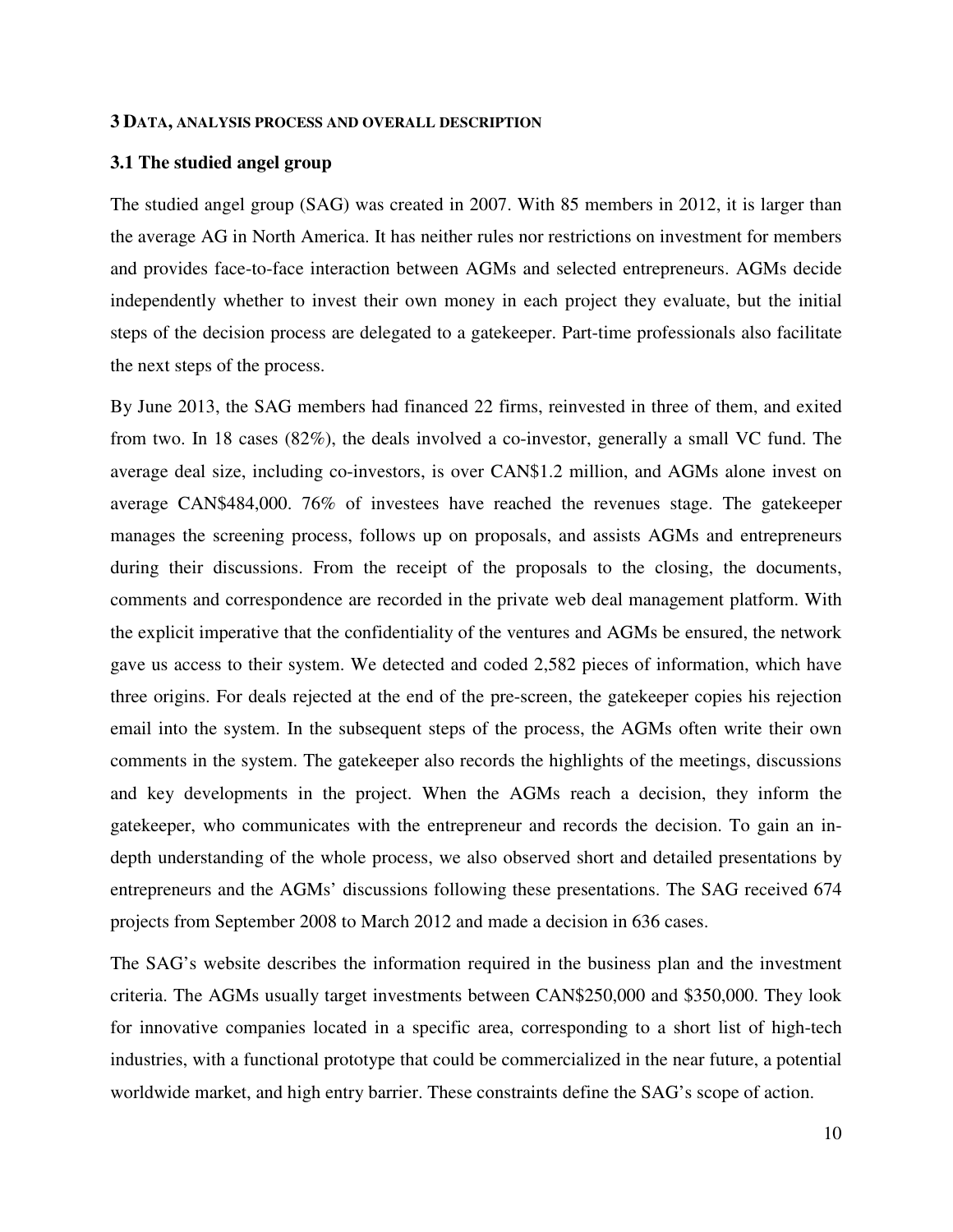# **3.2 Coding of rejection reasons**

We collected, analyzed and coded each rejection reason. The co-authors and a skilled professional independently analyzed the information available for each deal up to the ultimate step reached by the project, to code the rejection reasons. We use two different grids. The grid for the coding of the pre-screen includes the dimensions of the scope of action and the information requirements. We categorized the rejection reasons for the next steps according to the grid and the method recently developed by Petty and Gruber (2011, Table 2) to analyze VCs' decision process. We complemented this grid by adding the main factors related to agency risk as proposed by [Fiet \(1995\)](https://www.researchgate.net/publication/229690429_Risk_Avoidance_Strategies_in_Venture_Capital_Markets?el=1_x_8&enrichId=rgreq-8af4d9bcdb676e03800bb438f388e717-XXX&enrichSource=Y292ZXJQYWdlOzI3NTY3MTA5NztBUzo0MzEyNTQ3MTg5NDczMjhAMTQ3OTgzMDU0NTU3Nw==), to include most of the entrepreneur's personal characteristics that matter for BAs. In approximately 10% of the cases where the information was not detailed enough to explain the rejection, we discussed the case with the gatekeeper and with the SAG's manager. We determined the rejection reason in all but eight cases.

#### **3.3 The process**

Table 1 reports the number of proposals that pass or fail at each step of the process. During the pre-screen (step 1), the gatekeeper assesses each proposal relative to the scope of action. The typical rejection letter is sent quickly. One month after the initial submission, 68% of the proposals have been rejected. A typical rejection letter at this step refers to one of the following reasons: "Our members do not invest at such an early stage"; "Our members do not invest in your business sector"; "Your project is too early-stage and we do not invest amounts less than \$25,000"; and "Our members do not invest outside of Canada." Geographic location is the reason for 102 rejections (16%) of proposals. Industry is the primary reason for 171 rejections (27%): proposals include a large number of traditional non-innovative local services such as spas, daycare centers or local commerce. The size of the investment or the investment policy justifies 79 rejections (12%): in 52 cases, the proposal consists of a single idea, without any investment or beginning of development, and is rejected as too early-stage. Twenty-seven proposals are rejected because the amount requested is higher than CAN\$1 million. In 313 of 448 cases, the rejection email mentions only one reason.

The rejection can also refer to missing or incomplete business plans (11%). Among those invited to complete their documents, 63 entrepreneurs failed to answer and 24 (4%) withdrew their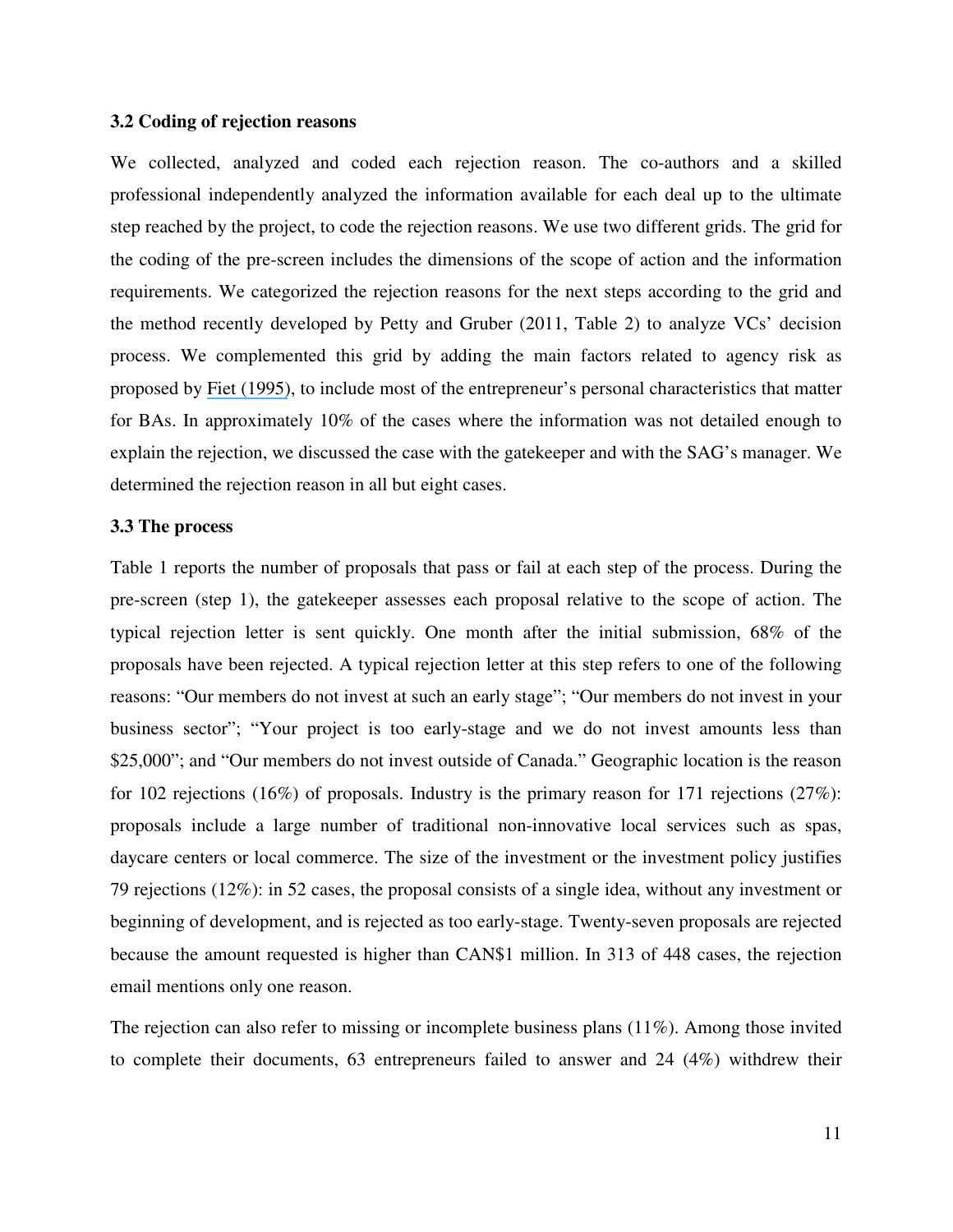projects. Only 188 of 636 proposals passed the pre-screen. The rejection rate at this step (70%) fits the trimming rate reported in other studies ([Brush et al., 2012;](https://www.researchgate.net/publication/254324413_Ready_for_funding_Entrepreneurial_ventures_and_the_pursuit_of_angel_financing?el=1_x_8&enrichId=rgreq-8af4d9bcdb676e03800bb438f388e717-XXX&enrichSource=Y292ZXJQYWdlOzI3NTY3MTA5NztBUzo0MzEyNTQ3MTg5NDczMjhAMTQ3OTgzMDU0NTU3Nw==) [Mitteness et al., 2012b](https://www.researchgate.net/publication/254325285_Horse_vs_Jockey_How_stage_of_funding_process_and_industry_experience_affect_the_evaluations_of_angel_investors?el=1_x_8&enrichId=rgreq-8af4d9bcdb676e03800bb438f388e717-XXX&enrichSource=Y292ZXJQYWdlOzI3NTY3MTA5NztBUzo0MzEyNTQ3MTg5NDczMjhAMTQ3OTgzMDU0NTU3Nw==)).

During the screening (step 2), the gatekeeper, with the help of the SAG's manager and a small group of AGMs with specific knowledge of a given industry, analyzes the surviving proposals to determine whether an entrepreneur will be invited to pitch his project to the AGMs. In approximately half of the cases, the gatekeeper meets the entrepreneur to get supplementary information. Eighty-three proposals are retained (13%), a proportion close to that reported for other angel groups (Mason and Harrison, 2010). At this point, 87% of the proposals are rejected.

Selected entrepreneurs are invited to make short presentations during the SAG's monthly meetings (step 3). Invited entrepreneurs have 10 minutes to pitch their projects and 10 more minutes to answer questions. Following this initial meeting, the AGMs indicate their interest in the project and willingness to lead the group if the project attracts more than four AGMs and goes ahead. This was the case for 68 of the 83 projects presented.

The entrepreneurs retained are invited to complete their documents and to present their project in detail, for one hour or more, to the interested AGMs (step 4). Only three proposals were rejected following the hour-long presentation. We attended and recorded six of these interactions. The presentations' structures are very similar, owing to the guidelines provided by the SAG. The AGMs' questions are related to the business model, the market strategy, including the engagement of actual or potential clients, the costs and pricing of the product or service, the team, with a focus on the chief technology officer, and the exit strategy and prospects. A high percentage of the proposals presented to the AGMs pass at steps 3 and 4. There are three nonexclusive explanations for this high success rate. First, a very large proportion of projects have been rejected before these steps, including most proposals with significant weaknesses. Second, entrepreneurs who reach the presentation step generally receive coaching, including advice and guidelines on what AGMs expect to find in the presentation. The gatekeeper is often involved in this coaching, which usually helps entrepreneurs avoid deal killers. Third, AGMs focus on market and product dimensions of the proposals. In technological firms, market and product weaknesses are difficult to detect during presentations, but become more apparent during indepth analysis or the due diligence process.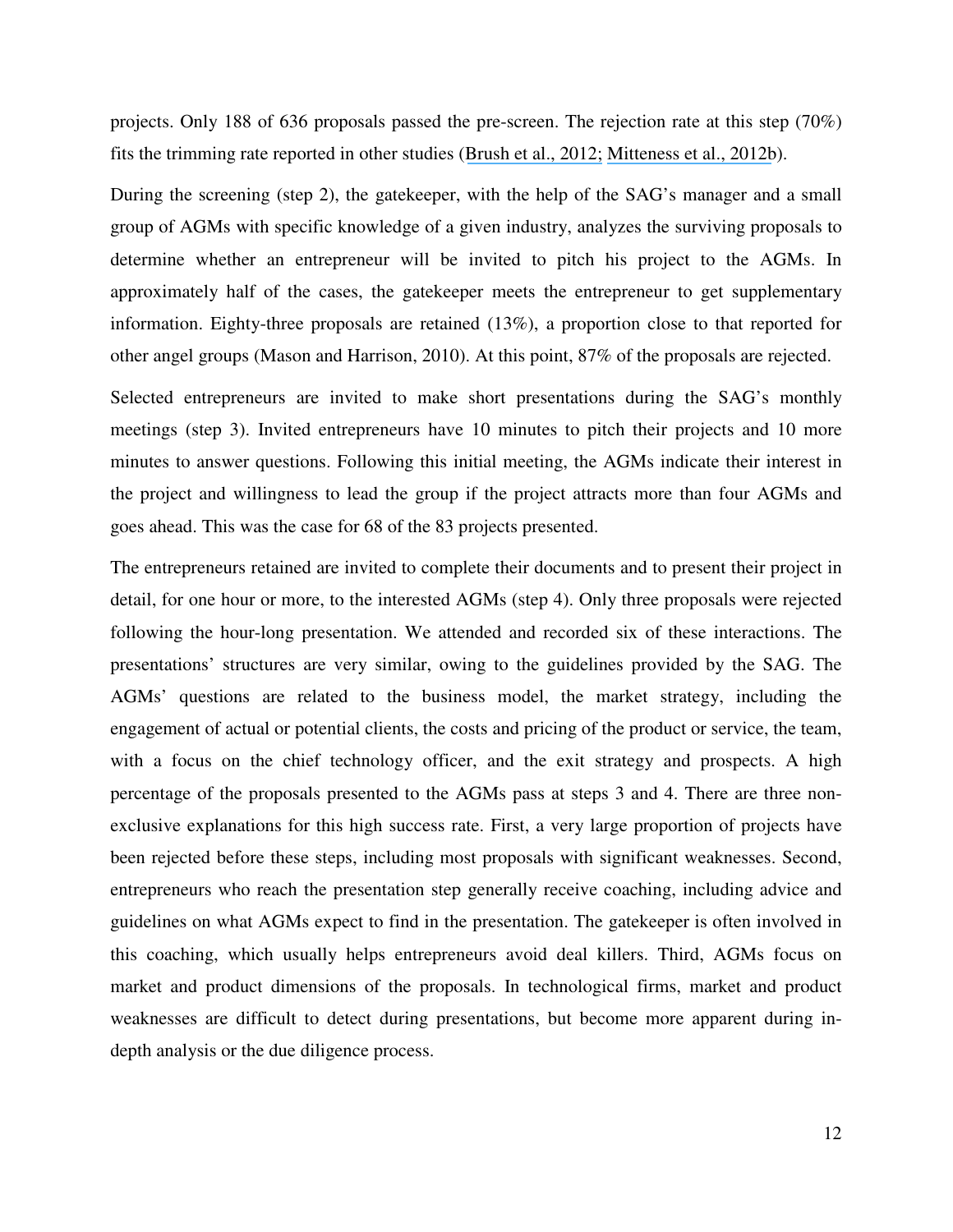The detailed analysis step then begins (step 5) for the 65 non-rejected projects, representing 10.22% of the proposals. It includes a preliminary due diligence, and can involve meetings and a search by AGMs for information and validation. Generally, AGMs ask for visiting the site and to meet the team's members. The lead AGM, who generally has a previous experience in the field, taps his network to confirm the keys elements of the project. Cost dimensions of the product or service are also analyzed in depth at this step that lasts several months. Entrepreneurs behind the 39 proposals rejected during the in-depth analysis were notified, on average, 74 days after the detailed presentation.

Term sheet discussions then began for the remaining 26 investable projects (step 6). This number represents 4.09% of the initial proposals and 13.83% of the proposals that passed the pre-screen. Fifteen proposals got a deal and 11 failed. The network financed 2.36% of the proposals. The median time between submission and closing is 4.53 months. In a similar context, Carpentier and Suret (2006) report a median time until closing with VCs of about 13 months. The SAG process is shorter than that observed for VCs.

# Insert Table 1 here

Our analysis confirms previous research findings, specifically the central role of the gatekeeper at the beginning of the process, the high rejection rate at this step and the rejection reason of a lack of fit with the angel groups' scope of intervention at the pre-screen. At this step, 30% of the proposals are rejected for multiple reasons. After that, we generally find only one rejection reason. The literature stresses the central role of the face-to-face meeting during BAs' decision process ([Clark, 2008;](https://www.researchgate.net/publication/247518656_The_Impact_of_Entrepreneurs) [Mason and Stark, 2004;](https://www.researchgate.net/publication/247738793_What_do_Investors_Look_for_in_a_Business_Plan_A_Comparison_of_the_Investment_Criteria_of_Bankers_Venture_Capitalists_and_Business_Angels?el=1_x_8&enrichId=rgreq-8af4d9bcdb676e03800bb438f388e717-XXX&enrichSource=Y292ZXJQYWdlOzI3NTY3MTA5NztBUzo0MzEyNTQ3MTg5NDczMjhAMTQ3OTgzMDU0NTU3Nw==) [Mitteness et al., 2012a;](https://www.researchgate.net/publication/257266752_Investor_characteristics_that_determine_whether_perceived_passion_leads_to_higher_evaluations_of_funding_potential?el=1_x_8&enrichId=rgreq-8af4d9bcdb676e03800bb438f388e717-XXX&enrichSource=Y292ZXJQYWdlOzI3NTY3MTA5NztBUzo0MzEyNTQ3MTg5NDczMjhAMTQ3OTgzMDU0NTU3Nw==) [Paul and Whittam, 2010;](https://www.researchgate.net/publication/233033559_Business_angel_syndicates_An_exploratory_study_of_gatekeepers?el=1_x_8&enrichId=rgreq-8af4d9bcdb676e03800bb438f388e717-XXX&enrichSource=Y292ZXJQYWdlOzI3NTY3MTA5NztBUzo0MzEyNTQ3MTg5NDczMjhAMTQ3OTgzMDU0NTU3Nw==) Smith et al., 2010). This situation prevails because agency issues are better evaluated through face-to-face contact in which the evaluator can consider richer forms of more subjective data ([Fiet, 1995](https://www.researchgate.net/publication/229690429_Risk_Avoidance_Strategies_in_Venture_Capital_Markets?el=1_x_8&enrichId=rgreq-8af4d9bcdb676e03800bb438f388e717-XXX&enrichSource=Y292ZXJQYWdlOzI3NTY3MTA5NztBUzo0MzEyNTQ3MTg5NDczMjhAMTQ3OTgzMDU0NTU3Nw==)). Accordingly, a large proportion of rejections occur during or immediately following face-to-face activities ([Maxwell et al., 2011;](https://www.researchgate.net/publication/227418352_Business_Angel_Early_Stage_Decision_Making?el=1_x_8&enrichId=rgreq-8af4d9bcdb676e03800bb438f388e717-XXX&enrichSource=Y292ZXJQYWdlOzI3NTY3MTA5NztBUzo0MzEyNTQ3MTg5NDczMjhAMTQ3OTgzMDU0NTU3Nw==) [Sudek, 2007](https://www.researchgate.net/publication/228636810_Angel_investment_criteria?el=1_x_8&enrichId=rgreq-8af4d9bcdb676e03800bb438f388e717-XXX&enrichSource=Y292ZXJQYWdlOzI3NTY3MTA5NztBUzo0MzEyNTQ3MTg5NDczMjhAMTQ3OTgzMDU0NTU3Nw==)). In the SAG, 70% of the entrepreneurs fail to even meet an AGM. This confirms the important role played by the gatekeeper ([Paul and](https://www.researchgate.net/publication/233033559_Business_angel_syndicates_An_exploratory_study_of_gatekeepers?el=1_x_8&enrichId=rgreq-8af4d9bcdb676e03800bb438f388e717-XXX&enrichSource=Y292ZXJQYWdlOzI3NTY3MTA5NztBUzo0MzEyNTQ3MTg5NDczMjhAMTQ3OTgzMDU0NTU3Nw==) [Whittam, 2010](https://www.researchgate.net/publication/233033559_Business_angel_syndicates_An_exploratory_study_of_gatekeepers?el=1_x_8&enrichId=rgreq-8af4d9bcdb676e03800bb438f388e717-XXX&enrichSource=Y292ZXJQYWdlOzI3NTY3MTA5NztBUzo0MzEyNTQ3MTg5NDczMjhAMTQ3OTgzMDU0NTU3Nw==)). Excluding the negotiation step, the proportion of proposals rejected during or just after the formal face-to-face interaction is 2.83% of the total number of proposals (18/636).

# **4 RESULTS**

# **4.1 Rejection reasons**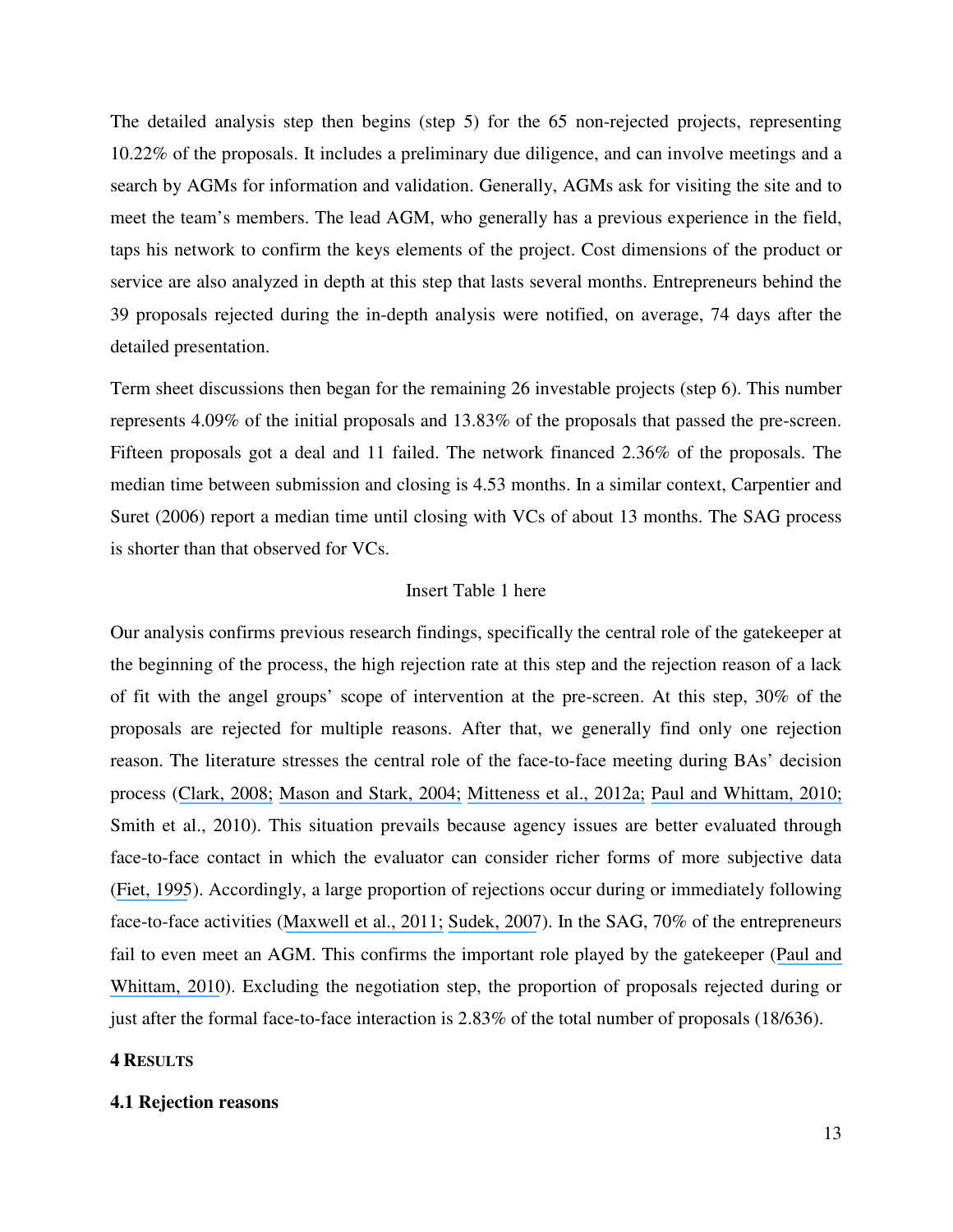To test our first hypothesis, we analyze the rejection reasons at each step of the process, excluding pre-screen. Table 2 summarizes the results.

At step 2 (screening), three reasons emerge for why the proposals are rejected before any presentation. The first is related to product and model, and includes strategy and business model (17 cases), lack of competitive advantage, and a negative report from an external expert. The reasons coded 122 and 123 are very similar: in both cases, the AGMs are not convinced by the innovation, or request a proof of concept. Common rejection reasons related to strategy include: "theoretical business model that assumes that business can easily sell across the Web"; "strategy to reach the market not defined"; "overly ambitious projects"; "unrealistic expectations"; and "need to define a brand new ecosystem." Typical rejected projects propose to develop tools that replace well-established products or software or to compete with worldwide leaders on their main product.

The second common rejection reason at step 2 is the lack of an interesting potential market: e.g. "Your market is too small (or local)" or "We do not feel that the market potential is big enough to interest our investors." The comments resemble those observed in two related rejection codes: "existence or clarity of the market" (210) and "too crowded and competitive" (222). In the first case, the rejection reasons refer to the lack of evidence of a real market: e.g. "not a single market test"; and "unable to explain what problem the software can solve." The lack of competitive advantage is generally expressed as follows: "not enough differentiation related to competitors"; and "We think that big players in the field can easily push your firm out." Overall, the reasons associated with the market and with the products or business model explain 76% of the rejections observed at step 2. The last important reason is valuation. A note in the files generally indicates that this matter is discussed between AGMs and entrepreneurs who refuse to adjust the value. This situation explains 12 rejections. Team weakness is a rejection factor in 10 projects. Representative quotes include: "The entrepreneur is clearly not a manager"; "He is not willing to delegate, even the cash flow forecast"; and "The team has no experience at all in the sector." The main rejection reasons given at the screening step are associated with several dimensions of market risk described by Fiet (1995). Six proposals are rejected for reasons that can be considered as agency-related.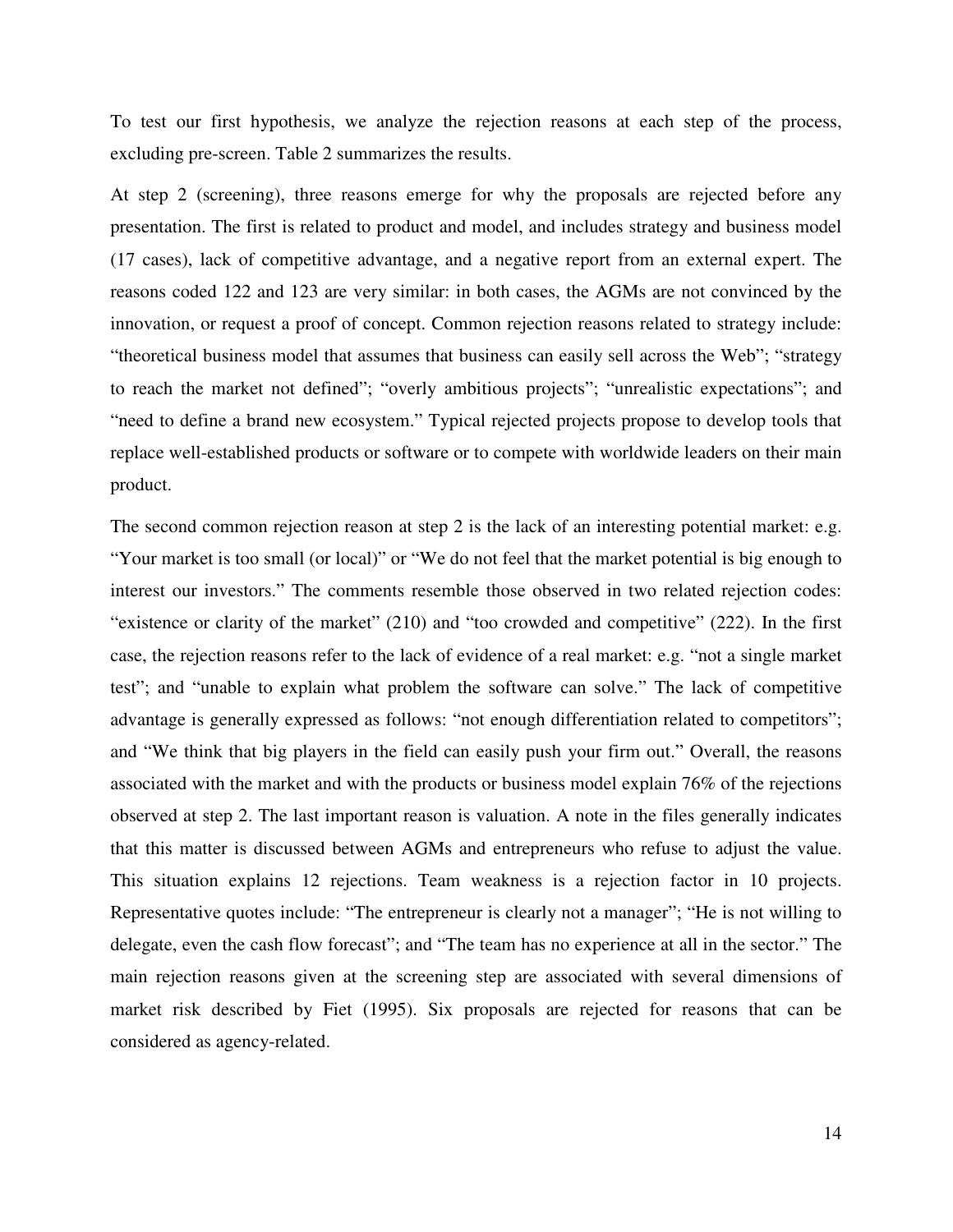At step 3 (quick presentation), 15 proposals were rejected immediately after the presentation because they failed to attract enough interest. In nine cases, the rejection refers to weaknesses in the strategy or business model. In two other cases, comments refer to a problem with the market strategy; e.g. "lacks a commercialization plan." In two cases, the weakness of the team is the main rejection reason; e.g. "lack of maturity of the team" and "limited knowledge and understanding of market challenges, of competition and of the need for good positioning in a competitive market." The rejection reasons given at this step are mainly related to market risk.

We study the detailed presentation and in-depth analysis (steps 4 and 5) jointly because only three projects are rejected following the presentation. Projects are mostly rejected during the subsequent in-depth analysis, which includes outside search for information, non-structured meetings, and site visits. The AGMs attempt to clarify and correct the weaknesses perceived during the detailed presentation. Meetings with the whole team were also organized to validate the team members' competence, involvement and links to the project. Due diligence is a major part of this step, often taking several weeks.<sup>4</sup> Thirty-nine projects were halted at some point during the in-depth analysis step. The average time between the detailed presentation and the rejection is 74 days. The main rejection reasons are similar to those observed before: "business model and technology not easy to understand"; "valuation too high"; "lacks additional expertise"; "market does not exist yet"; "lack of the requested visibility required for solid growth"; and "long" sales cycle." Rejection reasons following the in-depth analysis are closely related to the questions AGMs asked during the detailed presentation. This observation is consistent with a process where the AGMs decide if the deal warrants further investigation and then withhold judgment regarding their concerns until these concerns are confirmed or denied in due diligence. The proportion of reasons referring to the product or model is 46%, whereas 22% refer to the market strategy. The proportion of rejections motivated by team weaknesses (10%) is in the same range as that observed in the previous steps of the process. We find two mentions of the main rejection reason

<sup>&</sup>lt;sup>4</sup> During several discussions that we observed, the leading AGM mentioned that he would contact his informants to get their opinions about the product and its market potential. Informants were often former contacts made during the AGM's previous entrepreneurial activity. We have left the detailed analysis of this quest for information for further studies.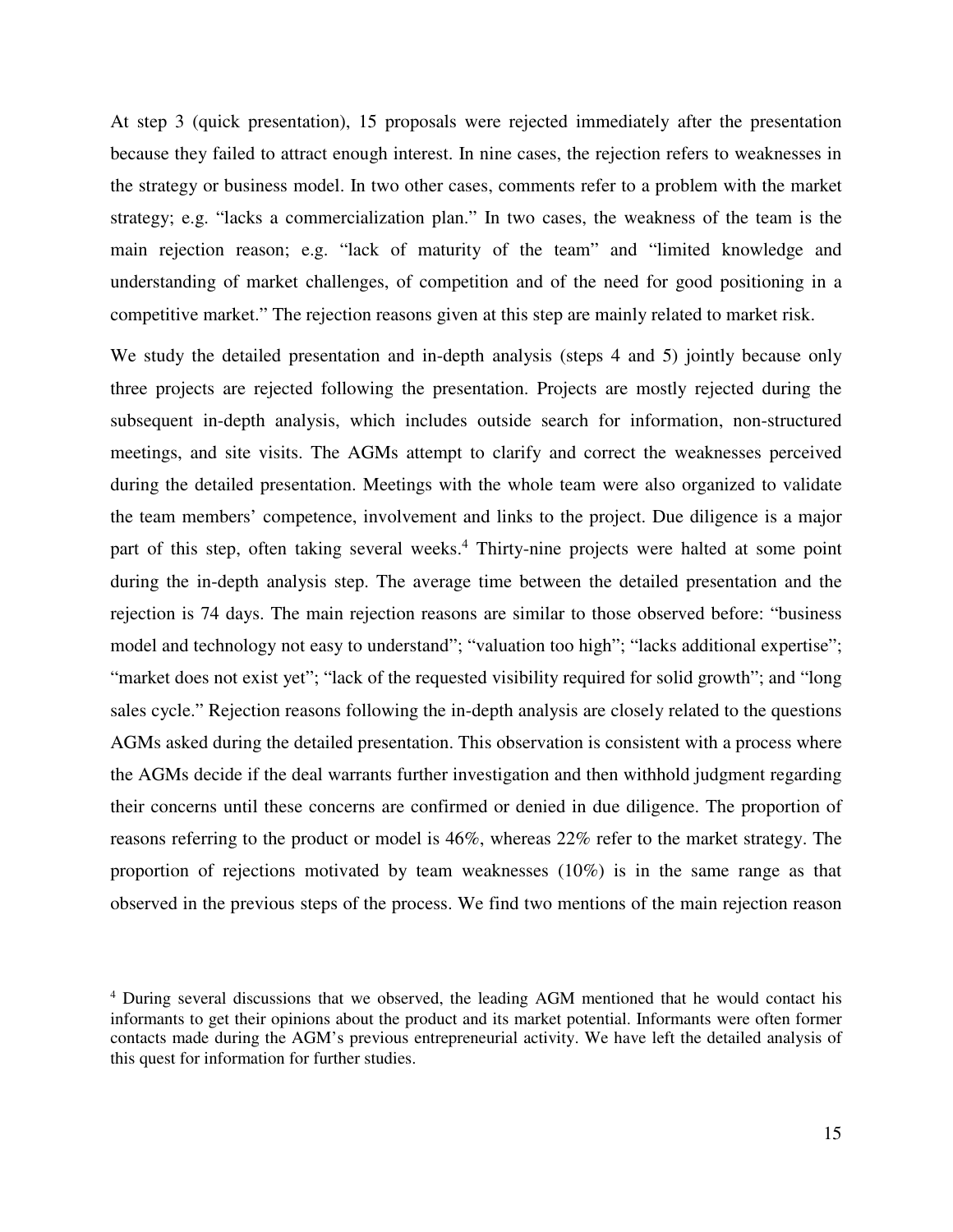generally associated with agency risk: lack of confidence (2 comments) and reputation (2 comments).

Negotiations (step 6) began with 26 teams but only 15 cases resulted in deals. At this step, all projects are considered investable. AGMs and entrepreneurs usually disagree on the deal conditions. In five cases, they conflicted about value. In three cases, the project was financed by another investor, who probably proposed a better deal than the AGMs. In two cases, the entrepreneurs were divided: some accepted the term sheet while others did not.

The main rejection reason is the first one mentioned in the archival system. When we consider only the main reason, 39% of the proposals are rejected for reasons related to the product and business model,<sup>5</sup> and 30% for weaknesses in the market strategy. Market and product considerations account for almost 70% of the rejections of proposals that passed the prescreening filter. Only 13% of the proposals are turned down because of financial considerations. The AGMs rejected 10% of the proposals for reasons directly associated with the quality of the team, but 6% of the proposals are rejected for reasons associated with agency risk, which include all reasons associated with the quality of the team except for inexperience. Given that some rejection letters refer to several problems, we also report the total number of reasons in the rightmost column of Table 2. When all the rejection reasons are considered, the proportion of team-related reasons increases from 10% to 14% and the proportion of market- and productrelated reasons decreases from 69% to 65%. Agency-related reasons constitute 8% of the total rejection reasons, but 6% of the main reasons. These evidences are consistent with our first hypothesis.

# Insert Table 2 here

# **4.2 Change in rejection reasons**

To test hypothesis 2, which states that whatever the step of the process for proposals that pass the pre-screen, market and product risk-related rejection reasons are significantly more frequent than

<sup>&</sup>lt;sup>5</sup> We add the cases where the external source did not endorse the venture for product-related reasons. This code is dedicated to proposals where the SAG asks an external advisor to determine the novelty or the interest of the product for the market.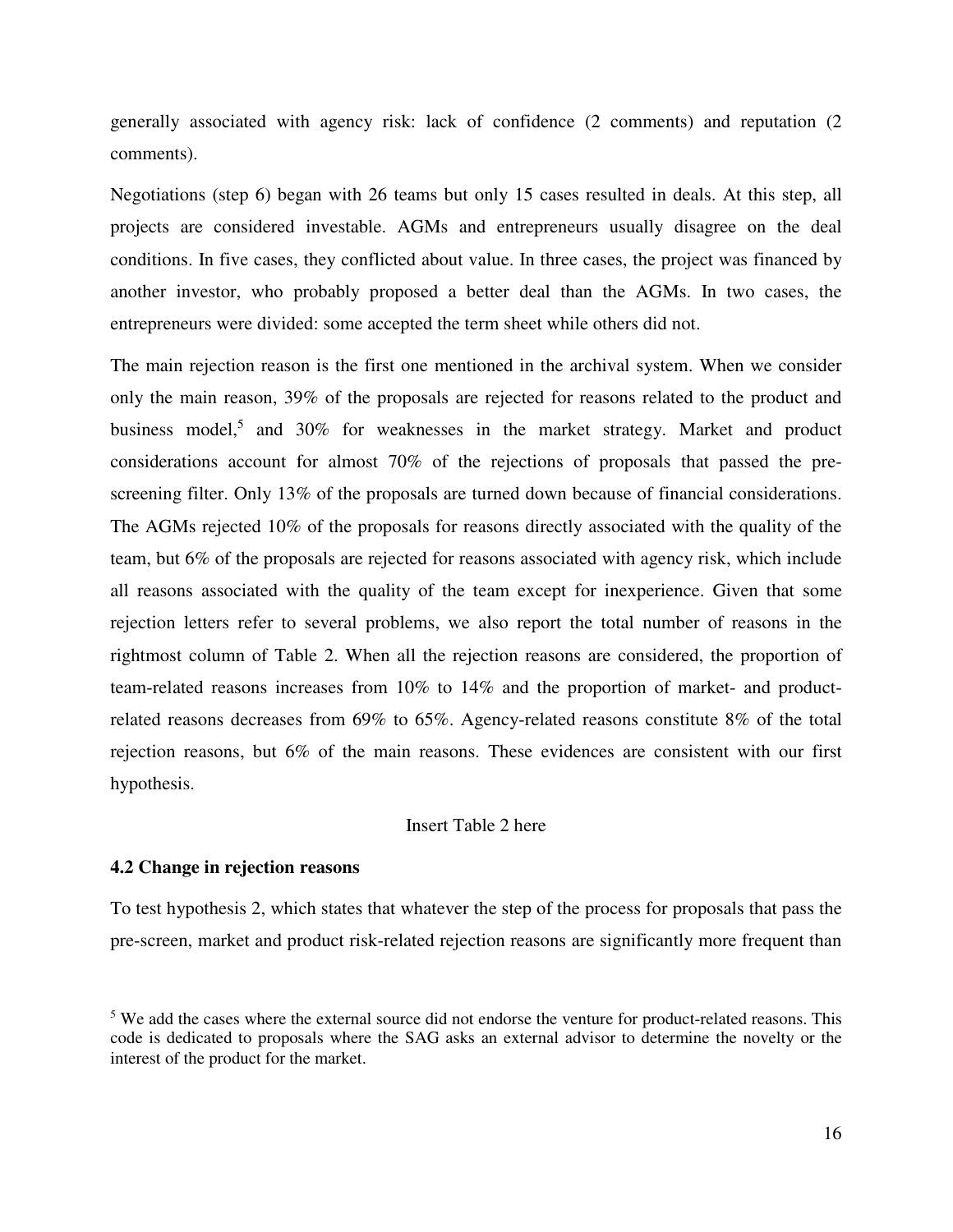agency risk-related rejection reasons, we use Chi-square tests in steps 2, 3 and 4-5.<sup>6</sup> These steps begin after the pre-screen and end with the selection of investable projects. The negotiation step (step 6) is an exception because most of the rejections are linked to valuation problems. The prescreen also differs, but it does not involve AGMs and is not focused on selecting the best proposals. We do not observe any difference between the second and the following steps, even if a gatekeeper is involved in the second step. There are several reasons for that. First, the gatekeeper is also an AGM who has been working closely with the SAG's manager for a long time, and both probably analyze the proposal according to the same interpretation of the AGMs' preferences and criteria. Second, each proposal for which a decision cannot be reached easily is discussed with the ad-hoc committee, and third, hard to decide on proposals are generally presented to the AGMs even when the gatekeeper has personal concerns. These evidences are consistent with our second hypothesis.

#### **4.3 Top management team's experience**

#### 4.3.1 Experience

We consider three different types of experience, in the industry, management and start-up.: An entrepreneur has industry experience when he or she has previously worked in the industrial sector of the venture, irrespective of the function. Management experience implies involvement as a manager of a team or business, and start-up experience is reserved for entrepreneurs who have previously launched an entrepreneurial venture. To assess the top management team's experience, we build three scores for industry, management and start-up experience. We use the résumés included in the proposal, and complete scant missing information using LinkedIn. Experience is set to "none" for entrepreneurs without experience. We separate the entrepreneurs with moderate and extensive experience in each dimension using a cut-off point of 10 years (the median) for industry and management experience: experience is "extensive" if the entrepreneurs have more than ten years of industry and management experience respectively. Start-up

<sup>&</sup>lt;sup>6</sup> Step 6 is omitted because of the small number of observations. To estimate the tests, we use the following categories in Table 2: code 110 (Strategy/Models), other codes related to the product and model dimension, all codes related to the market, code 340 (Valuation) and all team-related codes. The Chi-Square value is 11.77, and the p value is 0.1523. When we include step 6 in the test, results become significant (Chi-Square value of 43.74), but this result is fully explained by the particular step of negotiations, where all proposals are considered investable.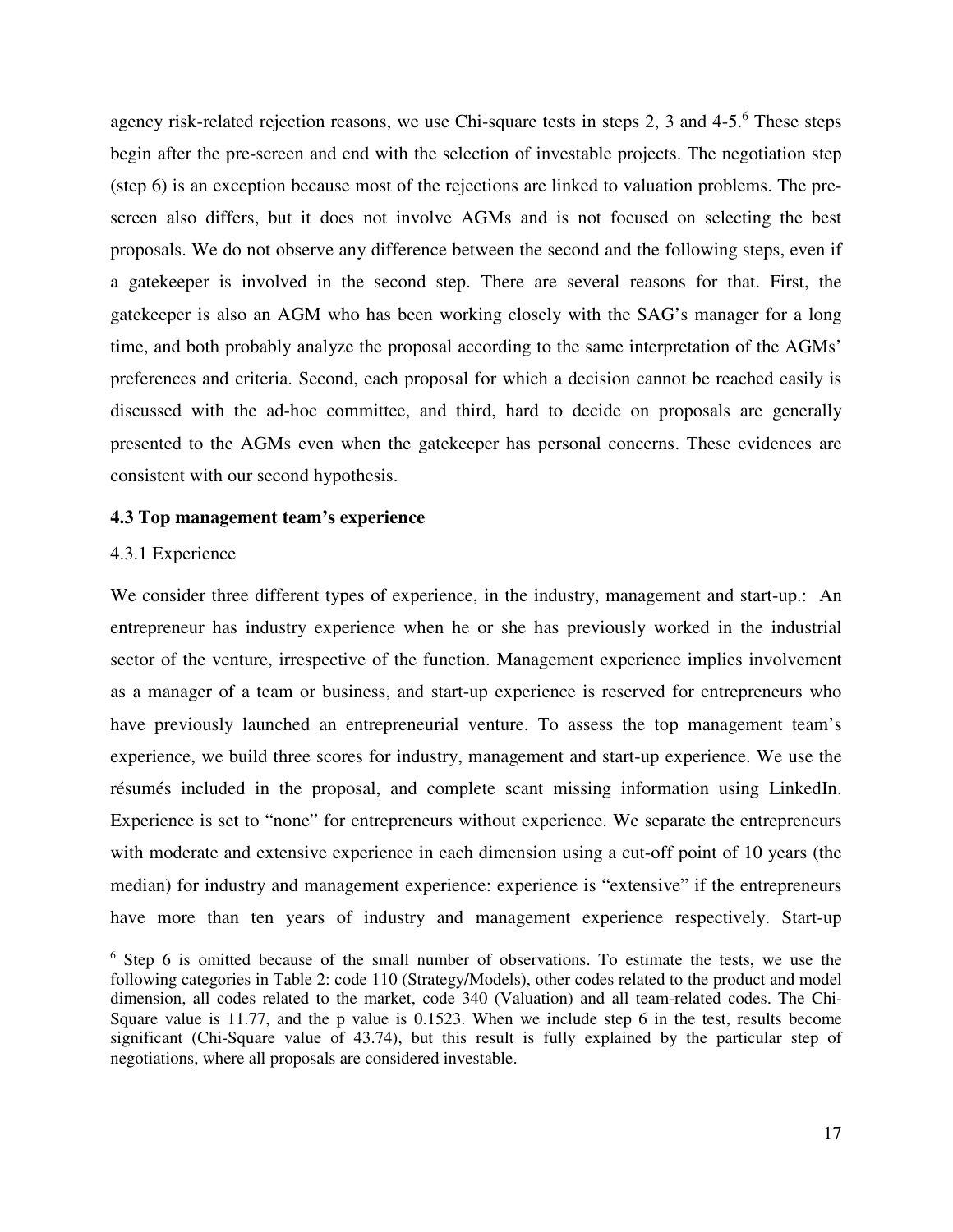experience is not clearly defined in the literature. Habitual or serial entrepreneurs are generally defined as individuals who have founded more than one business (Ucbasaran et al., 2008). However, learning from experience in entrepreneurship is difficult and not automatic ([Cassar,](https://www.researchgate.net/publication/228171621_Industry_and_Startup_Experience_on_Entrepreneur_Forecast_Performance_in_New_Firms?el=1_x_8&enrichId=rgreq-8af4d9bcdb676e03800bb438f388e717-XXX&enrichSource=Y292ZXJQYWdlOzI3NTY3MTA5NztBUzo0MzEyNTQ3MTg5NDczMjhAMTQ3OTgzMDU0NTU3Nw==) [2014](https://www.researchgate.net/publication/228171621_Industry_and_Startup_Experience_on_Entrepreneur_Forecast_Performance_in_New_Firms?el=1_x_8&enrichId=rgreq-8af4d9bcdb676e03800bb438f388e717-XXX&enrichSource=Y292ZXJQYWdlOzI3NTY3MTA5NztBUzo0MzEyNTQ3MTg5NDczMjhAMTQ3OTgzMDU0NTU3Nw==)) and becoming an expert takes more than one experience. The expert entrepreneurs in [Dew](https://www.researchgate.net/publication/222422741_Effectual_versus_Predictive_Logics_in_Entrepreneurial_Decision_Making_Differences_between_Experts_and_Novices?el=1_x_8&enrichId=rgreq-8af4d9bcdb676e03800bb438f388e717-XXX&enrichSource=Y292ZXJQYWdlOzI3NTY3MTA5NztBUzo0MzEyNTQ3MTg5NDczMjhAMTQ3OTgzMDU0NTU3Nw==) [et al. \(2009\)](https://www.researchgate.net/publication/222422741_Effectual_versus_Predictive_Logics_in_Entrepreneurial_Decision_Making_Differences_between_Experts_and_Novices?el=1_x_8&enrichId=rgreq-8af4d9bcdb676e03800bb438f388e717-XXX&enrichSource=Y292ZXJQYWdlOzI3NTY3MTA5NztBUzo0MzEyNTQ3MTg5NDczMjhAMTQ3OTgzMDU0NTU3Nw==) have launched on average 7.3 ventures. We follow Zhang in considering entrepreneurs without previous start-up experience as novices. Start-up experience is "moderate" for a single previous start-up, and "extensive" for more than one.

#### 4.3.2 Results

In Table 3, we analyze the ultimate step of the decision process reached by each proposal depending on the entrepreneurs' experience. The differences between the proportions of proposals that survive each step, presented in the rightmost part of the table, illustrate the significant effect of experience on survival during the process. Whereas 60% of the industryexperienced and 74% of the management-experienced entrepreneurs pass the screening step, the proportions are respectively 38% and 26% for those without industry and management experience. The difference between the proportions of success depending on experience increases as the decision process progresses, and it is statistically significant. The proportion of entrepreneurs with industry, management and start-up experience whose project is considered investable (success at step 5) ranges from 26% to 33%. It ranges from 0% to 5% for entrepreneurs without experience. None of the 24 entrepreneurs without industry experience was financed, although four of them had moderate or extensive management experience. Only two entrepreneurs with moderate industry experience got funded; they had extensive start-up experience and moderate or extensive management experience. Of the funded projects, 87% (13%) were proposed by entrepreneurs with extensive (moderate) industry experience. No entrepreneur without management experience was funded by the AGMs. Two entrepreneurs without start-up experience closed a deal. Both had extensive experience in management and industry. The effect of start-up experience is weaker than for the other types of experience.

# Insert Table 3 here

We test the significance of this result using a probit model. This model explains the probability of success at a given step as a function of the dummy variables associated with industry and start-up experience. The correlation between industry and management experience is high, and both sets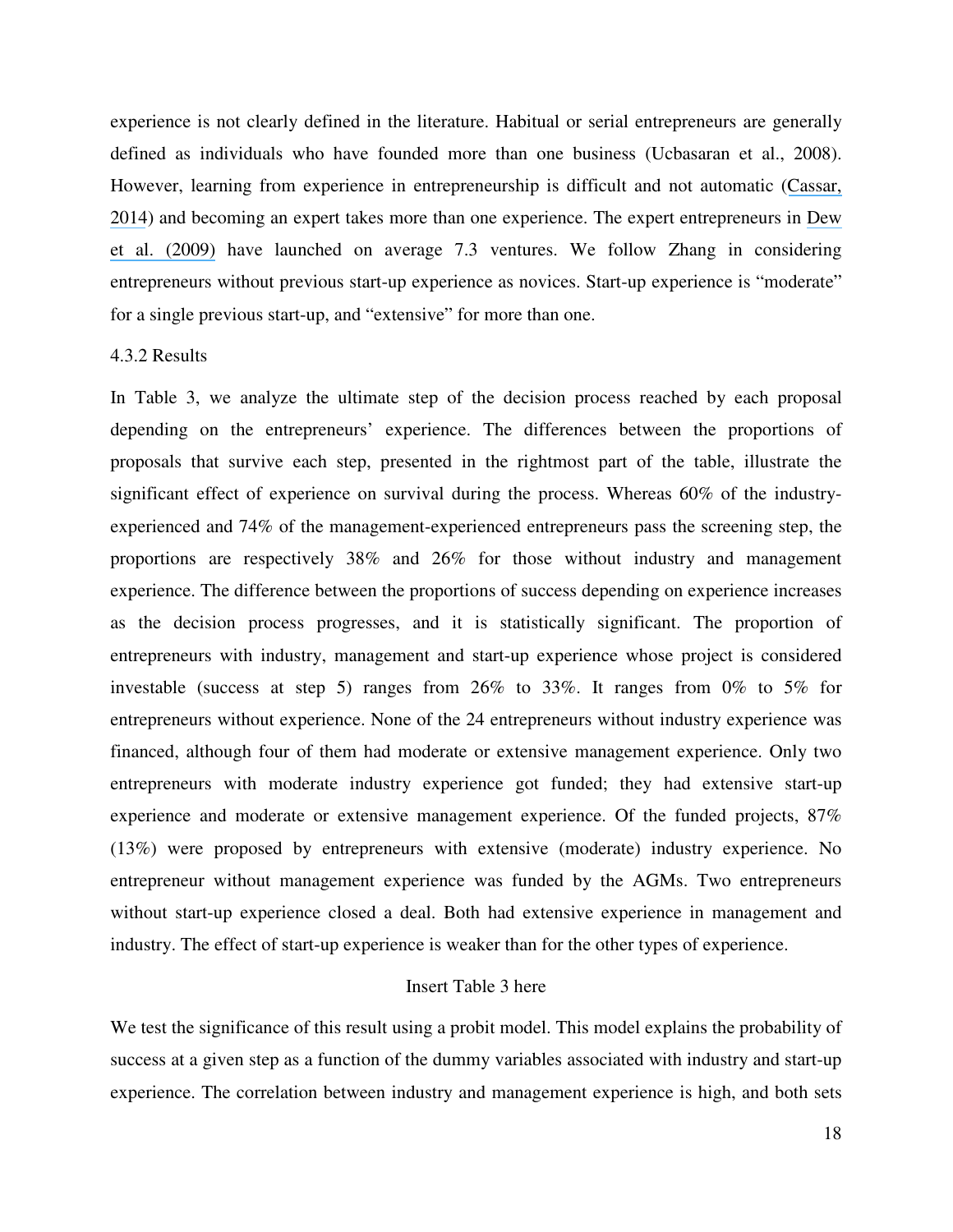of dummy variables cannot be included in the model simultaneously. In Table 4, we observe a positive and highly significant relation between industry experience and the probability of success at each step of the process. The level of the coefficient of the dummy associated with extensive industry experience increases as the process progresses. Success at Step 6 indicates financing. We report the marginal effects that indicate economic significance, by estimating the change in predicted probability for a unit change in the predictor. Relative to a moderate experience in the industry, an extensive experience increases the probability of success at step 2 by 25.24%, and by 24.17% at step 3. The marginal effect then decreases, to 14.72% and 12.5% respectively at step 4-5 and 6. The role of industry experience in determining the success decreases as the process unfold, probably because unexperienced entrepreneurs are rejected early. This is consistent with the observation reported in Table 3. Start-up experience has no significant effect on the probability of completing any step in the process, excepted step 4-5. At this step, relative to a moderate experience, the entrepreneurs without previous experience as 11.94% less chance to pass the step. Industry experience is the key determinant of success in our sample.

# Insert Table 4 here

# 4.3.3 Why does experience matter?

We observe a paradox in the results presented above: experienced entrepreneurs are more likely to get funded by AGMs, although entrepreneurs' inexperience is the main rejection reason for only six proposals. Moreover, the reasons for rejection do not appear to be linked to one of the types of experience: AGMs mention the lack of experience in general. We suggest and test the following explanation. Entrepreneurs are not rejected because of their lack of experience, but because of the weaknesses of their proposals. This is consistent with a situation where investors assess the ability to exploit the opportunity based on the proposal quality. These weaknesses come from their lack of knowledge of the industry, management or start-ups. If this explanation is correct, and because entrepreneurs acquire different types of knowledge through experience (Shane, 2003), the rejection reasons should differ depending on the entrepreneurs' experience. In Table 5, we report the distribution of these reasons according to the type of top management team's experience. In the rightmost part of the table, we report statistical tests for the difference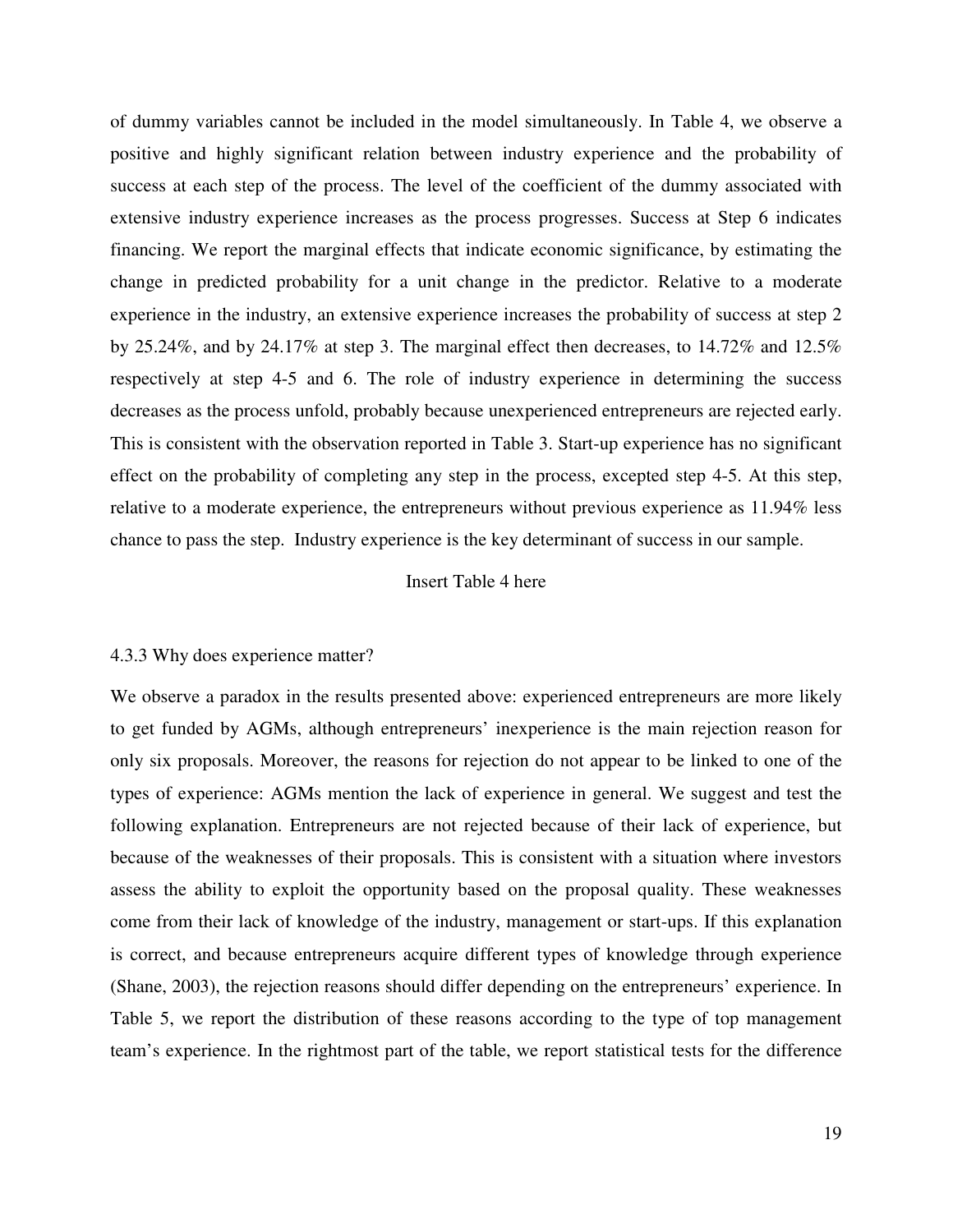in proportions of rejections, for each category of reasons, among the groups of entrepreneurs based on their experience.

Industry and management experience are statistically associated with the possibility of rejection for market-related reasons. Entrepreneurs often have both industry and management experience, and management experience has been mostly acquired in the industry of the venture. Industryexperienced entrepreneurs make significantly fewer fatal mistakes on the market dimension than inexperienced entrepreneurs do. The rejection rates for this reason are 14% and 42% respectively. We do not observe significant effects of any type of experience on the propensity to be rejected for product-related reasons or for financial reasons.

Not surprisingly, entrepreneurs without start-up experience are rejected due to team weakness more frequently (12%) than are those with extensive experience (0%). The same effect is observed for management experience, but the difference between extensive experience and none is not statistically significant. Entrepreneurs lacking experience in industry or management are rejected for reasons related to their capacity to present a credible marketing strategy.

# Insert Table 5 here

The distribution of the main rejection reasons linked to entrepreneurs' experience shows that the relation between experience and success can be traced to the preparation of a more convincing market strategy. Overall, start-up experience is a less determining factor than industry experience. Experience influences the funding decision even if team characteristics are not a frequent rejection reason. This is consistent with a process largely oriented toward the product and market characteristics, where most of the decisions are based more on proposals than on teams.

# **5 DISCUSSION**

#### **5.1 Summary of key findings**

The AGMs' decision process differs from the classical description of the process and criteria of independent BAs along several dimensions. This is consistent with a focus on control of market risk and with an investment strategy focused on early exit that rejects inexperienced entrepreneurs. The gatekeeper plays a central role in the process; only a small proportion of the entrepreneurs interact with the AGMs comprehensively. This can be largely explained by the submission of numerous proposals that are out of scope of the AGMs' intervention, especially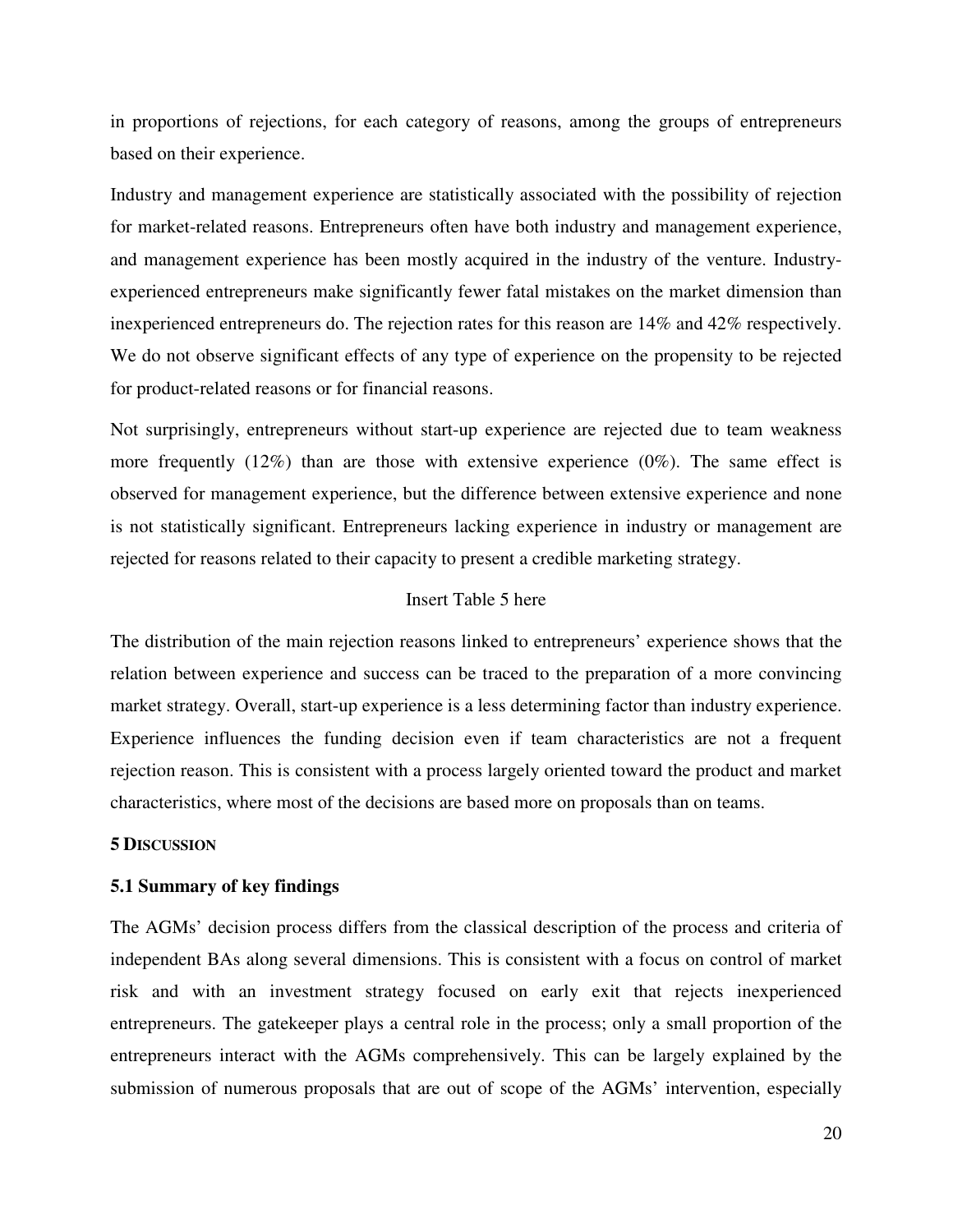regarding location and economic sectors. The rejections occur mainly before the first presentation and are based on proposals. Most of the projects pitched to AGMs are rejected during the informal analyses, meetings and discussions, but not directly after the presentations.

Projects that pass the pre-screen are rejected mainly for reasons related to the product and market strategy; the top management team's weaknesses are not a major rejection factor. The rejection reasons are very similar to those observed for VCs ([Petty and Gruber, 2011](https://www.researchgate.net/publication/222328219_In_pursuit_of_the_real_deal_A_longitudinal_study_of_VC_decision_making?el=1_x_8&enrichId=rgreq-8af4d9bcdb676e03800bb438f388e717-XXX&enrichSource=Y292ZXJQYWdlOzI3NTY3MTA5NztBUzo0MzEyNTQ3MTg5NDczMjhAMTQ3OTgzMDU0NTU3Nw==)), and fit the description of market risk indicators. Few proposals are rejected for agency-related reasons.

We define six steps in the decision process. Except for the first step, where out-of-scope and incomplete proposals are rejected upfront, and the last step, where the term sheets are discussed, we observe neither strong nor significant differences between the rejection reasons. The rejection criteria used across the main steps do not differ as much as proposed in previous studies. This is consistent with a decision process focused on control of a single type of risk.

The probability of reaching an advanced step, and ultimately of being funded, is clearly related to entrepreneurs' industry experience, which dominates the effect of management and start-up experience. Funded entrepreneurs all have extensive industry experience, except for two cases where this experience is moderate. Industry experience matters in getting funding by AGMs, a situation that differs from that reported for independent BAs. However, very few proposals are rejected due to lack of experience.

# **5.2 Implications for practice and public policies**

It is important to understand the extent to which the evolution and structure of the angel market has changed the ground rules for funding emerging ventures. Entrepreneurs, and those helping them to get outside equity, should consider these changes and adapt their strategy.

Angel groups have a well-defined scope of action that is generally posted on their websites. Submitting projects that do not fit this scope in terms of geographic location, industry and the project's development stage is clearly a waste of time and resources. Making the first presentation to the AGMs is pivotal. Investable projects represent only 4% of all submissions, but 31% of the proposals initially pitched to AGMs. Reaching this step requires a complete and welldocumented proposal, and quick answers to gatekeepers' questions. Only a small proportion of entrepreneurs are invited to pitch their project to AGMs; the pre-screen and screening steps are mainly based on proposals. After the pre-screening step, two components explain 69% of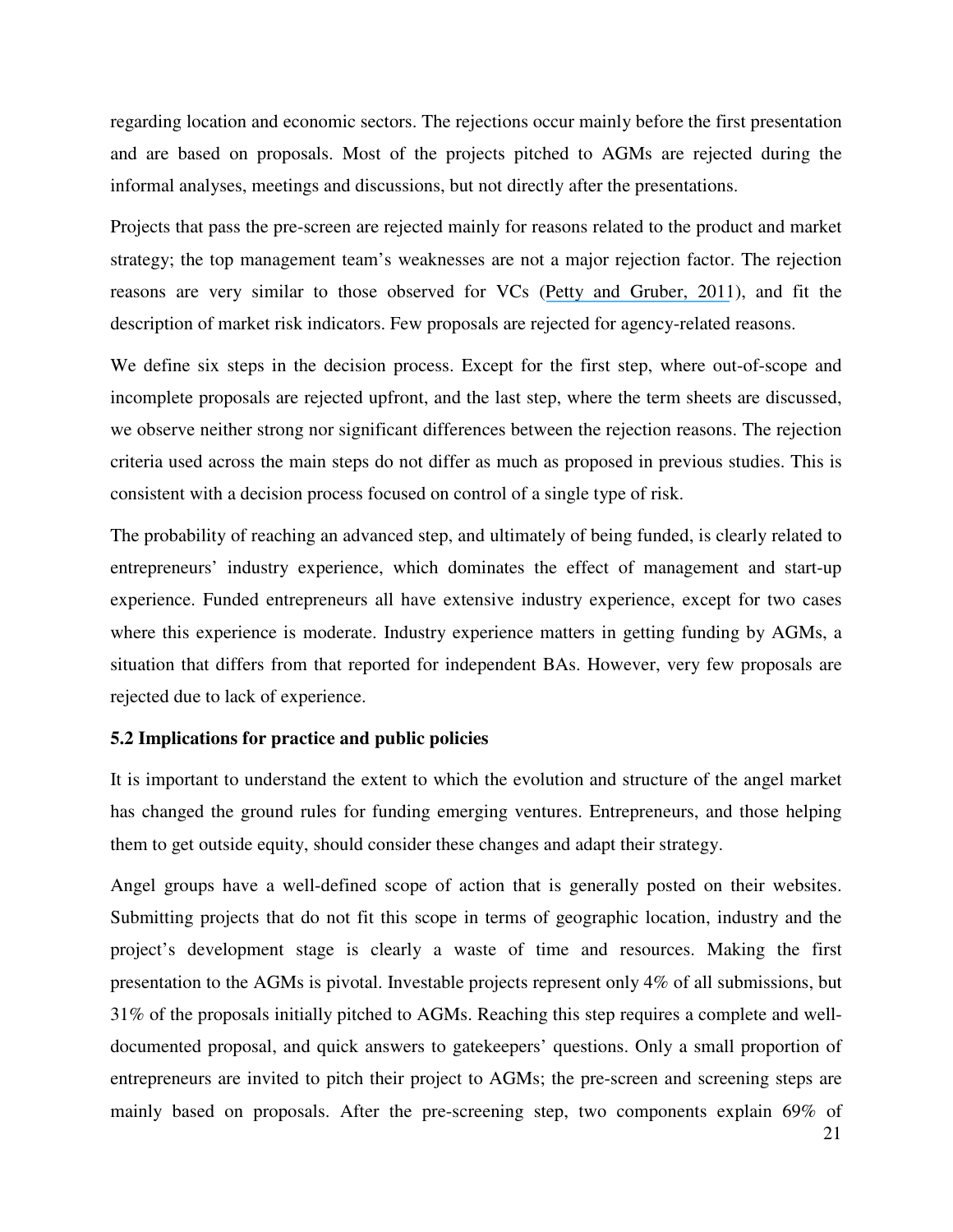rejections: the product and the market strategy. Entrepreneurs must understand their market well and know what strategy they should use to reach it.

Experience does matter, but our results suggest that its effect on funding likelihood is indirect. Financed entrepreneurs exhibit good knowledge of market intricacies and have long industry and management experience. We confirm Shepherd's assertion (1999) that ventures should assemble a management team with industry-related competence before seeking outside equity.

This study highlights the importance of entrepreneurs' experience in the preparation of successful proposals. A large proportion of proposals do not match the scope of action disclosed on the SAG's website. Most entrepreneurs lack knowledge of angel groups' practices and objectives. Policy makers should analyze why this situation prevails despite the availability of resources dedicated to helping entrepreneurs overcome the intricacies of procuring outside equity financing.

# **5.3 Implications for research**

Our findings suggest that the angel market is becoming more heterogeneous. Independent BAs and AGMs differ along several dimensions. As a result, it is important to clearly indicate which market segment a study of BAs is examining.

Our method for detecting and analyzing rejection reasons provides results that differ from the findings of ex-post analyses or studies based on a given step of the process. We attribute the differences to the fact that we observed an AG. Our results could also partially be traced to disparity between what AGMs declare ex-post and what decision criteria are actually used. The comparison of what AGMs suggest during ex-post or conjoint analysis and what they report in a confidential recording system could provide useful insights into the effectiveness of some research tools and into how BAs make decisions, consistent with Zacharakis and Meyer (1998).

This research points to a particular decision pattern for AGMs. We can only speculate about the origin of this result. The AG setting could induce differences between independent BAs and AGMs. Owing to their resources, number, and decision system, AGMs invest differently from independent BAs. However, angel groups might also attract a particular type of BA interested in larger and more mature deals. Our discussions with AGMs suggest a third possible explanation: our observations may result from a dual structure of some AGMs' investment activity. Several AGMs consider that they can independently finance small deals that require neither syndication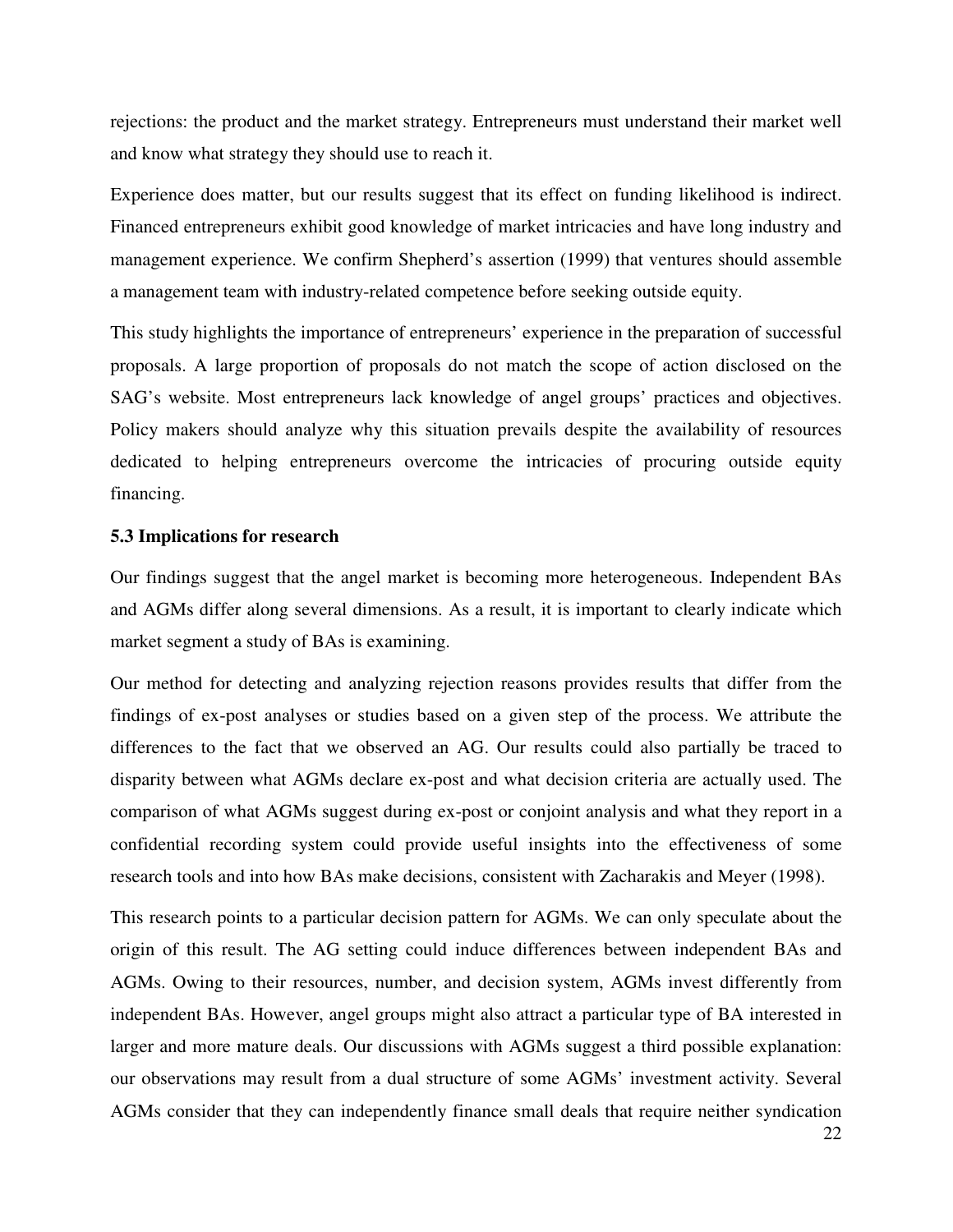nor extensive analysis, for which they are solicited outside the group. However, these AGMs are still very interested in emerging ventures in which they can be actively involved in the long term. This leads to a situation where early-stage deals are financed by AGMs outside the group, and are not reported as part of the SAG's activities. We were also informed of small deals rejected by the SAG but ultimately financed by one or two members separately from the group's activities. This dual activity of members deserves attention. By focusing only on the deals completed and reported by the SAG, we probably missed part of AGMs' activity.

Much attention has been devoted to the relation between experience and success. We suggest that this relation is probably more complex than generally assumed. Team weakness is a less prevalent rejection reason than expected, given its assumed importance in previous research. AGMs reject proposals with limited potential, undefined market strategy, and unrealistic expectations. They thus eliminate most inexperienced entrepreneurs. Entrepreneurs' experience translates into a refined business idea reflected in the quality of the business plan. While previous research often construes the project and the entrepreneurs as independent, for instance in the socalled horse vs. jockey controversy, our results seems to indicate that only experienced entrepreneurs are able to present sound projects.

# **6 CONCLUSION AND OUTLOOK FOR FUTURE RESEARCH**

AGMs' decision process remains an important research topic because we know little about why most entrepreneurs fail to get funded. We move beyond the classical methodology in this field to provide a complete longitudinal analysis of the whole decision process of an AG.

To our knowledge, our study is the first to use information recorded by AGMs to analyze the decision process from a longitudinal perspective. This approach should be further explored because it allows one to analyze decisions in real time over a long period and overrides the limitations of conjoint analysis. Other studies along these lines could determine the generalizability of our conclusions. Moreover, we do not consider several important dimensions, including the differences between AGMs' experience and previous investments, and between industries.

Associating rejection reasons with specific proposals should provide a better understanding of what AGMs consider a weak business model or a bad commercialization plan. How the process and the criteria evolve as the AG gains experience and maturity is also of interest. We suggest a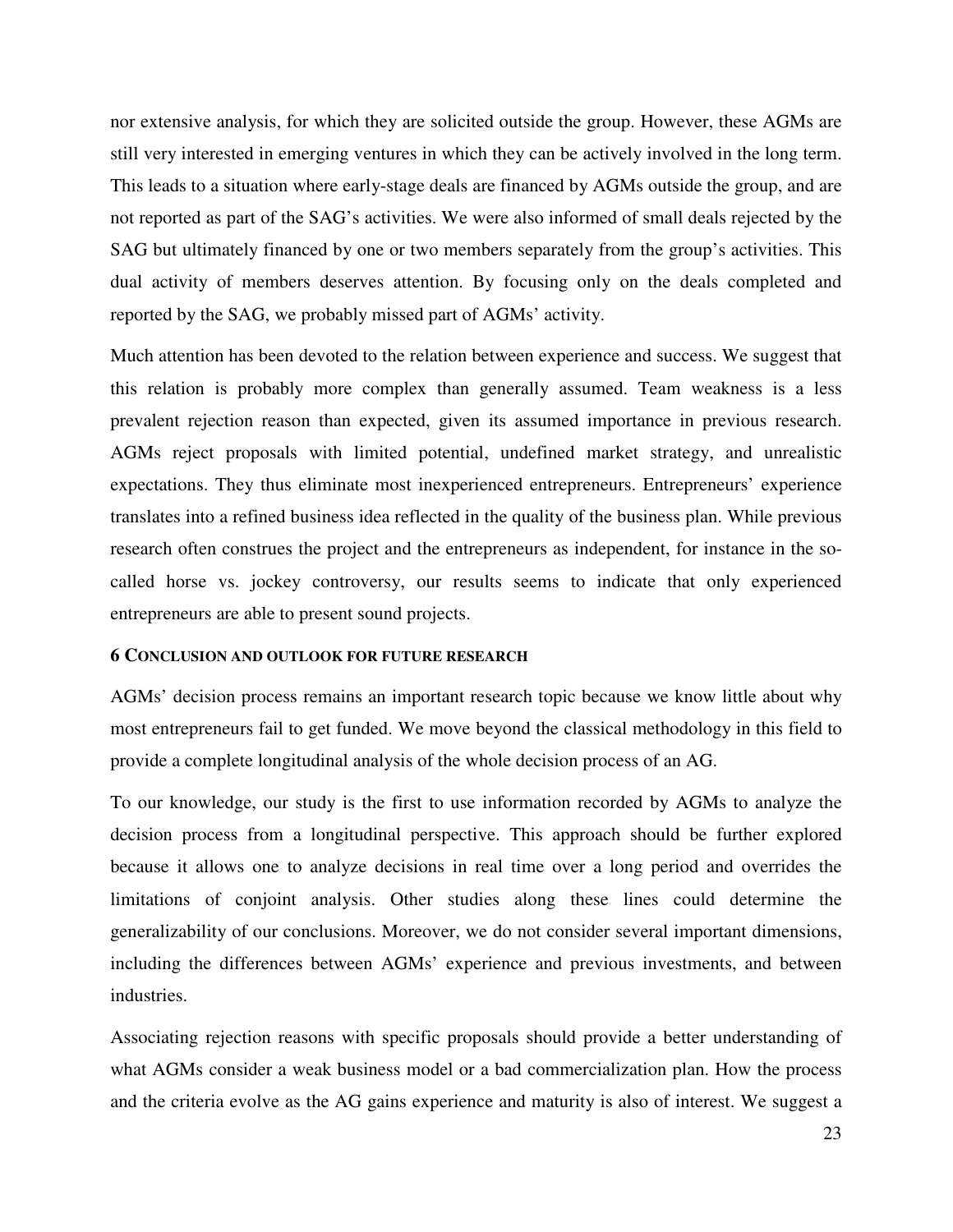new approach to the project vs. manager controversy, where the quality of the former depends on the experience of the latter. Complementary analysis is warranted to determine if and why inexperienced entrepreneurs tend to fail. Further, in Canada, numerous resources exist to help entrepreneurs structure their projects and get outside financing. Most of these resources are government-sponsored and usable at a low cost. In such a rich context for entrepreneurship monitoring, why are so many entrepreneurs so badly prepared to face equity providers?

More research on the professionalization of the angel market is warranted. First, early-stage projects seem to be systematically rejected, and the rejection reasons reflect the VC model more than the classical angel model. We have studied a single AG, and European angel syndicates apparently differ along several dimensions. More research should be devoted to determining the extent that the shift in BAs' preferences and methods is generalized. Second, the role of managers' experience in getting funded by an AG also deserves attention. Can well coached novice entrepreneurs successfully complete the decision process? Third, we have left the important topic of the interaction between AGMs during the decision process for further research. Even if AGMs decide independently how and when to invest, they engage in numerous discussions, and the decision dynamic is likely to depend on this interaction. The decisions and recommendations of the lead AGM, who is generally appointed because of his knowledge of the field, also deserve attention.

The implications of our study are limited by the fact that the data were obtained from a single AG during its first years of existence, and cover a limited time frame of approximately 3.5 years. Our observations do not necessarily apply to the general AG context. Further, our findings cannot be extended to other forms of portals because of their differing objectives, structure and resources. A second limitation concerns our methodology: we capture neither the non-recorded elements of information nor the dynamics of the meetings between AGMs and entrepreneurs. Although we attended several of these presentations, we could not attend all the meetings during the period studied. However, we believe that we have identified the main reason for most of the rejections.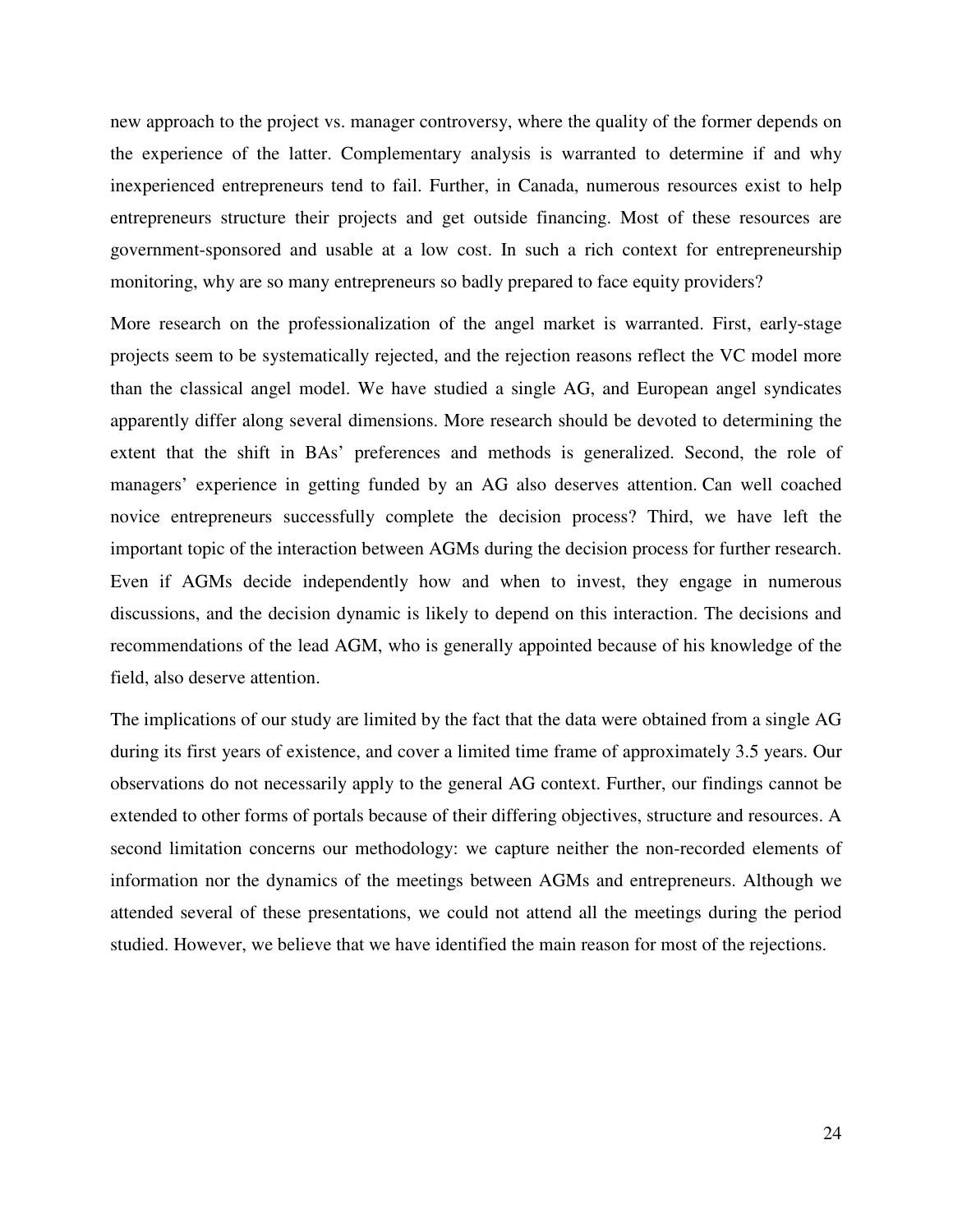# **REFERENCES**

Amatucci F., Sohl J., 2006. Business Angels: Investment Processes, Outcomes and Current Trends. in: Spinelli A.Z.S. editors. Entrepreneurship: The Engine of Growth, Vol 2: The Process. Praeger Perspectives, Greenwood Publishing Group p. 87-104.

Angels Resources Institute. 2013. The Halo Report. Angels Group Update: 2012 Year in Review. Report.

[Arthurs J.D., Busenitz L.W., 2003. The Boundaries and Limitations of Agency Theory and](https://www.researchgate.net/publication/227761037_The_Boundaries_and_Limitations_of_Agency_Theory_and_Stewardship_Theory_in_the_Venture_CapitalistEntrepreneur_Relationship?el=1_x_8&enrichId=rgreq-8af4d9bcdb676e03800bb438f388e717-XXX&enrichSource=Y292ZXJQYWdlOzI3NTY3MTA5NztBUzo0MzEyNTQ3MTg5NDczMjhAMTQ3OTgzMDU0NTU3Nw==) [Stewardship Theory in the Venture Capitalist/Entrepreneur Relationship. Entrepreneurship](https://www.researchgate.net/publication/227761037_The_Boundaries_and_Limitations_of_Agency_Theory_and_Stewardship_Theory_in_the_Venture_CapitalistEntrepreneur_Relationship?el=1_x_8&enrichId=rgreq-8af4d9bcdb676e03800bb438f388e717-XXX&enrichSource=Y292ZXJQYWdlOzI3NTY3MTA5NztBUzo0MzEyNTQ3MTg5NDczMjhAMTQ3OTgzMDU0NTU3Nw==) [Theory and Practice 28, 145-162.](https://www.researchgate.net/publication/227761037_The_Boundaries_and_Limitations_of_Agency_Theory_and_Stewardship_Theory_in_the_Venture_CapitalistEntrepreneur_Relationship?el=1_x_8&enrichId=rgreq-8af4d9bcdb676e03800bb438f388e717-XXX&enrichSource=Y292ZXJQYWdlOzI3NTY3MTA5NztBUzo0MzEyNTQ3MTg5NDczMjhAMTQ3OTgzMDU0NTU3Nw==)

[Baron R.A., Ensley M.D., 2006. Opportunity Recognition as the Detection of Meaningful](https://www.researchgate.net/publication/220534920_Opportunity_Recognition_as_the_Detection_of_Meaningful_Patterns_Evidence_from_Comparisons_of_Novice_and_Experienced_Entrepreneurs?el=1_x_8&enrichId=rgreq-8af4d9bcdb676e03800bb438f388e717-XXX&enrichSource=Y292ZXJQYWdlOzI3NTY3MTA5NztBUzo0MzEyNTQ3MTg5NDczMjhAMTQ3OTgzMDU0NTU3Nw==) [Patterns: Evidence from Comparisons of Novice and Experienced Entrepreneurs. Management](https://www.researchgate.net/publication/220534920_Opportunity_Recognition_as_the_Detection_of_Meaningful_Patterns_Evidence_from_Comparisons_of_Novice_and_Experienced_Entrepreneurs?el=1_x_8&enrichId=rgreq-8af4d9bcdb676e03800bb438f388e717-XXX&enrichSource=Y292ZXJQYWdlOzI3NTY3MTA5NztBUzo0MzEyNTQ3MTg5NDczMjhAMTQ3OTgzMDU0NTU3Nw==) [Science 52, 1331-1344.](https://www.researchgate.net/publication/220534920_Opportunity_Recognition_as_the_Detection_of_Meaningful_Patterns_Evidence_from_Comparisons_of_Novice_and_Experienced_Entrepreneurs?el=1_x_8&enrichId=rgreq-8af4d9bcdb676e03800bb438f388e717-XXX&enrichSource=Y292ZXJQYWdlOzI3NTY3MTA5NztBUzo0MzEyNTQ3MTg5NDczMjhAMTQ3OTgzMDU0NTU3Nw==)

[Brettel M., 2003. Business Angels in Germany: A Research Note. Venture Capital: An](https://www.researchgate.net/publication/247511932_Business_angels_in_Germany_A_research_note?el=1_x_8&enrichId=rgreq-8af4d9bcdb676e03800bb438f388e717-XXX&enrichSource=Y292ZXJQYWdlOzI3NTY3MTA5NztBUzo0MzEyNTQ3MTg5NDczMjhAMTQ3OTgzMDU0NTU3Nw==) [International Journal of Entrepreneurial Finance 5, 251-268.](https://www.researchgate.net/publication/247511932_Business_angels_in_Germany_A_research_note?el=1_x_8&enrichId=rgreq-8af4d9bcdb676e03800bb438f388e717-XXX&enrichSource=Y292ZXJQYWdlOzI3NTY3MTA5NztBUzo0MzEyNTQ3MTg5NDczMjhAMTQ3OTgzMDU0NTU3Nw==)

[Brush C.G., Edelman L.F., Manolova T.S., 2012. Ready for Funding? Entrepreneurial Ventures](https://www.researchgate.net/publication/254324413_Ready_for_funding_Entrepreneurial_ventures_and_the_pursuit_of_angel_financing?el=1_x_8&enrichId=rgreq-8af4d9bcdb676e03800bb438f388e717-XXX&enrichSource=Y292ZXJQYWdlOzI3NTY3MTA5NztBUzo0MzEyNTQ3MTg5NDczMjhAMTQ3OTgzMDU0NTU3Nw==) [and the Pursuit of Angel Financing. Venture Capital: An International Journal of Entrepreneurial](https://www.researchgate.net/publication/254324413_Ready_for_funding_Entrepreneurial_ventures_and_the_pursuit_of_angel_financing?el=1_x_8&enrichId=rgreq-8af4d9bcdb676e03800bb438f388e717-XXX&enrichSource=Y292ZXJQYWdlOzI3NTY3MTA5NztBUzo0MzEyNTQ3MTg5NDczMjhAMTQ3OTgzMDU0NTU3Nw==) [Finance 14, 111-129.](https://www.researchgate.net/publication/254324413_Ready_for_funding_Entrepreneurial_ventures_and_the_pursuit_of_angel_financing?el=1_x_8&enrichId=rgreq-8af4d9bcdb676e03800bb438f388e717-XXX&enrichSource=Y292ZXJQYWdlOzI3NTY3MTA5NztBUzo0MzEyNTQ3MTg5NDczMjhAMTQ3OTgzMDU0NTU3Nw==) 

[Carpentier C., Suret J.M., 2006. Some Evidence of the External Financing Costs of New](https://www.researchgate.net/publication/247511969_Some_evidence_of_the_external_financing_costs_of_new_technology-based_firms_in_Canada?el=1_x_8&enrichId=rgreq-8af4d9bcdb676e03800bb438f388e717-XXX&enrichSource=Y292ZXJQYWdlOzI3NTY3MTA5NztBUzo0MzEyNTQ3MTg5NDczMjhAMTQ3OTgzMDU0NTU3Nw==) [Technology-based Firms in Canada. Venture Capital: An International Journal of Entrepreneurial](https://www.researchgate.net/publication/247511969_Some_evidence_of_the_external_financing_costs_of_new_technology-based_firms_in_Canada?el=1_x_8&enrichId=rgreq-8af4d9bcdb676e03800bb438f388e717-XXX&enrichSource=Y292ZXJQYWdlOzI3NTY3MTA5NztBUzo0MzEyNTQ3MTg5NDczMjhAMTQ3OTgzMDU0NTU3Nw==) [Finance 8, 227 - 252.](https://www.researchgate.net/publication/247511969_Some_evidence_of_the_external_financing_costs_of_new_technology-based_firms_in_Canada?el=1_x_8&enrichId=rgreq-8af4d9bcdb676e03800bb438f388e717-XXX&enrichSource=Y292ZXJQYWdlOzI3NTY3MTA5NztBUzo0MzEyNTQ3MTg5NDczMjhAMTQ3OTgzMDU0NTU3Nw==) 

[Cassar G., 2014. Industry and Startup Experience on Entrepreneur Forecast Performance in New](https://www.researchgate.net/publication/228171621_Industry_and_Startup_Experience_on_Entrepreneur_Forecast_Performance_in_New_Firms?el=1_x_8&enrichId=rgreq-8af4d9bcdb676e03800bb438f388e717-XXX&enrichSource=Y292ZXJQYWdlOzI3NTY3MTA5NztBUzo0MzEyNTQ3MTg5NDczMjhAMTQ3OTgzMDU0NTU3Nw==) [Firms. Journal of Business Venturing 29, 137-151.](https://www.researchgate.net/publication/228171621_Industry_and_Startup_Experience_on_Entrepreneur_Forecast_Performance_in_New_Firms?el=1_x_8&enrichId=rgreq-8af4d9bcdb676e03800bb438f388e717-XXX&enrichSource=Y292ZXJQYWdlOzI3NTY3MTA5NztBUzo0MzEyNTQ3MTg5NDczMjhAMTQ3OTgzMDU0NTU3Nw==) 

[Chemmanur T.J., Chen Z., 2014. Venture Capitalists Versus Angels: The Dynamics of Private](https://www.researchgate.net/publication/228253569_Venture_Capitalists_Versus_Angels_The_Dynamics_of_Private_Firm_Financing_Contracts?el=1_x_8&enrichId=rgreq-8af4d9bcdb676e03800bb438f388e717-XXX&enrichSource=Y292ZXJQYWdlOzI3NTY3MTA5NztBUzo0MzEyNTQ3MTg5NDczMjhAMTQ3OTgzMDU0NTU3Nw==) [Firm Financing Contracts. Review of Corporate Finance Studies 3, 39-86.](https://www.researchgate.net/publication/228253569_Venture_Capitalists_Versus_Angels_The_Dynamics_of_Private_Firm_Financing_Contracts?el=1_x_8&enrichId=rgreq-8af4d9bcdb676e03800bb438f388e717-XXX&enrichSource=Y292ZXJQYWdlOzI3NTY3MTA5NztBUzo0MzEyNTQ3MTg5NDczMjhAMTQ3OTgzMDU0NTU3Nw==)

[Clark C., 2008. The Impact of Entrepreneurs' oral 'pitch' Presentation Skills on Business Angels'](https://www.researchgate.net/publication/247518656_The_Impact_of_Entrepreneurs) [Initial Screening Investment Decisions. Venture Capital: An International Journal of](https://www.researchgate.net/publication/247518656_The_Impact_of_Entrepreneurs) [Entrepreneurial Finance 10, 257-279.](https://www.researchgate.net/publication/247518656_The_Impact_of_Entrepreneurs) 

[Collewaert V., 2012. Angel Investors' and Entrepreneurs' Intentions to Exit Their Ventures: A](https://www.researchgate.net/publication/228240324_Angel_Investors) [Conflict Perspective. Entrepreneurship Theory and Practice 36, 753-779.](https://www.researchgate.net/publication/228240324_Angel_Investors) 

[Dew N., Read S., Sarasvathy S.D., Wiltbank R., 2009. Effectual Versus Predictive Logics in](https://www.researchgate.net/publication/222422741_Effectual_versus_Predictive_Logics_in_Entrepreneurial_Decision_Making_Differences_between_Experts_and_Novices?el=1_x_8&enrichId=rgreq-8af4d9bcdb676e03800bb438f388e717-XXX&enrichSource=Y292ZXJQYWdlOzI3NTY3MTA5NztBUzo0MzEyNTQ3MTg5NDczMjhAMTQ3OTgzMDU0NTU3Nw==) [Entrepreneurial Decision-making: Differences Between Experts and Novices. Journal of Business](https://www.researchgate.net/publication/222422741_Effectual_versus_Predictive_Logics_in_Entrepreneurial_Decision_Making_Differences_between_Experts_and_Novices?el=1_x_8&enrichId=rgreq-8af4d9bcdb676e03800bb438f388e717-XXX&enrichSource=Y292ZXJQYWdlOzI3NTY3MTA5NztBUzo0MzEyNTQ3MTg5NDczMjhAMTQ3OTgzMDU0NTU3Nw==) [Venturing 24, 287-309.](https://www.researchgate.net/publication/222422741_Effectual_versus_Predictive_Logics_in_Entrepreneurial_Decision_Making_Differences_between_Experts_and_Novices?el=1_x_8&enrichId=rgreq-8af4d9bcdb676e03800bb438f388e717-XXX&enrichSource=Y292ZXJQYWdlOzI3NTY3MTA5NztBUzo0MzEyNTQ3MTg5NDczMjhAMTQ3OTgzMDU0NTU3Nw==)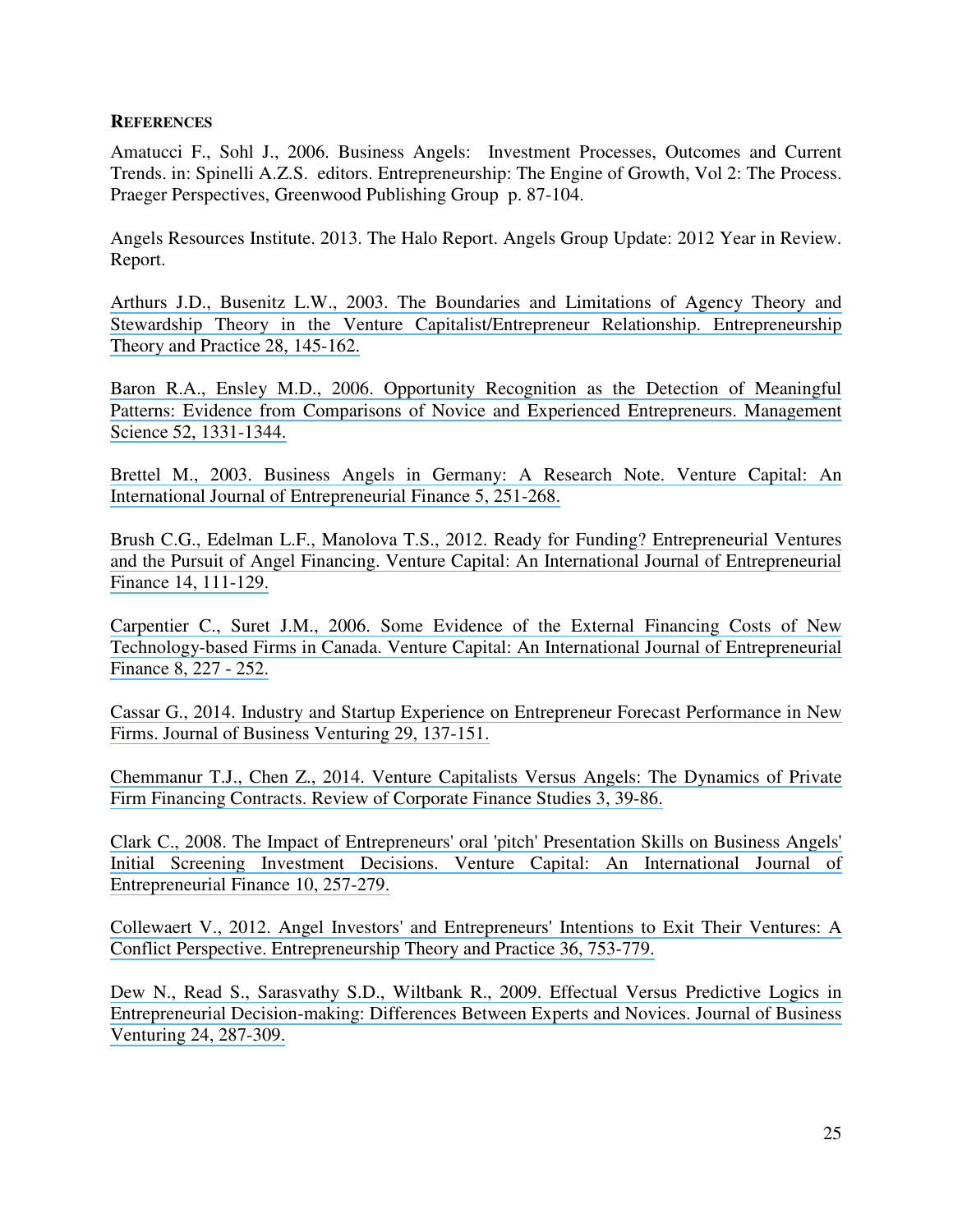Feeney L., Haines G.H., Riding A.L., 1999. Private Investors' Investment Criteria: Insights from Qualitative Data. Venture Capital: An International Journal of Entrepreneurial Finance 1, 121- 145.

[Fiet J.O., 1995. Risk Avoidance Strategies in Venture Capital Markets. Journal of Management](https://www.researchgate.net/publication/229690429_Risk_Avoidance_Strategies_in_Venture_Capital_Markets?el=1_x_8&enrichId=rgreq-8af4d9bcdb676e03800bb438f388e717-XXX&enrichSource=Y292ZXJQYWdlOzI3NTY3MTA5NztBUzo0MzEyNTQ3MTg5NDczMjhAMTQ3OTgzMDU0NTU3Nw==) [Studies 32, 551-574.](https://www.researchgate.net/publication/229690429_Risk_Avoidance_Strategies_in_Venture_Capital_Markets?el=1_x_8&enrichId=rgreq-8af4d9bcdb676e03800bb438f388e717-XXX&enrichSource=Y292ZXJQYWdlOzI3NTY3MTA5NztBUzo0MzEyNTQ3MTg5NDczMjhAMTQ3OTgzMDU0NTU3Nw==)

[Gregson G., Mann S., Harrison R., 2013. Business Angel Syndication and the Evolution of Risk](https://www.researchgate.net/publication/260161297_Business_Angel_Syndication_and_the_Evolution_of_Risk_Capital_in_a_Small_Market_Economy_Evidence_from_Scotland?el=1_x_8&enrichId=rgreq-8af4d9bcdb676e03800bb438f388e717-XXX&enrichSource=Y292ZXJQYWdlOzI3NTY3MTA5NztBUzo0MzEyNTQ3MTg5NDczMjhAMTQ3OTgzMDU0NTU3Nw==) [Capital in a Small Market Economy: Evidence from Scotland. Managerial and Decision](https://www.researchgate.net/publication/260161297_Business_Angel_Syndication_and_the_Evolution_of_Risk_Capital_in_a_Small_Market_Economy_Evidence_from_Scotland?el=1_x_8&enrichId=rgreq-8af4d9bcdb676e03800bb438f388e717-XXX&enrichSource=Y292ZXJQYWdlOzI3NTY3MTA5NztBUzo0MzEyNTQ3MTg5NDczMjhAMTQ3OTgzMDU0NTU3Nw==) [Economics 34, 95-107.](https://www.researchgate.net/publication/260161297_Business_Angel_Syndication_and_the_Evolution_of_Risk_Capital_in_a_Small_Market_Economy_Evidence_from_Scotland?el=1_x_8&enrichId=rgreq-8af4d9bcdb676e03800bb438f388e717-XXX&enrichSource=Y292ZXJQYWdlOzI3NTY3MTA5NztBUzo0MzEyNTQ3MTg5NDczMjhAMTQ3OTgzMDU0NTU3Nw==)

[Haar N.E., Starr J., MacMillan I.C., 1988. Informal Risk Capital Investors: Investment Patterns](https://www.researchgate.net/publication/4968144_Informal_risk_capital_investors_Investment_patterns_on_the_East_Coast_of_the_USA?el=1_x_8&enrichId=rgreq-8af4d9bcdb676e03800bb438f388e717-XXX&enrichSource=Y292ZXJQYWdlOzI3NTY3MTA5NztBUzo0MzEyNTQ3MTg5NDczMjhAMTQ3OTgzMDU0NTU3Nw==) [on the East Coast of the U.S.A. Journal of Business Venturing 3, 11-29.](https://www.researchgate.net/publication/4968144_Informal_risk_capital_investors_Investment_patterns_on_the_East_Coast_of_the_USA?el=1_x_8&enrichId=rgreq-8af4d9bcdb676e03800bb438f388e717-XXX&enrichSource=Y292ZXJQYWdlOzI3NTY3MTA5NztBUzo0MzEyNTQ3MTg5NDczMjhAMTQ3OTgzMDU0NTU3Nw==)

[Haines G.H., Madill J.J., Riding A.L., 2003. Informal Investment in Canada: Financing Small](https://www.researchgate.net/publication/271822439_Informal_Investment_in_Canada_Financing_Small_Business_Growth?el=1_x_8&enrichId=rgreq-8af4d9bcdb676e03800bb438f388e717-XXX&enrichSource=Y292ZXJQYWdlOzI3NTY3MTA5NztBUzo0MzEyNTQ3MTg5NDczMjhAMTQ3OTgzMDU0NTU3Nw==) [Business Growth. Journal of Small Business & Entrepreneurship 16, 13-40.](https://www.researchgate.net/publication/271822439_Informal_Investment_in_Canada_Financing_Small_Business_Growth?el=1_x_8&enrichId=rgreq-8af4d9bcdb676e03800bb438f388e717-XXX&enrichSource=Y292ZXJQYWdlOzI3NTY3MTA5NztBUzo0MzEyNTQ3MTg5NDczMjhAMTQ3OTgzMDU0NTU3Nw==)

Harrison R., Mason C., 2002. Backing the Horse or the Jockey? Agency Costs, Informationand the Evaluation of Risk by Informal Venture Capitalists. in: W.D. Bygrave B.J. Bird N.S. Birtley C. Churchill M.G. Hay R.H. Keeley and W.E. Wetzel Jr editors. Frontiers of Entrepreneurship Research. Babson Park, MA. Babson College p. 29-46.

[Harrison R.T., Dibben M.R., Mason C.M., 1997. The Role of Trust in the Informal Investor's](https://www.researchgate.net/publication/284312672_The_role_of_trust_in_the_informal_investor) [Investment Decision: An Exploratory Analysis. Entrepreneurship Theory and Practice 21, 63-82.](https://www.researchgate.net/publication/284312672_The_role_of_trust_in_the_informal_investor)

[Hsu D.H., 2007. Experienced Entrepreneurial Founders, Organizational Capital, and Venture](https://www.researchgate.net/publication/4929925_Experienced_Entrepreneurial_Founders_Organizational_Capital_and_Venture_Capital_Funding?el=1_x_8&enrichId=rgreq-8af4d9bcdb676e03800bb438f388e717-XXX&enrichSource=Y292ZXJQYWdlOzI3NTY3MTA5NztBUzo0MzEyNTQ3MTg5NDczMjhAMTQ3OTgzMDU0NTU3Nw==) [Capital Funding. Research Policy 36, 722-741.](https://www.researchgate.net/publication/4929925_Experienced_Entrepreneurial_Founders_Organizational_Capital_and_Venture_Capital_Funding?el=1_x_8&enrichId=rgreq-8af4d9bcdb676e03800bb438f388e717-XXX&enrichSource=Y292ZXJQYWdlOzI3NTY3MTA5NztBUzo0MzEyNTQ3MTg5NDczMjhAMTQ3OTgzMDU0NTU3Nw==)

[Hsu D.K., Haynie J.M., Simmons S.A., McKelvie A., 2014. What Matters, Matters Differently: a](https://www.researchgate.net/publication/259192950_What_matters_matters_differently_a_conjoint_analysis_of_the_decision_policies_of_angel_and_venture_capital_investors?el=1_x_8&enrichId=rgreq-8af4d9bcdb676e03800bb438f388e717-XXX&enrichSource=Y292ZXJQYWdlOzI3NTY3MTA5NztBUzo0MzEyNTQ3MTg5NDczMjhAMTQ3OTgzMDU0NTU3Nw==) [Conjoint Analysis of the Decision Policies of Angel and Venture Capital Investors. Venture](https://www.researchgate.net/publication/259192950_What_matters_matters_differently_a_conjoint_analysis_of_the_decision_policies_of_angel_and_venture_capital_investors?el=1_x_8&enrichId=rgreq-8af4d9bcdb676e03800bb438f388e717-XXX&enrichSource=Y292ZXJQYWdlOzI3NTY3MTA5NztBUzo0MzEyNTQ3MTg5NDczMjhAMTQ3OTgzMDU0NTU3Nw==) [Capital: An International Journal of Entrepreneurial Finance 16, 1-25.](https://www.researchgate.net/publication/259192950_What_matters_matters_differently_a_conjoint_analysis_of_the_decision_policies_of_angel_and_venture_capital_investors?el=1_x_8&enrichId=rgreq-8af4d9bcdb676e03800bb438f388e717-XXX&enrichSource=Y292ZXJQYWdlOzI3NTY3MTA5NztBUzo0MzEyNTQ3MTg5NDczMjhAMTQ3OTgzMDU0NTU3Nw==) 

[Ibrahim D.M., 2008. The Not so Puzzling Behavior of Angel Investors. Vanderbilt Law Review](https://www.researchgate.net/publication/228219042_The_Not_So_Puzzling_Behavior_of_Angel_Investors?el=1_x_8&enrichId=rgreq-8af4d9bcdb676e03800bb438f388e717-XXX&enrichSource=Y292ZXJQYWdlOzI3NTY3MTA5NztBUzo0MzEyNTQ3MTg5NDczMjhAMTQ3OTgzMDU0NTU3Nw==) [61, 1405-1462.](https://www.researchgate.net/publication/228219042_The_Not_So_Puzzling_Behavior_of_Angel_Investors?el=1_x_8&enrichId=rgreq-8af4d9bcdb676e03800bb438f388e717-XXX&enrichSource=Y292ZXJQYWdlOzI3NTY3MTA5NztBUzo0MzEyNTQ3MTg5NDczMjhAMTQ3OTgzMDU0NTU3Nw==) 

[Kaplan S.N., Stromberg P., 2004. Characteristics, Contracts, and Actions: Evidence from](https://www.researchgate.net/publication/227500571_Characteristics_Contracts_and_Actions_Evidence_From_Venture_Capitalist_Analyses?el=1_x_8&enrichId=rgreq-8af4d9bcdb676e03800bb438f388e717-XXX&enrichSource=Y292ZXJQYWdlOzI3NTY3MTA5NztBUzo0MzEyNTQ3MTg5NDczMjhAMTQ3OTgzMDU0NTU3Nw==) [Venture Capitalist Analyses. The Journal of Finance 59, 2177-2210.](https://www.researchgate.net/publication/227500571_Characteristics_Contracts_and_Actions_Evidence_From_Venture_Capitalist_Analyses?el=1_x_8&enrichId=rgreq-8af4d9bcdb676e03800bb438f388e717-XXX&enrichSource=Y292ZXJQYWdlOzI3NTY3MTA5NztBUzo0MzEyNTQ3MTg5NDczMjhAMTQ3OTgzMDU0NTU3Nw==)

[Kelly P., 2007. Business Angel Research: The Road Traveled and the Journey Ahead. in:](https://www.researchgate.net/publication/288160607_Business_angel_research_The_road_traveled_and_the_journey_ahead?el=1_x_8&enrichId=rgreq-8af4d9bcdb676e03800bb438f388e717-XXX&enrichSource=Y292ZXJQYWdlOzI3NTY3MTA5NztBUzo0MzEyNTQ3MTg5NDczMjhAMTQ3OTgzMDU0NTU3Nw==) [Landström H. editors. Handbook of research on venture capital. Cheltenham, UK Edward Elgar](https://www.researchgate.net/publication/298634764_Handbook_of_research_on_venture_capital?el=1_x_8&enrichId=rgreq-8af4d9bcdb676e03800bb438f388e717-XXX&enrichSource=Y292ZXJQYWdlOzI3NTY3MTA5NztBUzo0MzEyNTQ3MTg5NDczMjhAMTQ3OTgzMDU0NTU3Nw==) [Publishing.](https://www.researchgate.net/publication/298634764_Handbook_of_research_on_venture_capital?el=1_x_8&enrichId=rgreq-8af4d9bcdb676e03800bb438f388e717-XXX&enrichSource=Y292ZXJQYWdlOzI3NTY3MTA5NztBUzo0MzEyNTQ3MTg5NDczMjhAMTQ3OTgzMDU0NTU3Nw==)

[Kerr W.R., Lerner J., Schoar A., 2014. The Consequences of Entrepreneurial Finance: Evidence](https://www.researchgate.net/publication/279415335_The_Consequences_of_Entrepreneurial_Finance_Evidence_from_Angel_Financings?el=1_x_8&enrichId=rgreq-8af4d9bcdb676e03800bb438f388e717-XXX&enrichSource=Y292ZXJQYWdlOzI3NTY3MTA5NztBUzo0MzEyNTQ3MTg5NDczMjhAMTQ3OTgzMDU0NTU3Nw==) [from Angel Financings. Review of Financial Studies 27, 20-55.](https://www.researchgate.net/publication/279415335_The_Consequences_of_Entrepreneurial_Finance_Evidence_from_Angel_Financings?el=1_x_8&enrichId=rgreq-8af4d9bcdb676e03800bb438f388e717-XXX&enrichSource=Y292ZXJQYWdlOzI3NTY3MTA5NztBUzo0MzEyNTQ3MTg5NDczMjhAMTQ3OTgzMDU0NTU3Nw==)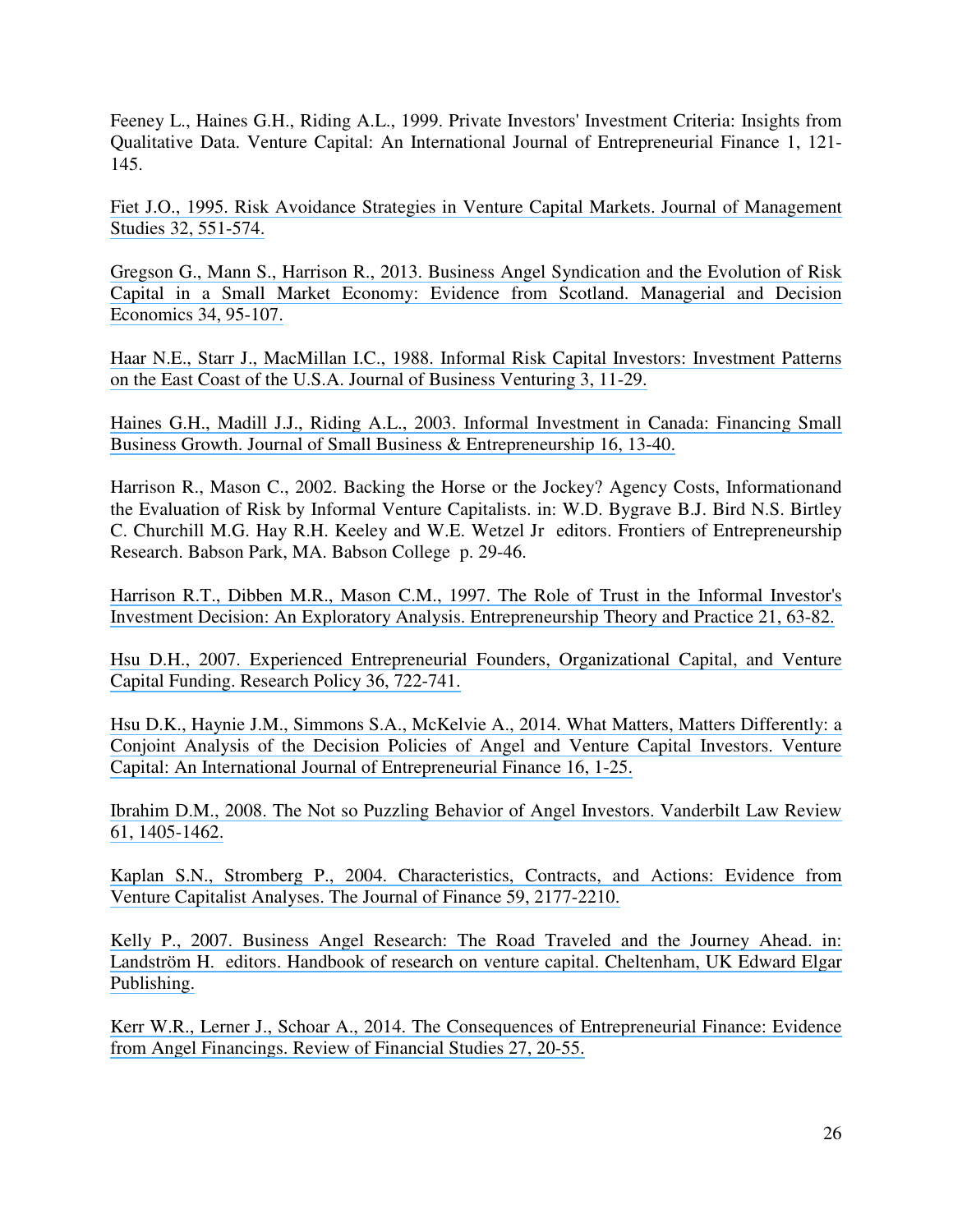[Landström H., 1993. Informal Risk Capital in Sweden and Some International Comparisons.](https://www.researchgate.net/publication/4968292_Informal_Risk_Capital_In_Sweden_and_Some_International_Comparisons?el=1_x_8&enrichId=rgreq-8af4d9bcdb676e03800bb438f388e717-XXX&enrichSource=Y292ZXJQYWdlOzI3NTY3MTA5NztBUzo0MzEyNTQ3MTg5NDczMjhAMTQ3OTgzMDU0NTU3Nw==) [Journal of Business Venturing 8, 525-540.](https://www.researchgate.net/publication/4968292_Informal_Risk_Capital_In_Sweden_and_Some_International_Comparisons?el=1_x_8&enrichId=rgreq-8af4d9bcdb676e03800bb438f388e717-XXX&enrichSource=Y292ZXJQYWdlOzI3NTY3MTA5NztBUzo0MzEyNTQ3MTg5NDczMjhAMTQ3OTgzMDU0NTU3Nw==)

[Landström H., 1998. Informal Investors as Entrepreneurs. Technovation 18, 321-333.](https://www.researchgate.net/publication/223010484_Informal_investors_as_entrepreneurs?el=1_x_8&enrichId=rgreq-8af4d9bcdb676e03800bb438f388e717-XXX&enrichSource=Y292ZXJQYWdlOzI3NTY3MTA5NztBUzo0MzEyNTQ3MTg5NDczMjhAMTQ3OTgzMDU0NTU3Nw==) 

[Lockett A., Murray G., Wright M., 2002. Do UK Venture Capitalists Still have a Bias Against](https://www.researchgate.net/publication/223597969_Do_UK_venture_capitalists_still_have_a_bias_against_investment_in_new_technology_firms?el=1_x_8&enrichId=rgreq-8af4d9bcdb676e03800bb438f388e717-XXX&enrichSource=Y292ZXJQYWdlOzI3NTY3MTA5NztBUzo0MzEyNTQ3MTg5NDczMjhAMTQ3OTgzMDU0NTU3Nw==) [Investment in New Technology Firms. Research Policy 31, 1009-1030.](https://www.researchgate.net/publication/223597969_Do_UK_venture_capitalists_still_have_a_bias_against_investment_in_new_technology_firms?el=1_x_8&enrichId=rgreq-8af4d9bcdb676e03800bb438f388e717-XXX&enrichSource=Y292ZXJQYWdlOzI3NTY3MTA5NztBUzo0MzEyNTQ3MTg5NDczMjhAMTQ3OTgzMDU0NTU3Nw==)

Mason C., Botelho T., 2013. The Role of the Exit in the Investment Decision of Business Angel Gatekeepers. Working Paper, Adam Smith Business School, University of Glasgow.

Mason C., Botelho T., Harrison R., 2013. The Transformation of the Business Angel Market: Evidence from Scotland. Working Paper.

[Mason C., Harrison R., 1994. The Informal Venture Capital Market in the UK. in: A. Hughes and](https://www.researchgate.net/publication/284098214_The_informal_venture_capital_market_in_the_UK?el=1_x_8&enrichId=rgreq-8af4d9bcdb676e03800bb438f388e717-XXX&enrichSource=Y292ZXJQYWdlOzI3NTY3MTA5NztBUzo0MzEyNTQ3MTg5NDczMjhAMTQ3OTgzMDU0NTU3Nw==) [D.J. Storey \(eds\) editors. Financing Small Firms. London Routledge p. 64-111.](https://www.researchgate.net/publication/284098214_The_informal_venture_capital_market_in_the_UK?el=1_x_8&enrichId=rgreq-8af4d9bcdb676e03800bb438f388e717-XXX&enrichSource=Y292ZXJQYWdlOzI3NTY3MTA5NztBUzo0MzEyNTQ3MTg5NDczMjhAMTQ3OTgzMDU0NTU3Nw==) 

[Mason C., Harrison R., 1996a. Informal Venture Capital: a Study of the Investment Process, the](https://www.researchgate.net/publication/233105001_Informal_Venture_Capital_A_Study_of_the_Investment_Process_the_Post-Investment_Experience_and_Investment_Performance?el=1_x_8&enrichId=rgreq-8af4d9bcdb676e03800bb438f388e717-XXX&enrichSource=Y292ZXJQYWdlOzI3NTY3MTA5NztBUzo0MzEyNTQ3MTg5NDczMjhAMTQ3OTgzMDU0NTU3Nw==) [Post-investment Experience and Investment Performance. Entrepreneurship & Regional](https://www.researchgate.net/publication/233105001_Informal_Venture_Capital_A_Study_of_the_Investment_Process_the_Post-Investment_Experience_and_Investment_Performance?el=1_x_8&enrichId=rgreq-8af4d9bcdb676e03800bb438f388e717-XXX&enrichSource=Y292ZXJQYWdlOzI3NTY3MTA5NztBUzo0MzEyNTQ3MTg5NDczMjhAMTQ3OTgzMDU0NTU3Nw==) [Development 8, 105-126.](https://www.researchgate.net/publication/233105001_Informal_Venture_Capital_A_Study_of_the_Investment_Process_the_Post-Investment_Experience_and_Investment_Performance?el=1_x_8&enrichId=rgreq-8af4d9bcdb676e03800bb438f388e717-XXX&enrichSource=Y292ZXJQYWdlOzI3NTY3MTA5NztBUzo0MzEyNTQ3MTg5NDczMjhAMTQ3OTgzMDU0NTU3Nw==)

[Mason C., Harrison R., 1996b. Why 'Business Angels' Say No: A Case Study of Opportunities](https://www.researchgate.net/publication/247738522_Why_) [Rejected by an Informal Investor Syndicate. International Small Business Journal 14, 35-51.](https://www.researchgate.net/publication/247738522_Why_)

[Mason C., Harrison R., 2002. Barriers to Investment in the Informal Venture Capital Sector.](https://www.researchgate.net/publication/228876780_Barriers_to_Investment_in_the_Informal_Venture_Capital_Sector?el=1_x_8&enrichId=rgreq-8af4d9bcdb676e03800bb438f388e717-XXX&enrichSource=Y292ZXJQYWdlOzI3NTY3MTA5NztBUzo0MzEyNTQ3MTg5NDczMjhAMTQ3OTgzMDU0NTU3Nw==) [Entrepreneurship & Regional Development 14, 271-287.](https://www.researchgate.net/publication/228876780_Barriers_to_Investment_in_the_Informal_Venture_Capital_Sector?el=1_x_8&enrichId=rgreq-8af4d9bcdb676e03800bb438f388e717-XXX&enrichSource=Y292ZXJQYWdlOzI3NTY3MTA5NztBUzo0MzEyNTQ3MTg5NDczMjhAMTQ3OTgzMDU0NTU3Nw==) 

[Mason C., Harrison R., 2003. 'Auditioning for Money': What Do Technology Investors Look for](https://www.researchgate.net/publication/247907718_Auditioning_for_Money_What_Do_Technology_Investors_Look_For_at_the_Initial_Screening_Stage?el=1_x_8&enrichId=rgreq-8af4d9bcdb676e03800bb438f388e717-XXX&enrichSource=Y292ZXJQYWdlOzI3NTY3MTA5NztBUzo0MzEyNTQ3MTg5NDczMjhAMTQ3OTgzMDU0NTU3Nw==) [at the Initial Screening Stage? Journal of Private Equity 6, 29-42.](https://www.researchgate.net/publication/247907718_Auditioning_for_Money_What_Do_Technology_Investors_Look_For_at_the_Initial_Screening_Stage?el=1_x_8&enrichId=rgreq-8af4d9bcdb676e03800bb438f388e717-XXX&enrichSource=Y292ZXJQYWdlOzI3NTY3MTA5NztBUzo0MzEyNTQ3MTg5NDczMjhAMTQ3OTgzMDU0NTU3Nw==)

Mason C., Harrison R., 2010. Annual Report on the Business Angel Market in the United Kingdom: 2008/09. Department of Business, Innovation and Skills, HM Revenue & Customs Report

Mason C., Rogers A., 1997. The Business Angel's Investment Decision: an Exploratory Analysis. in: D. Deakins P. Jennings and C Mason ed. editors. Entrepreneurship in the 1990's. London Paul Chapman Publishing p. 29-46.

[Mason C., Stark M., 2004. What do Investors Look for in a Business Plan?: A Comparison of the](https://www.researchgate.net/publication/247738793_What_do_Investors_Look_for_in_a_Business_Plan_A_Comparison_of_the_Investment_Criteria_of_Bankers_Venture_Capitalists_and_Business_Angels?el=1_x_8&enrichId=rgreq-8af4d9bcdb676e03800bb438f388e717-XXX&enrichSource=Y292ZXJQYWdlOzI3NTY3MTA5NztBUzo0MzEyNTQ3MTg5NDczMjhAMTQ3OTgzMDU0NTU3Nw==) [Investment Criteria of Bankers, Venture Capitalists and Business Angels. International Small](https://www.researchgate.net/publication/247738793_What_do_Investors_Look_for_in_a_Business_Plan_A_Comparison_of_the_Investment_Criteria_of_Bankers_Venture_Capitalists_and_Business_Angels?el=1_x_8&enrichId=rgreq-8af4d9bcdb676e03800bb438f388e717-XXX&enrichSource=Y292ZXJQYWdlOzI3NTY3MTA5NztBUzo0MzEyNTQ3MTg5NDczMjhAMTQ3OTgzMDU0NTU3Nw==) [Business Journal 22, 227-248.](https://www.researchgate.net/publication/247738793_What_do_Investors_Look_for_in_a_Business_Plan_A_Comparison_of_the_Investment_Criteria_of_Bankers_Venture_Capitalists_and_Business_Angels?el=1_x_8&enrichId=rgreq-8af4d9bcdb676e03800bb438f388e717-XXX&enrichSource=Y292ZXJQYWdlOzI3NTY3MTA5NztBUzo0MzEyNTQ3MTg5NDczMjhAMTQ3OTgzMDU0NTU3Nw==) 

Mason C.M., 2006. Informal Sources of Venture Finance. in: Simon Parker editors. The Life Cycle of Entrepreneurial Ventures: Volume 3 International Handbook on Entrepreneurship. New York Springer p. 259-299.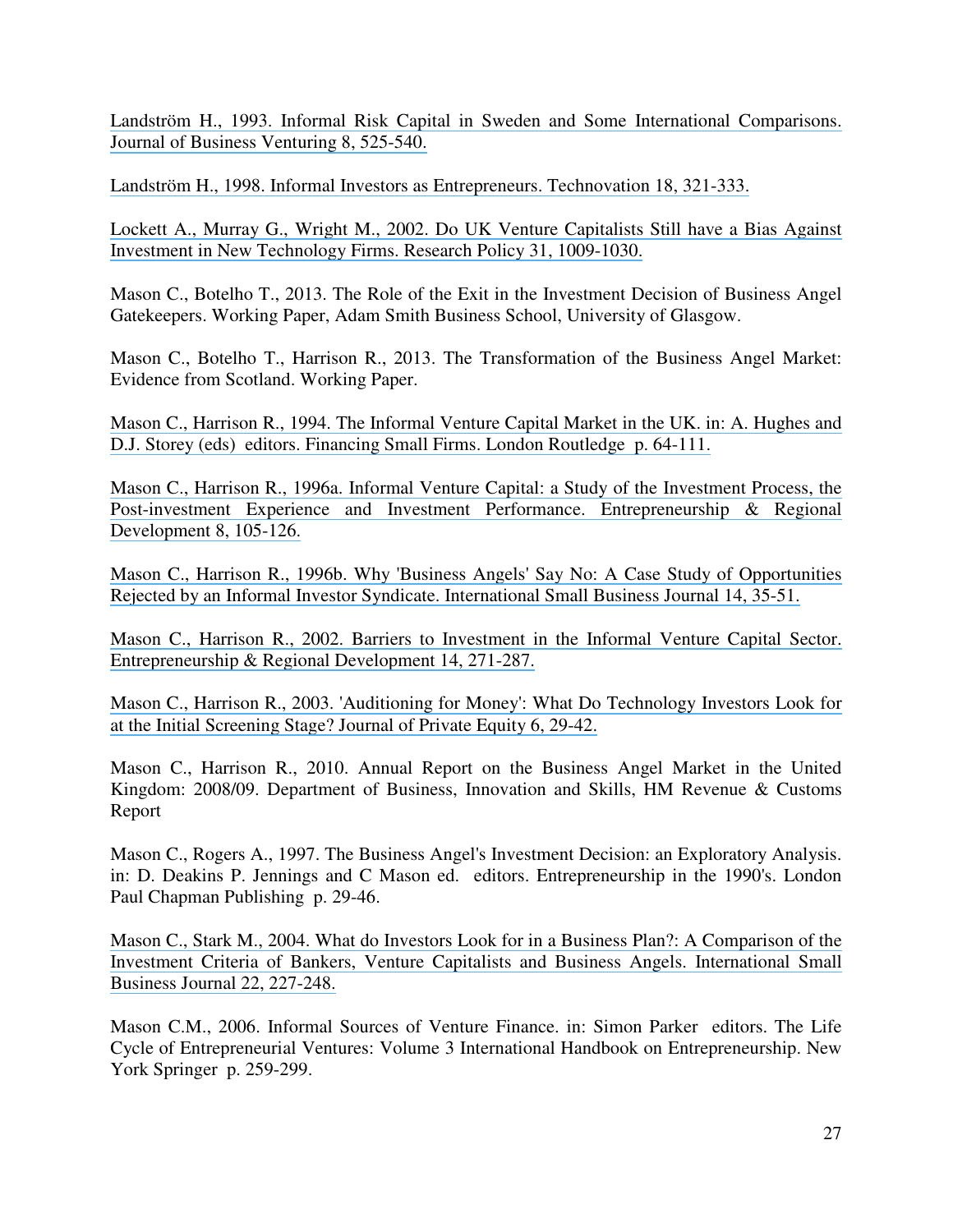[Mason C.M., Harrison R.T., 2004. Does investing in technology-based firms involve higher risk?](https://www.researchgate.net/publication/240238955_Does_investing_in_technology-based_firms_involve_higher_risk_An_exploratory_study_of_the_performance_of_technology_and_non-technology_investments_by_business_angels?el=1_x_8&enrichId=rgreq-8af4d9bcdb676e03800bb438f388e717-XXX&enrichSource=Y292ZXJQYWdlOzI3NTY3MTA5NztBUzo0MzEyNTQ3MTg5NDczMjhAMTQ3OTgzMDU0NTU3Nw==) [An exploratory study of the performance of technology and non-technology investments by](https://www.researchgate.net/publication/240238955_Does_investing_in_technology-based_firms_involve_higher_risk_An_exploratory_study_of_the_performance_of_technology_and_non-technology_investments_by_business_angels?el=1_x_8&enrichId=rgreq-8af4d9bcdb676e03800bb438f388e717-XXX&enrichSource=Y292ZXJQYWdlOzI3NTY3MTA5NztBUzo0MzEyNTQ3MTg5NDczMjhAMTQ3OTgzMDU0NTU3Nw==) [business angels. Venture Capital: An International Journal of Entrepreneurial Finance 6, 313-332.](https://www.researchgate.net/publication/240238955_Does_investing_in_technology-based_firms_involve_higher_risk_An_exploratory_study_of_the_performance_of_technology_and_non-technology_investments_by_business_angels?el=1_x_8&enrichId=rgreq-8af4d9bcdb676e03800bb438f388e717-XXX&enrichSource=Y292ZXJQYWdlOzI3NTY3MTA5NztBUzo0MzEyNTQ3MTg5NDczMjhAMTQ3OTgzMDU0NTU3Nw==) 

Mason C.M., Harrison R.T.O., 2011. Annual Report on the Business Angel Market in the United Kingdom: 2009/10. Department for Business, Innovation and Skills.

[Maxwell A.L., Jeffrey S.A., Lévesque M., 2011. Business Angel Early Stage Decision Making.](https://www.researchgate.net/publication/227418352_Business_Angel_Early_Stage_Decision_Making?el=1_x_8&enrichId=rgreq-8af4d9bcdb676e03800bb438f388e717-XXX&enrichSource=Y292ZXJQYWdlOzI3NTY3MTA5NztBUzo0MzEyNTQ3MTg5NDczMjhAMTQ3OTgzMDU0NTU3Nw==) [Journal of Business Venturing 26, 212-225.](https://www.researchgate.net/publication/227418352_Business_Angel_Early_Stage_Decision_Making?el=1_x_8&enrichId=rgreq-8af4d9bcdb676e03800bb438f388e717-XXX&enrichSource=Y292ZXJQYWdlOzI3NTY3MTA5NztBUzo0MzEyNTQ3MTg5NDczMjhAMTQ3OTgzMDU0NTU3Nw==)

[Maxwell A.L., Lévesque M., 2014. Trustworthiness: A Critical Ingredient for Entrepreneurs](https://www.researchgate.net/publication/264454437_Trustworthiness_A_Critical_Ingredient_for_Entrepreneurs_Seeking_Investors?el=1_x_8&enrichId=rgreq-8af4d9bcdb676e03800bb438f388e717-XXX&enrichSource=Y292ZXJQYWdlOzI3NTY3MTA5NztBUzo0MzEyNTQ3MTg5NDczMjhAMTQ3OTgzMDU0NTU3Nw==) [Seeking Investors. Entrepreneurship Theory and Practice 38, 1057-1080.](https://www.researchgate.net/publication/264454437_Trustworthiness_A_Critical_Ingredient_for_Entrepreneurs_Seeking_Investors?el=1_x_8&enrichId=rgreq-8af4d9bcdb676e03800bb438f388e717-XXX&enrichSource=Y292ZXJQYWdlOzI3NTY3MTA5NztBUzo0MzEyNTQ3MTg5NDczMjhAMTQ3OTgzMDU0NTU3Nw==) 

[Mitteness C., Sudek R., Cardon M.S., 2012a. Angel Investor Characteristics that Determine](https://www.researchgate.net/publication/257266752_Investor_characteristics_that_determine_whether_perceived_passion_leads_to_higher_evaluations_of_funding_potential?el=1_x_8&enrichId=rgreq-8af4d9bcdb676e03800bb438f388e717-XXX&enrichSource=Y292ZXJQYWdlOzI3NTY3MTA5NztBUzo0MzEyNTQ3MTg5NDczMjhAMTQ3OTgzMDU0NTU3Nw==) [Whether Perceived Passion Leads to Higher Evaluations of Funding Potential. Journal of](https://www.researchgate.net/publication/257266752_Investor_characteristics_that_determine_whether_perceived_passion_leads_to_higher_evaluations_of_funding_potential?el=1_x_8&enrichId=rgreq-8af4d9bcdb676e03800bb438f388e717-XXX&enrichSource=Y292ZXJQYWdlOzI3NTY3MTA5NztBUzo0MzEyNTQ3MTg5NDczMjhAMTQ3OTgzMDU0NTU3Nw==) [Business Venturing 27, 592-606.](https://www.researchgate.net/publication/257266752_Investor_characteristics_that_determine_whether_perceived_passion_leads_to_higher_evaluations_of_funding_potential?el=1_x_8&enrichId=rgreq-8af4d9bcdb676e03800bb438f388e717-XXX&enrichSource=Y292ZXJQYWdlOzI3NTY3MTA5NztBUzo0MzEyNTQ3MTg5NDczMjhAMTQ3OTgzMDU0NTU3Nw==)

[Mitteness C.R., Baucus M.S., Sudek R., 2012b. Horse vs. Jockey? How Stage of Funding Process](https://www.researchgate.net/publication/254325285_Horse_vs_Jockey_How_stage_of_funding_process_and_industry_experience_affect_the_evaluations_of_angel_investors?el=1_x_8&enrichId=rgreq-8af4d9bcdb676e03800bb438f388e717-XXX&enrichSource=Y292ZXJQYWdlOzI3NTY3MTA5NztBUzo0MzEyNTQ3MTg5NDczMjhAMTQ3OTgzMDU0NTU3Nw==) [morrisand Industry Experience Affect the Evaluations of Angel Investors. Venture Capital: An](https://www.researchgate.net/publication/254325285_Horse_vs_Jockey_How_stage_of_funding_process_and_industry_experience_affect_the_evaluations_of_angel_investors?el=1_x_8&enrichId=rgreq-8af4d9bcdb676e03800bb438f388e717-XXX&enrichSource=Y292ZXJQYWdlOzI3NTY3MTA5NztBUzo0MzEyNTQ3MTg5NDczMjhAMTQ3OTgzMDU0NTU3Nw==) [International Journal of Entrepreneurial Finance 14, 241-267.](https://www.researchgate.net/publication/254325285_Horse_vs_Jockey_How_stage_of_funding_process_and_industry_experience_affect_the_evaluations_of_angel_investors?el=1_x_8&enrichId=rgreq-8af4d9bcdb676e03800bb438f388e717-XXX&enrichSource=Y292ZXJQYWdlOzI3NTY3MTA5NztBUzo0MzEyNTQ3MTg5NDczMjhAMTQ3OTgzMDU0NTU3Nw==)

[Morrissette S.G., 2007. A Profile of Angel Investors. Journal of Private Equity 10, 52-66.](https://www.researchgate.net/publication/247907755_A_Profile_of_Angel_Investors?el=1_x_8&enrichId=rgreq-8af4d9bcdb676e03800bb438f388e717-XXX&enrichSource=Y292ZXJQYWdlOzI3NTY3MTA5NztBUzo0MzEyNTQ3MTg5NDczMjhAMTQ3OTgzMDU0NTU3Nw==) 

NACO. 2013. Report on Angels Investing Activity in Canada in 2012. National Angel Capital Organization, . Toronto.

[Noe T.H., Rebello M.J., 1996. Asymmetric Information, Managerial Opportunism, Financing,](https://www.researchgate.net/publication/4912850_Asymmetric_Information_Managerial_Opportunism_Financing_and_Payout_Policies?el=1_x_8&enrichId=rgreq-8af4d9bcdb676e03800bb438f388e717-XXX&enrichSource=Y292ZXJQYWdlOzI3NTY3MTA5NztBUzo0MzEyNTQ3MTg5NDczMjhAMTQ3OTgzMDU0NTU3Nw==) [and Payout Policies. The Journal of Finance 51, 637-660.](https://www.researchgate.net/publication/4912850_Asymmetric_Information_Managerial_Opportunism_Financing_and_Payout_Policies?el=1_x_8&enrichId=rgreq-8af4d9bcdb676e03800bb438f388e717-XXX&enrichSource=Y292ZXJQYWdlOzI3NTY3MTA5NztBUzo0MzEyNTQ3MTg5NDczMjhAMTQ3OTgzMDU0NTU3Nw==)

[Paul S., Whittam G., 2010. Business Angel Syndicates: An Exploratory Study of Gatekeepers.](https://www.researchgate.net/publication/233033559_Business_angel_syndicates_An_exploratory_study_of_gatekeepers?el=1_x_8&enrichId=rgreq-8af4d9bcdb676e03800bb438f388e717-XXX&enrichSource=Y292ZXJQYWdlOzI3NTY3MTA5NztBUzo0MzEyNTQ3MTg5NDczMjhAMTQ3OTgzMDU0NTU3Nw==) [Venture Capital: An International Journal of Entrepreneurial Finance 12, 241-256.](https://www.researchgate.net/publication/233033559_Business_angel_syndicates_An_exploratory_study_of_gatekeepers?el=1_x_8&enrichId=rgreq-8af4d9bcdb676e03800bb438f388e717-XXX&enrichSource=Y292ZXJQYWdlOzI3NTY3MTA5NztBUzo0MzEyNTQ3MTg5NDczMjhAMTQ3OTgzMDU0NTU3Nw==)

[Paul S., Whittam G., Wyper J., 2007. Towards a Model of the Business Angel Investment](https://www.researchgate.net/publication/247523731_Toward_a_model_of_the_business_angel_investment_process?el=1_x_8&enrichId=rgreq-8af4d9bcdb676e03800bb438f388e717-XXX&enrichSource=Y292ZXJQYWdlOzI3NTY3MTA5NztBUzo0MzEyNTQ3MTg5NDczMjhAMTQ3OTgzMDU0NTU3Nw==) [Process. Venture Capital: An International Journal of Entrepreneurial Finance 9, 107-125.](https://www.researchgate.net/publication/247523731_Toward_a_model_of_the_business_angel_investment_process?el=1_x_8&enrichId=rgreq-8af4d9bcdb676e03800bb438f388e717-XXX&enrichSource=Y292ZXJQYWdlOzI3NTY3MTA5NztBUzo0MzEyNTQ3MTg5NDczMjhAMTQ3OTgzMDU0NTU3Nw==)

[Petty J.S., Gruber M., 2011. "In Pursuit of the Real Deal": A Longitudinal Study of VC Decision](https://www.researchgate.net/publication/222328219_In_pursuit_of_the_real_deal_A_longitudinal_study_of_VC_decision_making?el=1_x_8&enrichId=rgreq-8af4d9bcdb676e03800bb438f388e717-XXX&enrichSource=Y292ZXJQYWdlOzI3NTY3MTA5NztBUzo0MzEyNTQ3MTg5NDczMjhAMTQ3OTgzMDU0NTU3Nw==) [Making. Journal of Business Venturing 26, 172-188.](https://www.researchgate.net/publication/222328219_In_pursuit_of_the_real_deal_A_longitudinal_study_of_VC_decision_making?el=1_x_8&enrichId=rgreq-8af4d9bcdb676e03800bb438f388e717-XXX&enrichSource=Y292ZXJQYWdlOzI3NTY3MTA5NztBUzo0MzEyNTQ3MTg5NDczMjhAMTQ3OTgzMDU0NTU3Nw==) 

[Prowse S., 1998. Angel Investors and the Market for Angel Investments. Journal of Banking &](https://www.researchgate.net/publication/222856935_Angel_Investors_and_the_Market_for_Angel_Investments?el=1_x_8&enrichId=rgreq-8af4d9bcdb676e03800bb438f388e717-XXX&enrichSource=Y292ZXJQYWdlOzI3NTY3MTA5NztBUzo0MzEyNTQ3MTg5NDczMjhAMTQ3OTgzMDU0NTU3Nw==) Finance 22, 785-792.

Sarasvathy S.D., Wiltbank R., 2006. Business Angel Network. in: L.Cooper C. editors. The Blackwell Encyclopedia of Management: Entrepreneurship.

[Shane S., Cable D., 2002. Network Ties, Reputation, and the Financing of New Ventures.](https://www.researchgate.net/publication/284401749_Network_ties_reputation_and_the_financing_of_new_ventures?el=1_x_8&enrichId=rgreq-8af4d9bcdb676e03800bb438f388e717-XXX&enrichSource=Y292ZXJQYWdlOzI3NTY3MTA5NztBUzo0MzEyNTQ3MTg5NDczMjhAMTQ3OTgzMDU0NTU3Nw==) [Management Science 48, 364-381.](https://www.researchgate.net/publication/284401749_Network_ties_reputation_and_the_financing_of_new_ventures?el=1_x_8&enrichId=rgreq-8af4d9bcdb676e03800bb438f388e717-XXX&enrichSource=Y292ZXJQYWdlOzI3NTY3MTA5NztBUzo0MzEyNTQ3MTg5NDczMjhAMTQ3OTgzMDU0NTU3Nw==)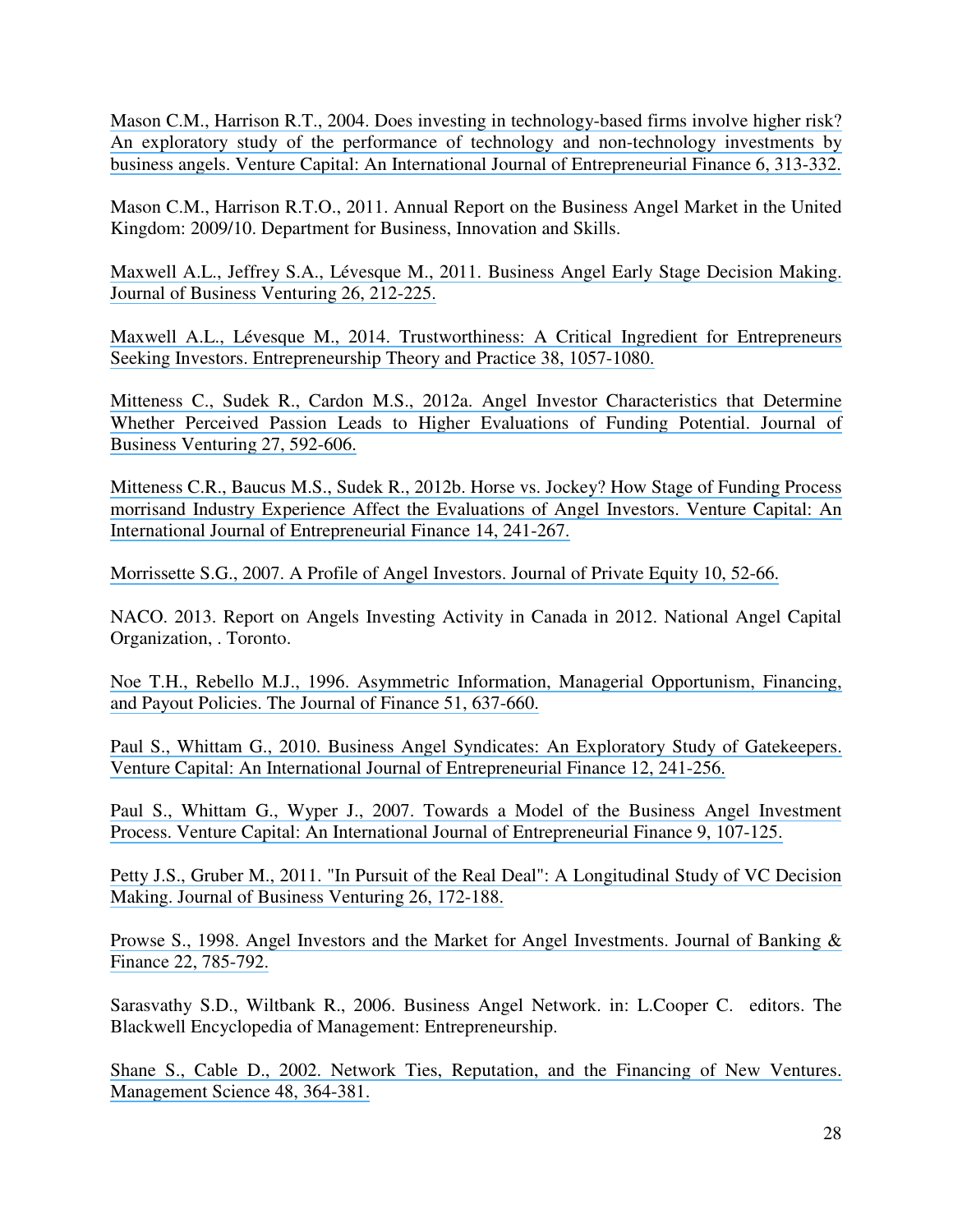Shane S.A., 2003. A General Theory of Entrepreneurship. Northampton, MA Edward Elgar Pub.

[Shepherd D.A., 1999. Venture Capitalists' Assessment of New Venture Survival. Management](https://www.researchgate.net/publication/227447215_Venture_Capitalists) [Science 45, 621-632.](https://www.researchgate.net/publication/227447215_Venture_Capitalists)

[Shepherd D.A., Zacharakis A., 1999. Conjoint Analysis: A new Methodological Approach for](https://www.researchgate.net/publication/261668092_Conjoint_Analysis_A_New_Methodological_Approach_for_Researching_the_Decision_Policies_of_Venture_Capitalists?el=1_x_8&enrichId=rgreq-8af4d9bcdb676e03800bb438f388e717-XXX&enrichSource=Y292ZXJQYWdlOzI3NTY3MTA5NztBUzo0MzEyNTQ3MTg5NDczMjhAMTQ3OTgzMDU0NTU3Nw==) [Researching the Decision Policies of Venture Capitalists. Venture Capital: An International](https://www.researchgate.net/publication/261668092_Conjoint_Analysis_A_New_Methodological_Approach_for_Researching_the_Decision_Policies_of_Venture_Capitalists?el=1_x_8&enrichId=rgreq-8af4d9bcdb676e03800bb438f388e717-XXX&enrichSource=Y292ZXJQYWdlOzI3NTY3MTA5NztBUzo0MzEyNTQ3MTg5NDczMjhAMTQ3OTgzMDU0NTU3Nw==) [Journal of Entrepreneurial Finance 1, 197-217.](https://www.researchgate.net/publication/261668092_Conjoint_Analysis_A_New_Methodological_Approach_for_Researching_the_Decision_Policies_of_Venture_Capitalists?el=1_x_8&enrichId=rgreq-8af4d9bcdb676e03800bb438f388e717-XXX&enrichSource=Y292ZXJQYWdlOzI3NTY3MTA5NztBUzo0MzEyNTQ3MTg5NDczMjhAMTQ3OTgzMDU0NTU3Nw==) 

Smith D.J., Harrison R.T., Mason C.M., 2010. Experience, Heuristics and Learning:The Angel Investment Process. Frontiers of Entrepreneurship Research 30 (2). Babson College.

Sohl J., 2007. The Organization of the Informal Venture Capital Market. in: Landström H.E. editors. Handbook of research on venture capital. Cheltenham, UK Edward Elgar Publishing p. 347-368.

[Sohl J., 2012. The Changing Nature of the Angel Market. in: Hans Landström Colin M. Mason](https://www.researchgate.net/publication/282592804_The_changing_nature_of_the_angel_market?el=1_x_8&enrichId=rgreq-8af4d9bcdb676e03800bb438f388e717-XXX&enrichSource=Y292ZXJQYWdlOzI3NTY3MTA5NztBUzo0MzEyNTQ3MTg5NDczMjhAMTQ3OTgzMDU0NTU3Nw==) [editors. Handbook of research on venture capital. UK Edward Elgar p. 17-41.](https://www.researchgate.net/publication/282592804_The_changing_nature_of_the_angel_market?el=1_x_8&enrichId=rgreq-8af4d9bcdb676e03800bb438f388e717-XXX&enrichSource=Y292ZXJQYWdlOzI3NTY3MTA5NztBUzo0MzEyNTQ3MTg5NDczMjhAMTQ3OTgzMDU0NTU3Nw==)

[Stedler H.R., Peters H.H., 2003. Business Angels in Germany: an Empirical Study. Venture](https://www.researchgate.net/publication/232827068_Business_angels_in_Germany_An_empirical_study?el=1_x_8&enrichId=rgreq-8af4d9bcdb676e03800bb438f388e717-XXX&enrichSource=Y292ZXJQYWdlOzI3NTY3MTA5NztBUzo0MzEyNTQ3MTg5NDczMjhAMTQ3OTgzMDU0NTU3Nw==) [Capital: An International Journal of Entrepreneurial Finance 5, 269-276.](https://www.researchgate.net/publication/232827068_Business_angels_in_Germany_An_empirical_study?el=1_x_8&enrichId=rgreq-8af4d9bcdb676e03800bb438f388e717-XXX&enrichSource=Y292ZXJQYWdlOzI3NTY3MTA5NztBUzo0MzEyNTQ3MTg5NDczMjhAMTQ3OTgzMDU0NTU3Nw==) 

[Sudek R., 2007. Angel Investment Criteria. Journal of Small Business Strategy 17, 89-103.](https://www.researchgate.net/publication/228636810_Angel_investment_criteria?el=1_x_8&enrichId=rgreq-8af4d9bcdb676e03800bb438f388e717-XXX&enrichSource=Y292ZXJQYWdlOzI3NTY3MTA5NztBUzo0MzEyNTQ3MTg5NDczMjhAMTQ3OTgzMDU0NTU3Nw==)

Ucbasaran D., Alsos G.A., Westhead P., Wright M., 2008. Habitual Entrepreneurs. Foundations and Trends in Entrepreneurship 4, 309-450

[Van Osnabrugge M., 2000. A Comparison of Business Angel and Venture Capitalist Investment](https://www.researchgate.net/publication/247510983_A_Comparison_of_Business_Angel_and_Venture_Capitalist_Investment_Procedures_An_Agency_Theory-Based_Analysis?el=1_x_8&enrichId=rgreq-8af4d9bcdb676e03800bb438f388e717-XXX&enrichSource=Y292ZXJQYWdlOzI3NTY3MTA5NztBUzo0MzEyNTQ3MTg5NDczMjhAMTQ3OTgzMDU0NTU3Nw==) [Procedures: an Agency Theory-based Analysis. Venture Capital: An International Journal of](https://www.researchgate.net/publication/247510983_A_Comparison_of_Business_Angel_and_Venture_Capitalist_Investment_Procedures_An_Agency_Theory-Based_Analysis?el=1_x_8&enrichId=rgreq-8af4d9bcdb676e03800bb438f388e717-XXX&enrichSource=Y292ZXJQYWdlOzI3NTY3MTA5NztBUzo0MzEyNTQ3MTg5NDczMjhAMTQ3OTgzMDU0NTU3Nw==) [Entrepreneurial Finance 2, 91-109.](https://www.researchgate.net/publication/247510983_A_Comparison_of_Business_Angel_and_Venture_Capitalist_Investment_Procedures_An_Agency_Theory-Based_Analysis?el=1_x_8&enrichId=rgreq-8af4d9bcdb676e03800bb438f388e717-XXX&enrichSource=Y292ZXJQYWdlOzI3NTY3MTA5NztBUzo0MzEyNTQ3MTg5NDczMjhAMTQ3OTgzMDU0NTU3Nw==) 

Van Osnabrugge M., Robinson R.J., 2000. Angel Investing: Matching Startup Funds with Startup Companies: the Guide for Entrepreneurs, Individual Investors, and Venture Capitalists. San Francisco Jossey-Bass Inc Pub.

[Wong A., Bhatia M., Freeman Z., 2009. Angel Finance: the Other Venture Capital. Strategic](https://www.researchgate.net/publication/264487892_Angel_Finance_The_Other_Venture_Capital?el=1_x_8&enrichId=rgreq-8af4d9bcdb676e03800bb438f388e717-XXX&enrichSource=Y292ZXJQYWdlOzI3NTY3MTA5NztBUzo0MzEyNTQ3MTg5NDczMjhAMTQ3OTgzMDU0NTU3Nw==) [Change 18, 221-230.](https://www.researchgate.net/publication/264487892_Angel_Finance_The_Other_Venture_Capital?el=1_x_8&enrichId=rgreq-8af4d9bcdb676e03800bb438f388e717-XXX&enrichSource=Y292ZXJQYWdlOzI3NTY3MTA5NztBUzo0MzEyNTQ3MTg5NDczMjhAMTQ3OTgzMDU0NTU3Nw==)

[Zacharakis A.L., Meyer G.D., 1998. A lack of Insight: do Venture Capitalists Really Understand](https://www.researchgate.net/publication/223475338_A_Lack_of_Insight_Do_Venture_Capitalists_Really_Understand_Their_Own_Decision_Process?el=1_x_8&enrichId=rgreq-8af4d9bcdb676e03800bb438f388e717-XXX&enrichSource=Y292ZXJQYWdlOzI3NTY3MTA5NztBUzo0MzEyNTQ3MTg5NDczMjhAMTQ3OTgzMDU0NTU3Nw==) [their own Decision Process? Journal of Business Venturing 13, 57-76.](https://www.researchgate.net/publication/223475338_A_Lack_of_Insight_Do_Venture_Capitalists_Really_Understand_Their_Own_Decision_Process?el=1_x_8&enrichId=rgreq-8af4d9bcdb676e03800bb438f388e717-XXX&enrichSource=Y292ZXJQYWdlOzI3NTY3MTA5NztBUzo0MzEyNTQ3MTg5NDczMjhAMTQ3OTgzMDU0NTU3Nw==) 

[Zacharakis A.L., Meyer G.D., 2000. The Potential of Actuarial Decision Models: Can they](https://www.researchgate.net/publication/4967855_The_potential_of_actuarial_decision_models_Can_they_improve_the_venture_capital_investment_decision?el=1_x_8&enrichId=rgreq-8af4d9bcdb676e03800bb438f388e717-XXX&enrichSource=Y292ZXJQYWdlOzI3NTY3MTA5NztBUzo0MzEyNTQ3MTg5NDczMjhAMTQ3OTgzMDU0NTU3Nw==) [Improve the Venture Capital Investment Decision? Journal of Business Venturing 15, 323-346.](https://www.researchgate.net/publication/4967855_The_potential_of_actuarial_decision_models_Can_they_improve_the_venture_capital_investment_decision?el=1_x_8&enrichId=rgreq-8af4d9bcdb676e03800bb438f388e717-XXX&enrichSource=Y292ZXJQYWdlOzI3NTY3MTA5NztBUzo0MzEyNTQ3MTg5NDczMjhAMTQ3OTgzMDU0NTU3Nw==)

[Zhang J., 2011. The Advantage of Experienced Start-up Founders in Venture Capital](https://www.researchgate.net/publication/5137336_The_Advantage_of_Experienced_Start-Up_Founders_in_Venture_Capital_Acquisition_Evidence_from_Serial_Entrepreneurs?el=1_x_8&enrichId=rgreq-8af4d9bcdb676e03800bb438f388e717-XXX&enrichSource=Y292ZXJQYWdlOzI3NTY3MTA5NztBUzo0MzEyNTQ3MTg5NDczMjhAMTQ3OTgzMDU0NTU3Nw==) [Acquisition: Evidence from Serial Entrepreneurs. Small Business Economics 36, 187-208.](https://www.researchgate.net/publication/5137336_The_Advantage_of_Experienced_Start-Up_Founders_in_Venture_Capital_Acquisition_Evidence_from_Serial_Entrepreneurs?el=1_x_8&enrichId=rgreq-8af4d9bcdb676e03800bb438f388e717-XXX&enrichSource=Y292ZXJQYWdlOzI3NTY3MTA5NztBUzo0MzEyNTQ3MTg5NDczMjhAMTQ3OTgzMDU0NTU3Nw==)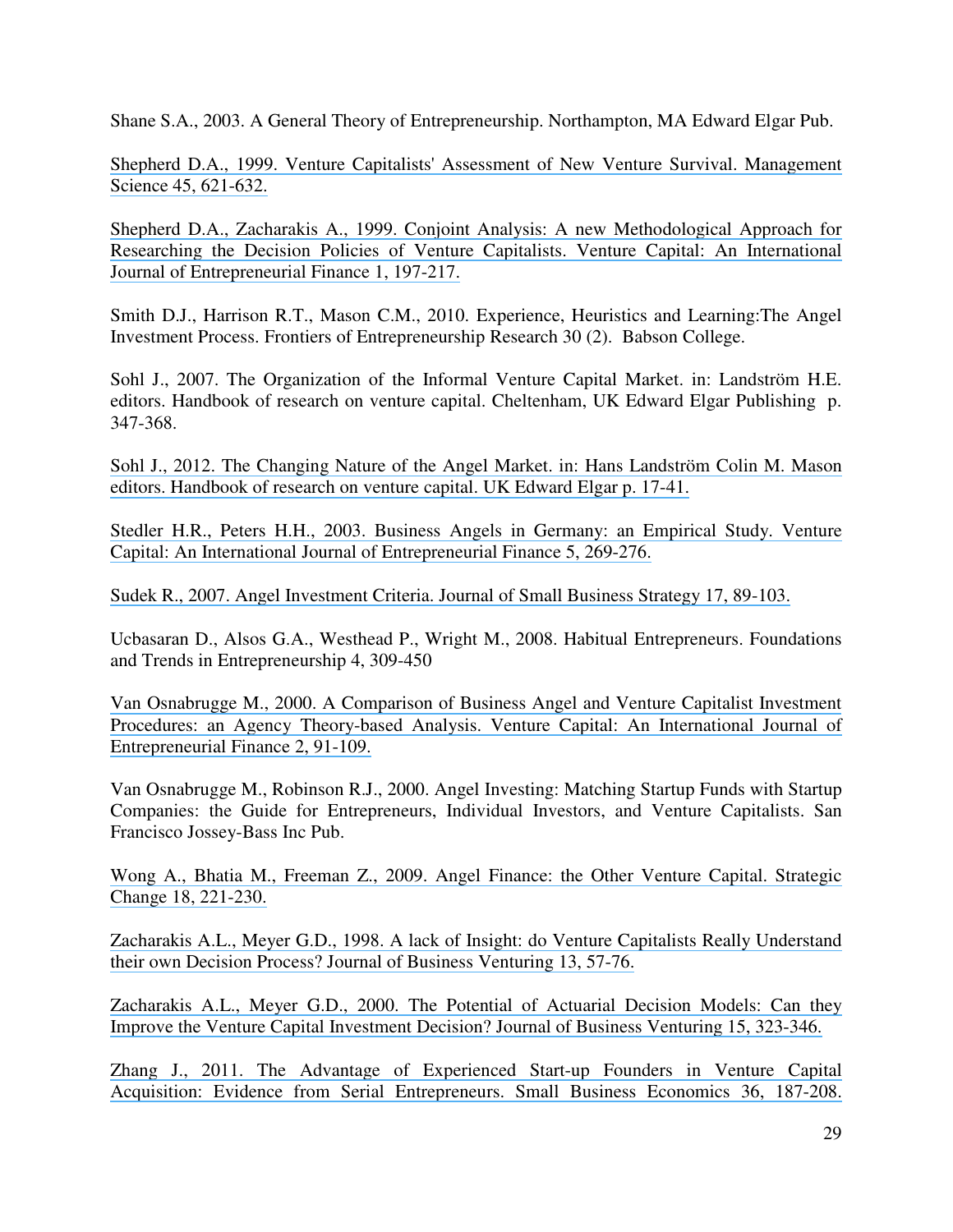# **TABLES AND FIGURES**

Table 1 Prior research on BAs' decision making. Research that focuses on the process is indicated by the subscript P. P stands for projects, SG for structured AG, IA for independent BAs, IF for investors forum, TCA for Tech Coast Angels, LINC for network, MS for matching service, BAN for BA network. All means that the study analyzes the criteria overall without referring to the steps of the process.

| Study                     | Methodology                                                  | Sample              | Step                                            | Specific objective                                                                                           |
|---------------------------|--------------------------------------------------------------|---------------------|-------------------------------------------------|--------------------------------------------------------------------------------------------------------------|
| Hsu et al. (2014)         | Experimental, conjoint analysis,<br>simulation               | 85 BAs & VCs, 33 P  | All $(IA)$                                      | Analysis of differences between BAs' and VCs' criteria                                                       |
| Mitteness et al. (2012a)  | Self-administering questionnaire,<br>real time               | 64 BAs, 241 P       | Screening presentation<br>Members of a SG (TCA) | Analysis of the conditions under which perceived<br>passion plays a significant role in the decision process |
| Mitteness et al. (2012b)  | Self-administering questionnaire,<br>real time               | 159 P               | Screening and funding<br>Members of a SG (TCA)  | Influence of the step of the process and of BAs'<br>characteristics on the evaluation                        |
| Brush et al. (2012)       | Coding and analyzing the<br>characteristics of the proposals | 332 P               | Four steps, SG                                  | Factors that determine the progress/funding of the<br>project through the rounds of the process              |
| Maxwell et al. $(2011)$   | Verbal protocol, real time                                   | Dragons' Den, 150 P | Selection (IA)                                  | Understanding BAs' decision-making process                                                                   |
| Smith et al. (2010)       | Verbal protocol                                              | 12 BAs, 1 P         | Screening presentation<br>(IA)                  | Analysis of the learning process, comparison between<br>experienced and inexperienced BAs                    |
| Clark (2008)              | Self-administering questionnaire,<br>real time               | 24 BAs, 3P          | Screening presentation<br>(IF)                  | Influence of the oral pitch quality on the decision                                                          |
| Paul et al. $(2007)^p$    | Ex-post interview                                            | 30 BAs              | All, IA & BAN Members                           | Examine BAs' decision making process                                                                         |
| Sudek (2007)              | Ex-post general survey                                       | 173 BAs             | All, SG (TCA)                                   | Ranking of investment criteria                                                                               |
| Mason-Stark (2004)        | Verbal protocol, real time                                   | 3 VCs, 4 BAs, 3 P   | Initial screening (IA)                          | Comparison of investment criteria of bankers, VCs and<br><b>BAs</b>                                          |
| Mason-Harrison (2003)     | Questionnaire, real time                                     | 30 BAs, 1 P         | Pitch (video) LINC                              | Reaction to the presentation                                                                                 |
| Haines et al. $(2003)^p$  | Ex-post focus group                                          | 51 BAs              | All $(IA)$                                      | Describes the process and identifies key parameters of<br>the investment process                             |
| Stedler and Peters (2003) | Ex-post questionnaire                                        | $230$ BAs           | All $(IA)$                                      | Cross-national comparison of criteria                                                                        |
| Van Osnabrugge (2000)     | Ex-post interviews and<br>questionnaires                     | 143 BAs, 119 VCs    | All (IA, located via MS)                        | Comparison of the investment criteria and procedures of<br><b>BAs and VCs</b>                                |
| Feeney et al. (1999)      | Ex-post interview about<br>investment pattern                | None                | All (IA via investors-<br>entrepreneur MS)      | Private investors' decision patterns, in general.<br>Not restricted to BAs                                   |
| Landström (1998)          | Ex-post questionnaire                                        | 44 BAs              | All $(IA)$                                      | Relative importance of decision-making criteria                                                              |
| Mason-Rogers (1997)       | Verbal protocol                                              | 10 BA, 1 P          | Screening $(IA & MS)$                           | Understanding the decision making process                                                                    |
| Mason-Harrison (1996b)    | Ex-post interview                                            | 35 rejected P       | All, Informal syndicate                         | Analysis of rejection reasons                                                                                |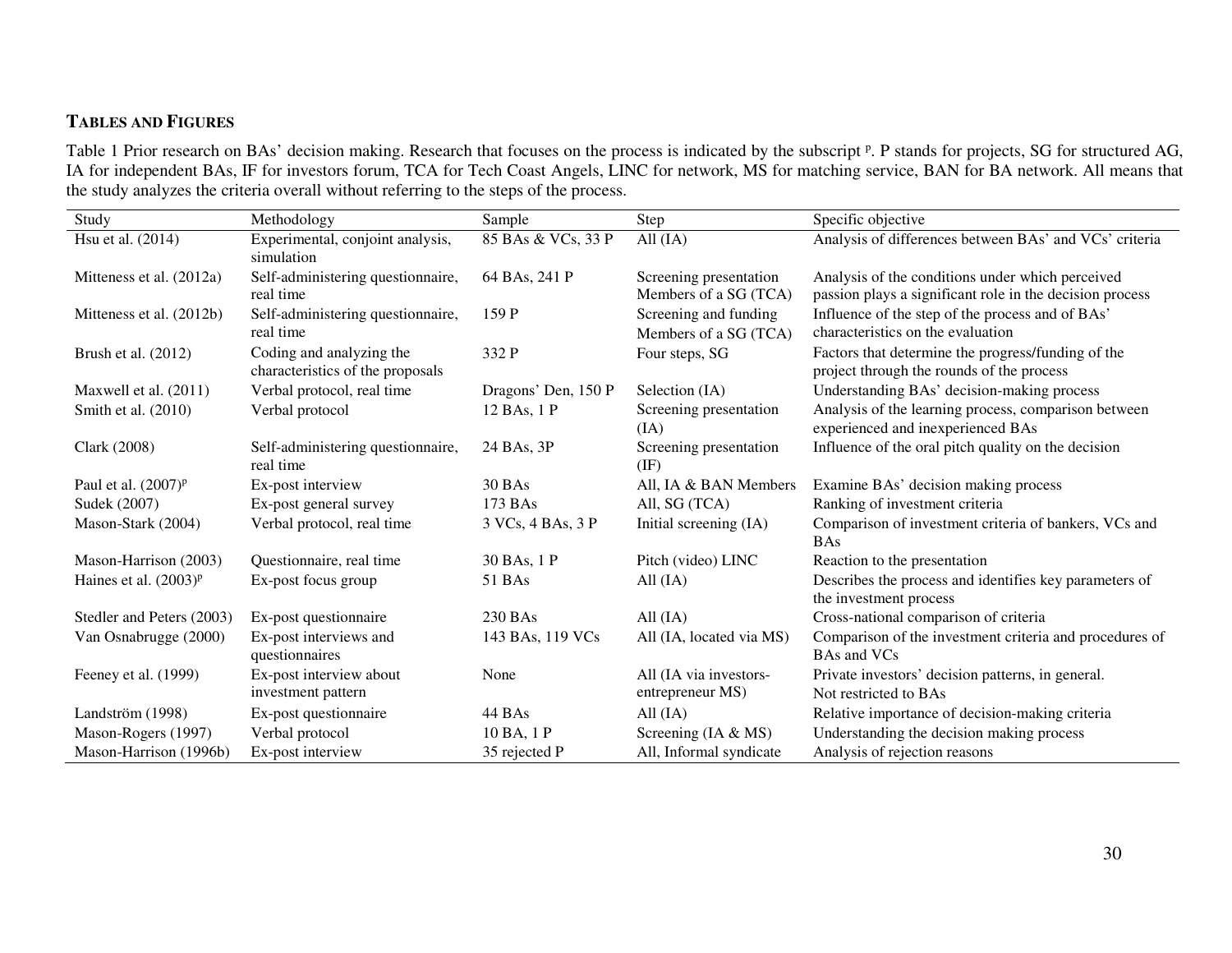Table 2 Angel group members' (AGMs) decision process and its outcomes, for 636 projects submitted to the studied angel group from September 2008 to March 2012. Steps in bold (not in bold) are mainly performed by the gatekeeper (AGMs)

| <b>Step</b>                                       | Number of  | Number of proposals |  |  |
|---------------------------------------------------|------------|---------------------|--|--|
|                                                   | rejections | passing the step    |  |  |
| 1 Pre-screen of the proposals (636 submissions)   | 448        | 188                 |  |  |
| 2 Screening of the proposals to pitch to the AGMs | 105        | 83                  |  |  |
| 3 Quick presentation (10 minutes)                 | 15         | 68                  |  |  |
| 4 Detailed presentation (one hour)                | 3          | 65                  |  |  |
| 5 Detailed analysis                               | 39         | 26                  |  |  |
| 6 Negotiations                                    | 11         | 15                  |  |  |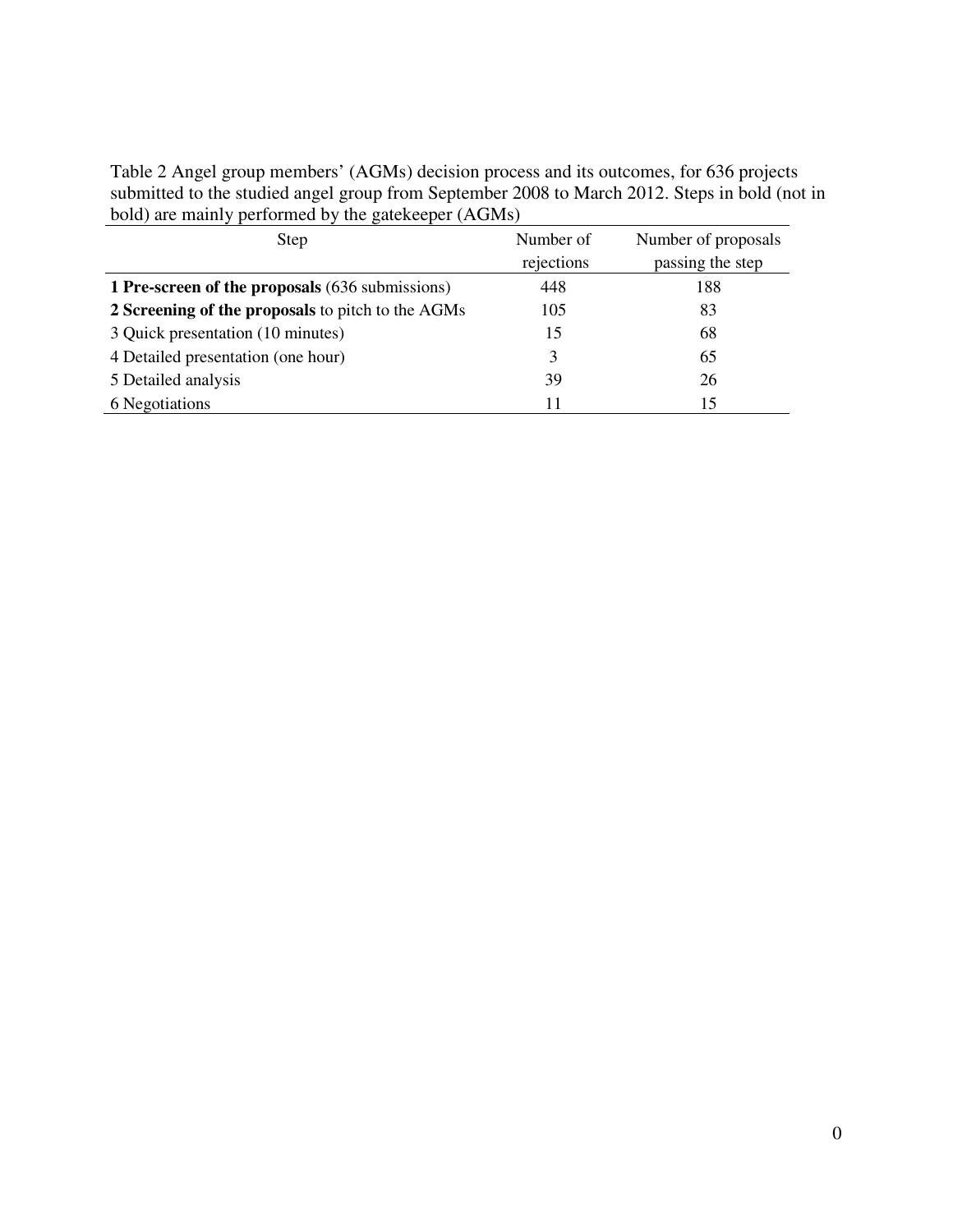| Category  |     | Code Rejection reason                                           | Step 2         | Step 3         | Step 4-5       | Step 6         | Main           | Total          |
|-----------|-----|-----------------------------------------------------------------|----------------|----------------|----------------|----------------|----------------|----------------|
| Product & | 110 | Strategy/model                                                  | 17             | 2              | 10             |                | 29             | 30             |
| Model     | 121 | No USP or differentiation/competitive positioning               | 7              |                | $\overline{2}$ |                | 10             | 13             |
|           | 122 | Not convincing/compelling                                       | 3              | 6              | 3              |                | 12             | 13             |
|           | 123 | Need proof of concept                                           | 3              |                |                |                | 4              | 4              |
|           | 126 | Complexity                                                      |                |                |                |                | 0              |                |
|           | 530 | External source did not endorse                                 | 6              |                | 3              |                | 9              | 9              |
|           |     | Proportion of the total number of files with a rejection reason | 37%            | 60%            | 46%            | $0\%$          | 39%            | 37%            |
| Market    | 210 | Existence and/or clarity of market                              | 8              |                | 5              |                | 14             | 16             |
|           | 221 | Too small or niche market                                       | 15             | 1              | $\overline{2}$ |                | 18             | 19             |
|           | 222 | Too crowded or competitive                                      |                |                |                |                |                | 8              |
|           | 230 | Acceptance (potential) of prod/svc                              |                |                |                |                | 4              |                |
|           | 320 | Revenue/Return potential                                        | 5              |                |                |                | 6              | 7              |
|           |     | Proportion of the total number of files with a rejection reason | 39%            | 13%            | 22%            | $0\%$          | 30%            | 28%            |
| Financial | 330 | Use of proceeds                                                 |                |                |                |                | $\theta$       | 1              |
|           | 340 | Valuation                                                       | 12             |                | 4              | 5              | 21             | 24             |
|           |     | Proportion of the total number of files with a rejection reason | 12%            | $0\%$          | 10%            | 50%            | 13%            | 13%            |
| Team      | 410 | Inexperience                                                    | $\overline{4}$ | $\overline{2}$ |                |                | 6              | 11             |
|           | 420 | Reputation/potential dishonesty                                 |                |                | $\overline{2}$ |                | $\overline{2}$ | $\overline{2}$ |
|           | 430 | Lack of confidence/self-interest seeking/shirking/game playing  |                |                | $\overline{2}$ |                | 3              | 6              |
|           | 450 | No/incomplete management                                        | 5              |                |                |                | 5              | 6              |
|           | 470 | Asymmetry/Distance                                              |                |                |                |                | $\theta$       | 2              |
|           |     | Proportion of the total number of files with a rejection reason | 10%            | 13%            | $10\%$         | $0\%$          | 10%            | 14%            |
| Other     | 552 | Deal closed by another angel/venture capitalist                 | $\overline{2}$ | $\overline{2}$ | $\overline{2}$ | 3              | 9              | 9              |
|           | 554 | Terms rejected                                                  |                |                | $\overline{2}$ |                | $\overline{2}$ | 2              |
|           | 600 | Other: conflict between entrepreneurs                           |                |                |                | $\overline{2}$ | 3              | 3              |
|           |     | Proportion of the total number of files with a rejection reason | $2\%$          | 13%            | 12%            | 50%            | $9\%$          | 7%             |
| No reason | 999 |                                                                 | $\overline{7}$ |                |                | 1              | 9              | 9              |
| Total     |     | Rejected in scope files                                         | 105            | 15             | 42             | 11             | 173            | 199            |

Table 3 Distribution of rejection reasons of proposals at each step of the process (defined in Figure 1), according to categories defined<br>by Petty and Gruber (2011, Table 2) and Fiet (1995b, Appendix. II). Main means the m

1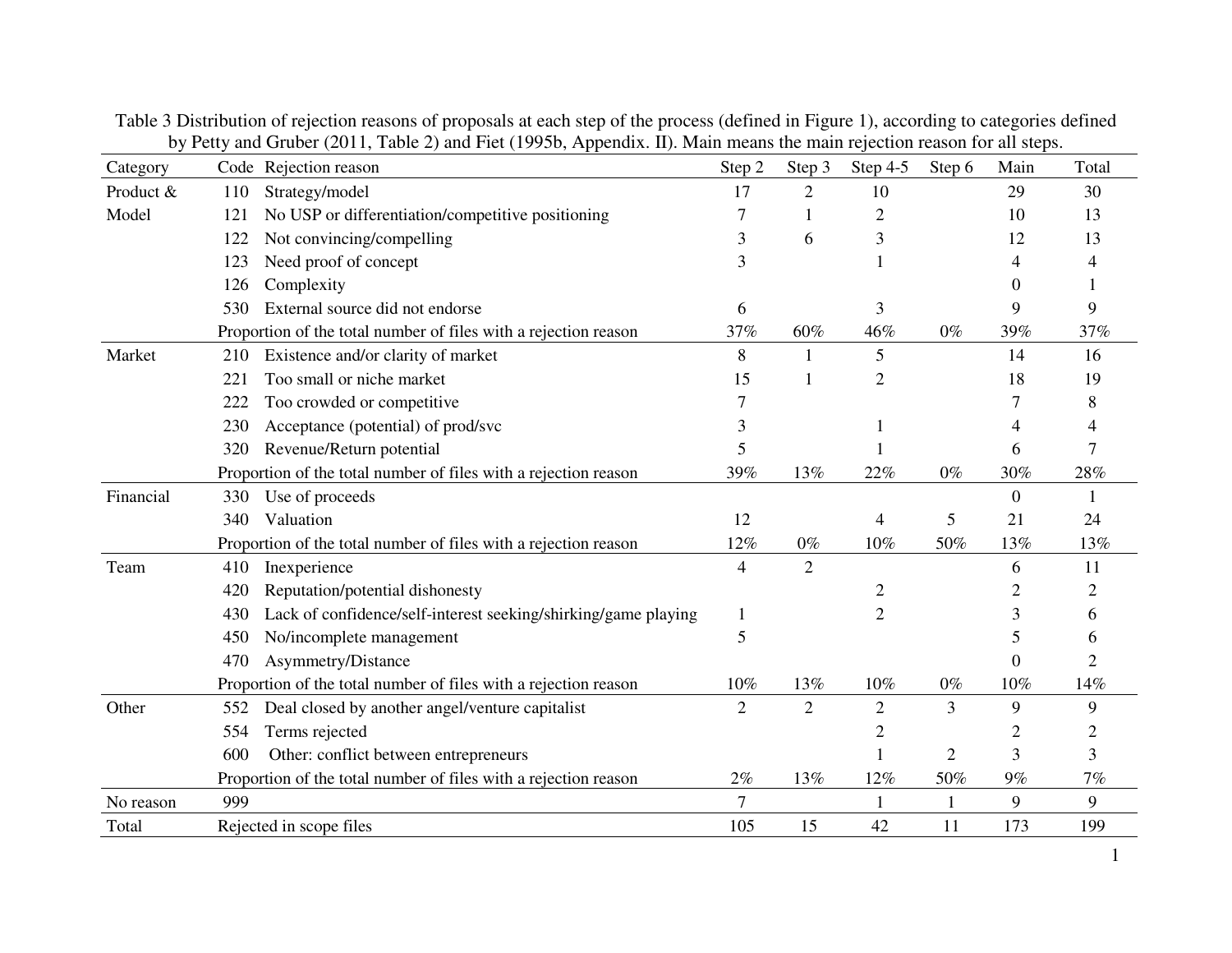|                            | Ultimate step of the decision process reached by each project according<br>to the TMT's experience in industry, management and start-up. Detailed<br>pres. and anal. means detailed presentation and analysis. |                |                 |                      |                  |        |            | Proportion of proposals that pass each step of the decision<br>process according to the TMT's experience and p value<br>from Wilcoxon signed-rank test for difference of<br>proportions (p value of z test of comparison of proportions) |                 |              |  |
|----------------------------|----------------------------------------------------------------------------------------------------------------------------------------------------------------------------------------------------------------|----------------|-----------------|----------------------|------------------|--------|------------|------------------------------------------------------------------------------------------------------------------------------------------------------------------------------------------------------------------------------------------|-----------------|--------------|--|
|                            | Step 2                                                                                                                                                                                                         | Step 3         | Step 4-5        | Step 6               | Step 2           | Step 3 | Step 4-5   | Step 6                                                                                                                                                                                                                                   |                 |              |  |
|                            | <b>Not</b>                                                                                                                                                                                                     | Quick          | Detailed        | Negotiations project |                  |        | <b>Not</b> | Quick                                                                                                                                                                                                                                    | Detailed        | Negotiations |  |
|                            | presented                                                                                                                                                                                                      | presentation   | pres. and anal. |                      |                  |        | presented  | presentation                                                                                                                                                                                                                             | pres. and anal. |              |  |
| <b>Industry Experience</b> |                                                                                                                                                                                                                |                |                 |                      |                  |        |            |                                                                                                                                                                                                                                          |                 |              |  |
| None                       | 15                                                                                                                                                                                                             | $\overline{4}$ | 5               | $\boldsymbol{0}$     | $\mathbf{0}$     | 24     | 38%        | 21%                                                                                                                                                                                                                                      | $0\%$           | $0\%$        |  |
| Moderate                   | 57                                                                                                                                                                                                             | 5              | 15              | $\mathfrak{Z}$       | $\mathfrak{2}$   | 82     | 30%        | 24%                                                                                                                                                                                                                                      | $6\%$           | $2\%$        |  |
| Extensive                  | 31                                                                                                                                                                                                             | 5              | 21              | $\tau$               | 13               | 77     | 60%        | 53%                                                                                                                                                                                                                                      | 26%             | 17%          |  |
| none, moderate             |                                                                                                                                                                                                                |                |                 |                      |                  |        | (0.26)     | (0.36)                                                                                                                                                                                                                                   | (0.11)          | (0.22)       |  |
| moderate, extensive        |                                                                                                                                                                                                                |                |                 |                      |                  |        | (0.00)     | (0.00)                                                                                                                                                                                                                                   | (0.00)          | (0.00)       |  |
| none, extensive            |                                                                                                                                                                                                                |                |                 |                      |                  |        | (0.03)     | (0.00)                                                                                                                                                                                                                                   | (0.00)          | (0.02)       |  |
| Management Experience      |                                                                                                                                                                                                                |                |                 |                      |                  |        |            |                                                                                                                                                                                                                                          |                 |              |  |
| None                       | 55                                                                                                                                                                                                             | 8              | 10              | $\mathbf{1}$         | $\boldsymbol{0}$ | 74     | 26%        | 15%                                                                                                                                                                                                                                      | $1\%$           | $0\%$        |  |
| Moderate                   | 34                                                                                                                                                                                                             | $\mathbf{1}$   | 14              | $\mathfrak{Z}$       | 3                | 55     | 38%        | 36%                                                                                                                                                                                                                                      | 11%             | 5%           |  |
| Extensive                  | 14                                                                                                                                                                                                             | 5              | 17              | 6                    | 12               | 54     | 74%        | 65%                                                                                                                                                                                                                                      | 33%             | 22%          |  |
| none, moderate             |                                                                                                                                                                                                                |                |                 |                      |                  |        | (0.06)     | (0.00)                                                                                                                                                                                                                                   | (0.01)          | (0.02)       |  |
| moderate, extensive        |                                                                                                                                                                                                                |                |                 |                      |                  |        | (0.00)     | (0.00)                                                                                                                                                                                                                                   | (0.00)          | (0.01)       |  |
| none, extensive            |                                                                                                                                                                                                                |                |                 |                      |                  |        | (0.00)     | (0.00)                                                                                                                                                                                                                                   | (0.00)          | (0.00)       |  |
| Start-up Experience        |                                                                                                                                                                                                                |                |                 |                      |                  |        |            |                                                                                                                                                                                                                                          |                 |              |  |
| None                       | 60                                                                                                                                                                                                             | 11             | 21              | $\mathfrak{Z}$       | $\overline{2}$   | 97     | 38%        | 27%                                                                                                                                                                                                                                      | 5%              | $2\%$        |  |
| Moderate                   | 27                                                                                                                                                                                                             | $\mathbf{1}$   | 11              | $\overline{4}$       | 6                | 49     | 45%        | 43%                                                                                                                                                                                                                                      | 20%             | 12%          |  |
| Extensive                  | 16                                                                                                                                                                                                             | $\overline{2}$ | 9               | 3                    | $\overline{7}$   | 37     | 57%        | 51%                                                                                                                                                                                                                                      | 27%             | 19%          |  |
| none, moderate             |                                                                                                                                                                                                                |                |                 |                      |                  |        | (0.22)     | (0.02)                                                                                                                                                                                                                                   | (0.00)          | (0.01)       |  |
| moderate, extensive        |                                                                                                                                                                                                                |                |                 |                      |                  |        | (0.14)     | (0.22)                                                                                                                                                                                                                                   | (0.24)          | (0.20)       |  |
| none, extensive            |                                                                                                                                                                                                                |                |                 |                      |                  |        | (0.03)     | (0.00)                                                                                                                                                                                                                                   | (0.00)          | (0.00)       |  |

Table 4 Distribution of the steps of the decision process reached by projects according to the top management team (TMT)'s experience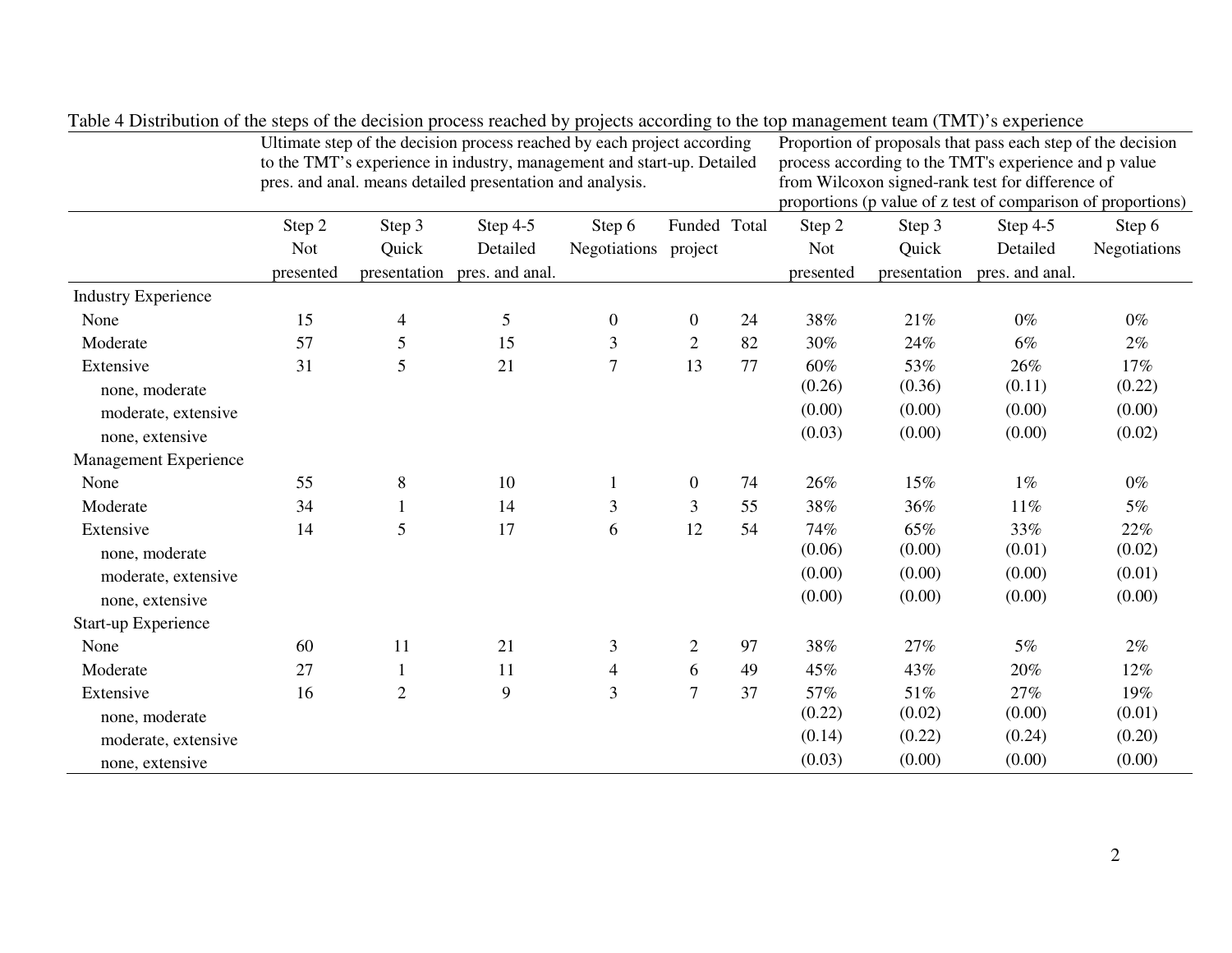Table 5 Probit model of the probability of completing a step according to the top management team's industry and start-up experience. The probit procedure models the probabilities of completing a step (DPSi=1), with DPS being a dummy variable that equals 1 if the firm completes step i and 0 otherwise (i=2 to 5). The models are estimated using a sample of 188 in-scope files. No (extensive) industry experience is a dummy that takes the value of 1 if the top management team's industry experience is nil (extensive, more than ten years). No (extensive) start-up experience is a dummy that takes the value of 1 if the top management team's experience in start-up is nil (extensive, more than one previous start-up).

|                               | Step 2    |           | Step 3    |           | Step $4-5$ |           | Step 6    |          |
|-------------------------------|-----------|-----------|-----------|-----------|------------|-----------|-----------|----------|
|                               | parameter | marginal  | parameter | marginal  | parameter  | marginal  | parameter | marginal |
|                               | estimates | effects   | estimates | effects   | estimates  | effects   | estimates | effects  |
| Intercept                     | $-0.4483$ | $-0.1654$ | $-0.5551$ | $-0.1888$ | $-1.2940$  | $-0.2355$ | $-1.9486$ | $-0.228$ |
| p value                       | 0.0288    |           | 0.0078    |           | < 0001     |           | < 0001    |          |
| No industry experience        | 0.2547    | 0.0940    | 0.0400    | 0.0136    | $-3.7442$  | $-0.6814$ | $-3.1634$ | $-0.369$ |
| p value                       | 0.4077    |           | 0.9055    |           | 0.9875     |           | 0.9915    |          |
| Extensive industry experience | 0.6841    | 0.2524    | 0.7106    | 0.2417    | 0.8087     | 0.1472    | 1.0707    | 0.125    |
| p value                       | 0.0007    |           | 0.0006    |           | 0.0024     |           | 0.0039    |          |
| No startup experience         | $-0.1357$ | $-0.0501$ | $-0.3222$ | $-0.1096$ | $-0.6559$  | $-0.1194$ | $-0.6936$ | $-0.081$ |
| p value                       | 0.5493    |           | 0.1647    |           | 0.0347     |           | 0.0942    |          |
| Extensive start-up experience | 0.2582    | 0.0953    | 0.2059    | 0.0700    | 0.2015     | 0.0367    | 0.3911    | 0.046    |
| p value                       | 0.3468    |           | 0.4536    |           | 0.5091     |           | 0.2662    |          |
| N                             | 188       |           | 188       |           | 188        |           | 188       |          |
| Chi 2                         | 15.4794   |           | 21.1707   |           | 27.3910    |           | 23.4343   |          |
| Prob > Chi 2                  | 0.0038    |           | 0.0003    |           | < .0001    |           | 0.0001    |          |